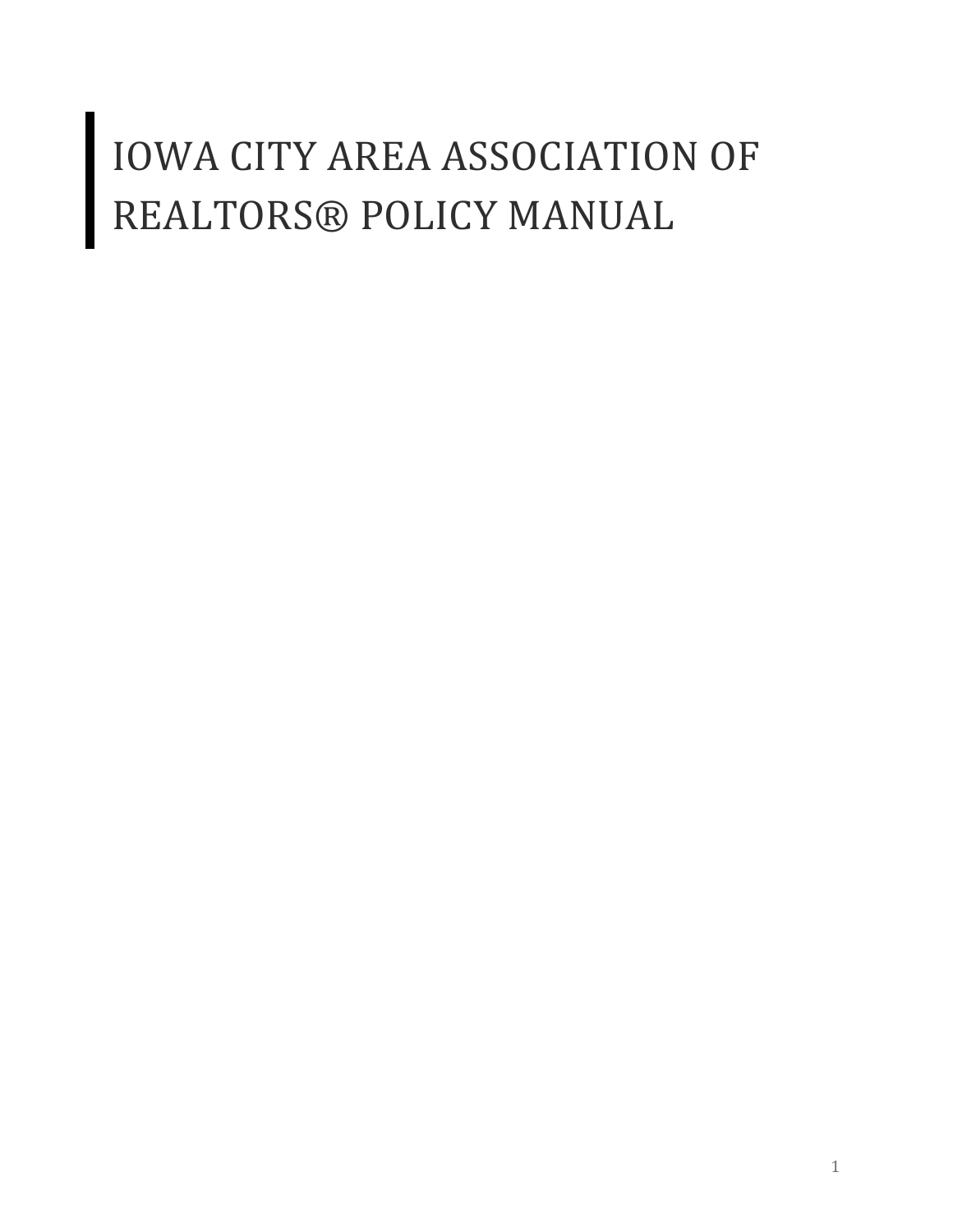## TABLE OF CONTENTS

| 1.0  |  |
|------|--|
| 1.0  |  |
| 1.1  |  |
| 1.2  |  |
| 1.3  |  |
| 2.0  |  |
| 2.1  |  |
| 2.2  |  |
| 2.3  |  |
| 2.4  |  |
| 2.5  |  |
| 2.6  |  |
| 3.0  |  |
| 3.1  |  |
| 3.2  |  |
| 3.3  |  |
| 4.0  |  |
| 4.1  |  |
| 4.2  |  |
| 4.3  |  |
| 4.4  |  |
| 4.5  |  |
| 4.6  |  |
| 4.7  |  |
| 4.8  |  |
|      |  |
| 4.9  |  |
| 4.10 |  |
| 4.11 |  |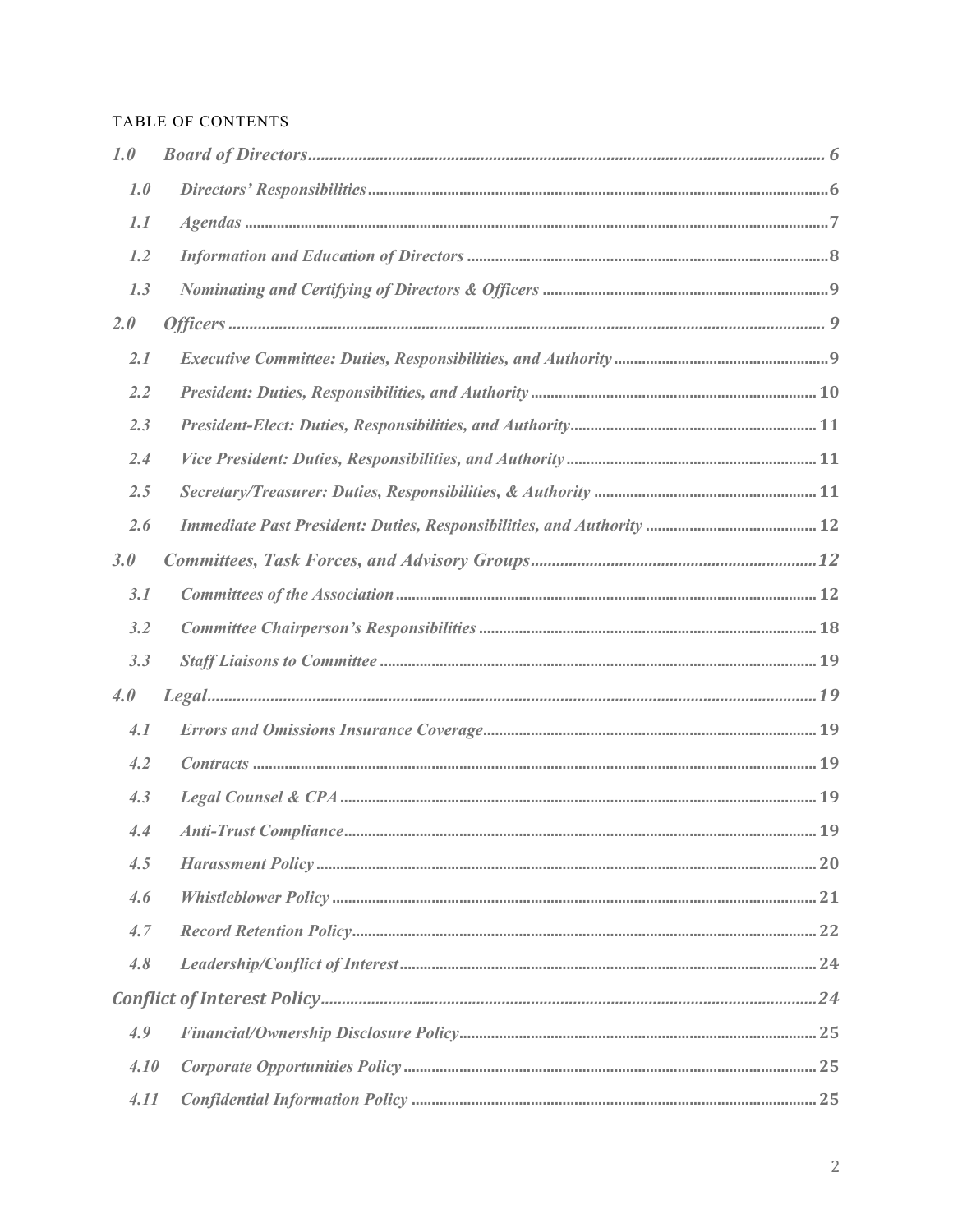| 4.12 |  |
|------|--|
| 5.0  |  |
| 5.1  |  |
| 5.2  |  |
| 5.3  |  |
| 5.4  |  |
| 5.5  |  |
| 5.6  |  |
| 5.7  |  |
| 5.8  |  |
| 6.0  |  |
| 7.0  |  |
| 7.1  |  |
| 7.2  |  |
| 7.3  |  |
| 7.4  |  |
|      |  |
| 7.5  |  |
| 7.6  |  |
| 8.0  |  |
| 8.1  |  |
| 8.2  |  |
| 8.3  |  |
| 8.4  |  |
| 9.0  |  |
| 9.1  |  |
| 9.2  |  |
| 10.0 |  |
| 11.0 |  |
| 11.1 |  |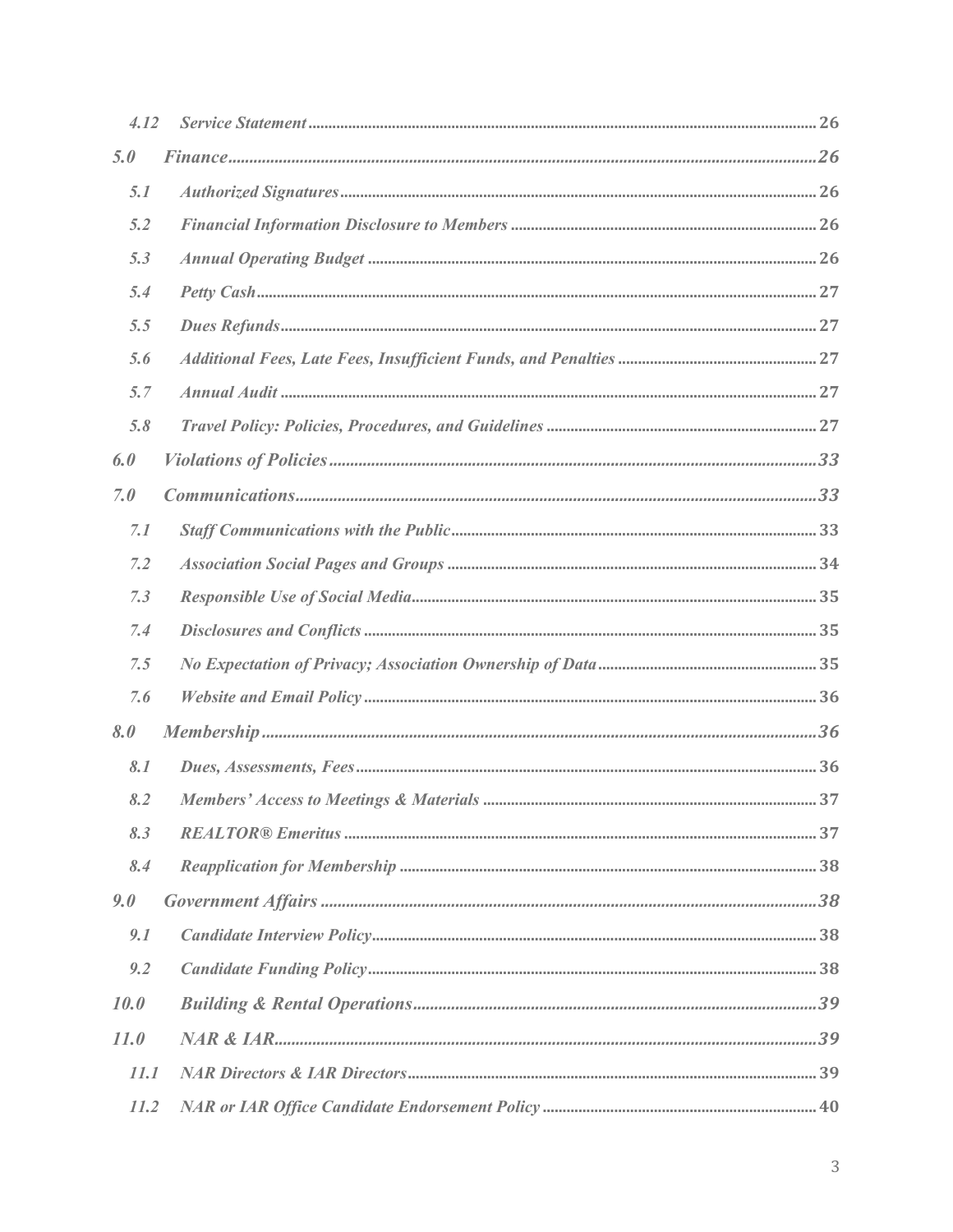| 12.0 |  |
|------|--|
| 13.0 |  |
| 1.1  |  |
| 1.2  |  |
| 1.3  |  |
| 1.4  |  |
|      |  |
|      |  |
|      |  |
|      |  |
|      |  |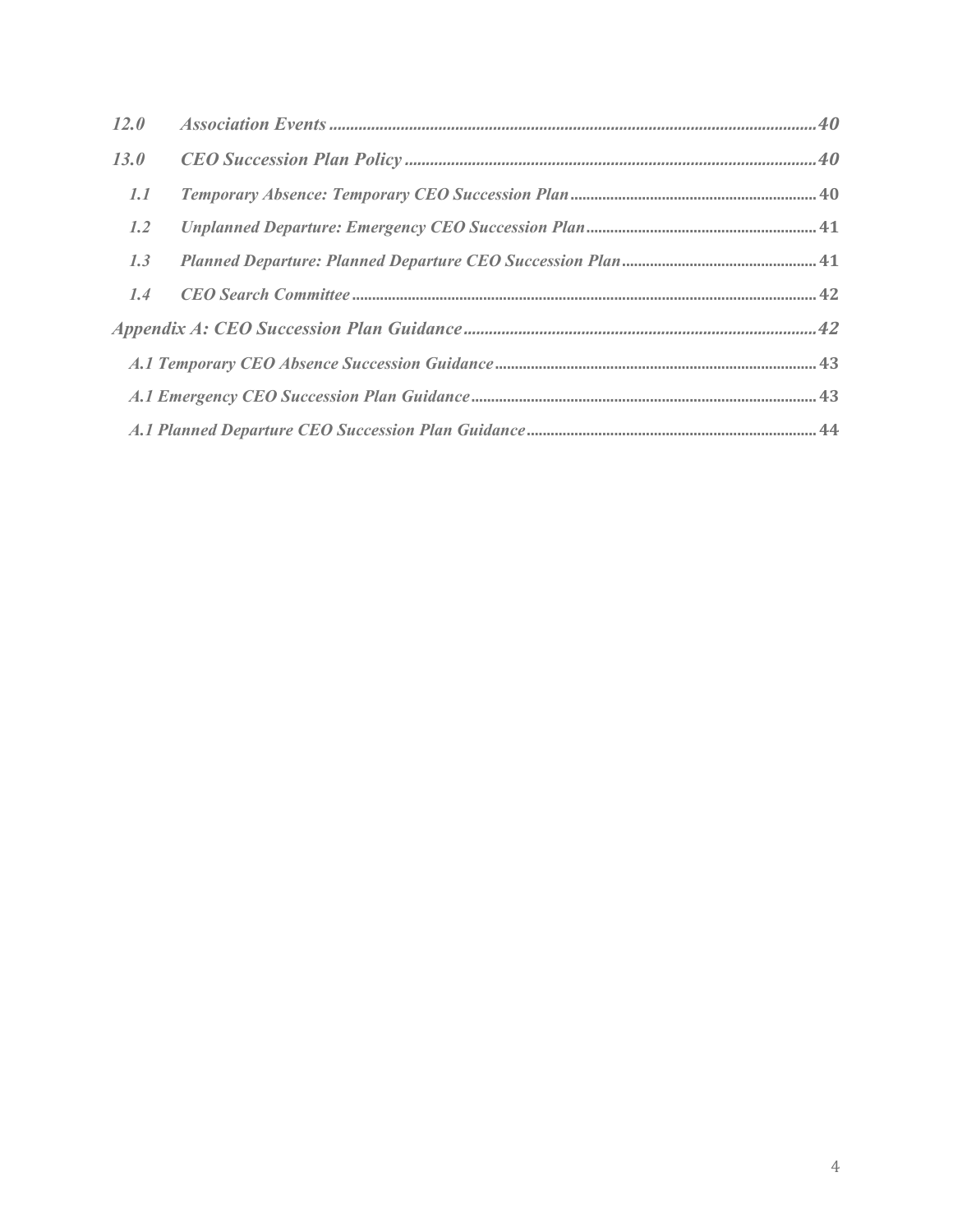#### **INTRODUCTION**

The Iowa City Area Association of REALTORS®, hereafter referred to as ICAAR, is an association of volunteer members governed by Bylaws adopted in 1941 and as amended from time to time by the Board of Directors. Qualification for and objectives of membership are found in the Bylaws, as approved by the National Association of REALTORS®. The governing body of the Association is a Board of Directors. The activities of the Association are carried out through committees of volunteer members. The policies found in this manual are in addition to, not a replacement for, the Association's Bylaws.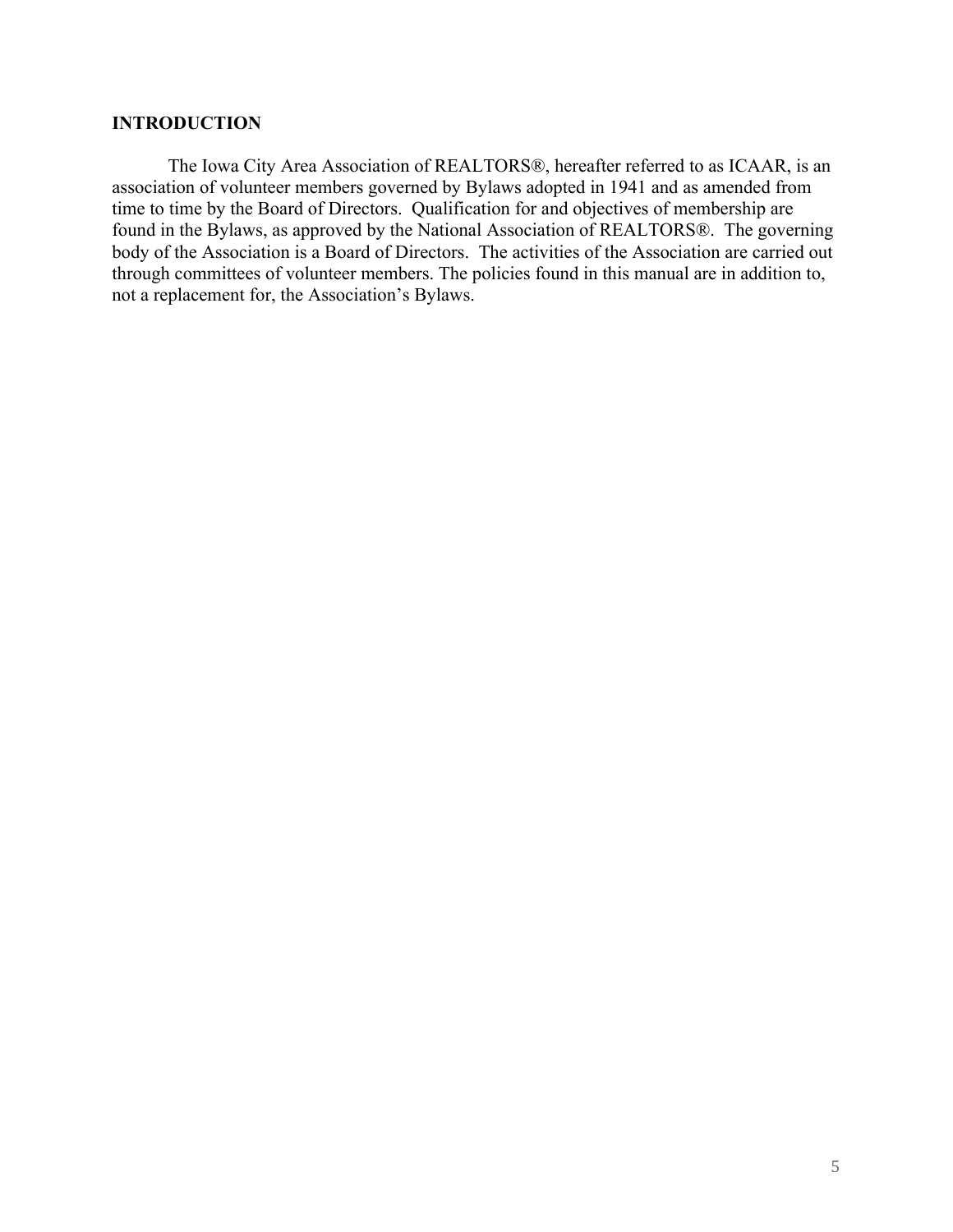# **1.0 BOARD OF DIRECTORS**

The Officers and Directors of the ICAAR shall comprise the governing body of the Association of REALTORS®. Specific responsibilities and duties of the Board of Directors are as follows:

## *1.0 Directors' Responsibilities*

- Serve as the governing body of the Association and control all the affairs of the Association subject to the restrictions imposed by the Bylaws.
- Select the financial institution(s), by resolution, to deposit all Association monies.
- Employ such Executive Officer to manage the day-to-day operations of the Association.
- Contract with an outside independent accounting firm to be available for consultation per policy *4.3 Legal Counsel & CPA* and to conduct audits of the Association's books including the annual audit. Said annual audit shall commence no later than the first quarter after the close of the fiscal year. The Directors may encourage any member of the association to request a report of the audited income and expense and balance sheet of the association by scheduling an appointment with the Treasurer and the CEO.
- Contract with outside legal counsel to attend monthly meetings and be available for such consults as deemed necessary per policy *4.3 Legal Counsel & CPA*.
- Review and approve a budget prepared by the Finance Committee reflecting projected income from all sources and projected costs and expenses of the Association for the next fiscal year. The budget shall be submitted to the Directors not less than thirty (30) days prior to the first day of the next fiscal year.
- Report regularly and promptly to the members all actions of the Board of Directors.
- Review and act on committee requests. If financial requests deviate from the approved budget by greater than \$10,000, such requests must first be reviewed by the Board of Directors.
- Review actions of the Executive Committee carried out in the interim between Directors' meetings.
- Approve and amend such rules, regulations and policies necessary to the operation of the Association.
- Attend all Board meetings. Any Officer or Director of the Board who is absent from three (3) Board meetings in one (1) calendar year shall on their third absence have automatically resigned from their position. There shall be no differentiation between "excused" or "unexcused" absences. Any absence from a Board of Directors meeting should be reported to the President and CEO in advance, when possible. The attendance records as included in all board packets shall serve as the actual record of attendance.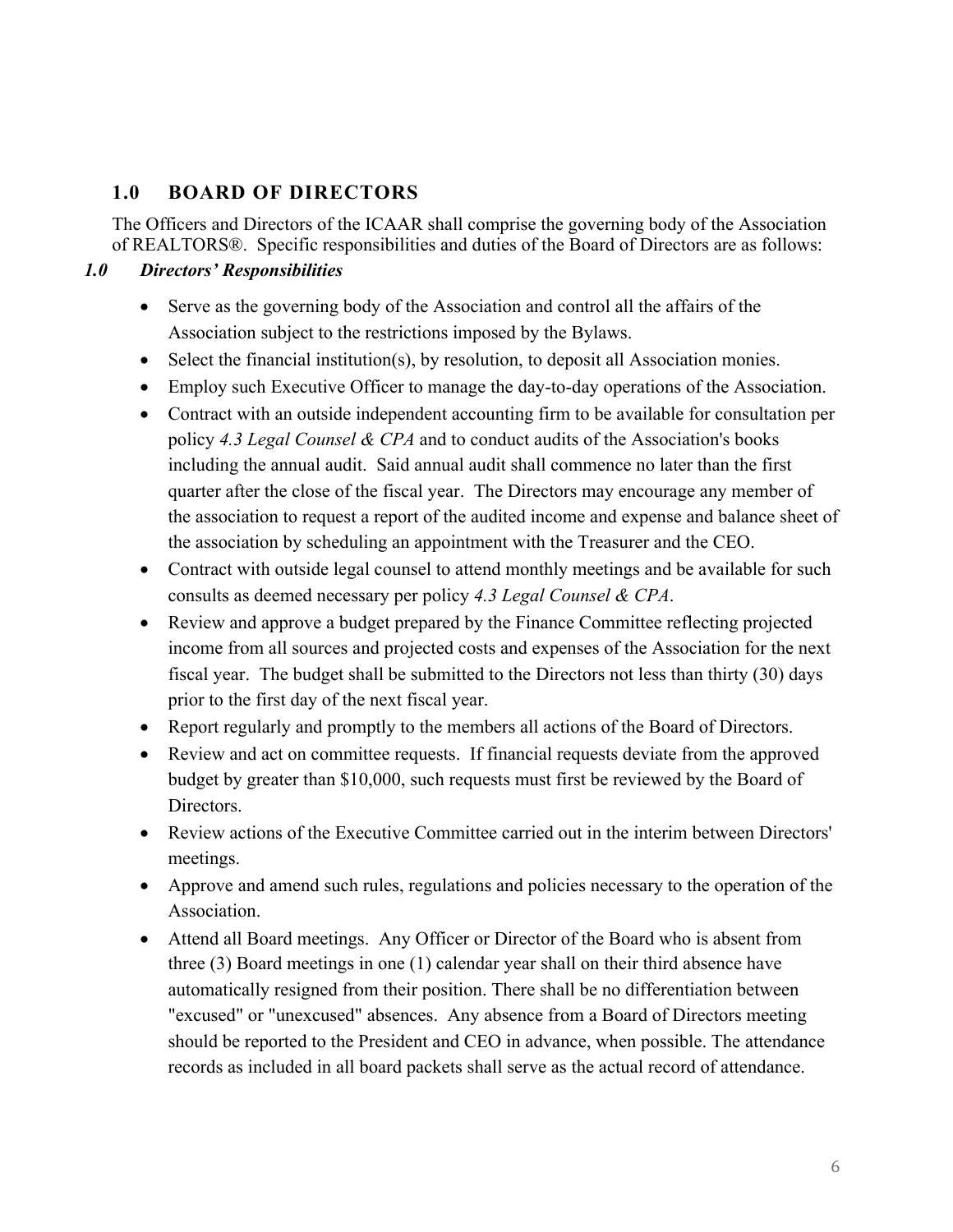Any corrections must be made prior to its approval at the next meeting. Staff will notify any Director of their absence to serve as a record.

- Serve without compensation.
- Represent the entire membership by:
- Soliciting member input as much as possible.
- Placing the welfare of the entire membership ahead of geographical or factional considerations.
- Expressing their view points and sharing their opinions on issues before the group.
- Be informed and knowledgeable in areas of particular interest, concern and importance to the Association and the real estate industry.
- Volunteer for association committees and councils as Director Liaisons. Committees or councils that do not have a Director will have one (1) appointed. The Pro Standards and Grievance Committees are excluded.
- Provide reasonable access to member guests. It is the policy of the Association to protect the interests of its members and employees in maintaining confidentiality. All guests and staff will be excused when the Board is called into Executive Session at which time matters relating to confidential personnel matters, professional standards hearings, results and appeals, and attorney-client communications, among other possible matters, may be discussed. (As discussed in 8.2: Access to Meetings and Materials)
- Attend the mandatory Leadership Retreat to be held annually before the first Director's meeting of the calendar year.
- Should review all materials prior to the meeting. Should any Director have a question regarding the materials provided, they are asked to direct their questions to the Executive Committee and staff 24 hours prior to the meeting when possible.
- Should read and be familiar with the active Strategic Plan of the association.
- Be familiar with the current bylaws, policies, procedures and issue positions of ICAAR.

## *1.1 Agendas*

To assure consistency, efficiency and predictability, Board of Directors meetings shall be conducted according to agendas where everything known is on the agenda for Association members, Directors and staff prior to any Board of Directors meeting. The process shall work towards continued transparency, providing opportunities for engagement and discussion with the appropriate notice, rationale, supporting documents, and/or motion for members and Directors prior to the meeting.

Agenda Planning Process:

a. Agenda input reminder: Reminder e-mail to Directors the Friday before agenda planning session for any additional agenda topics.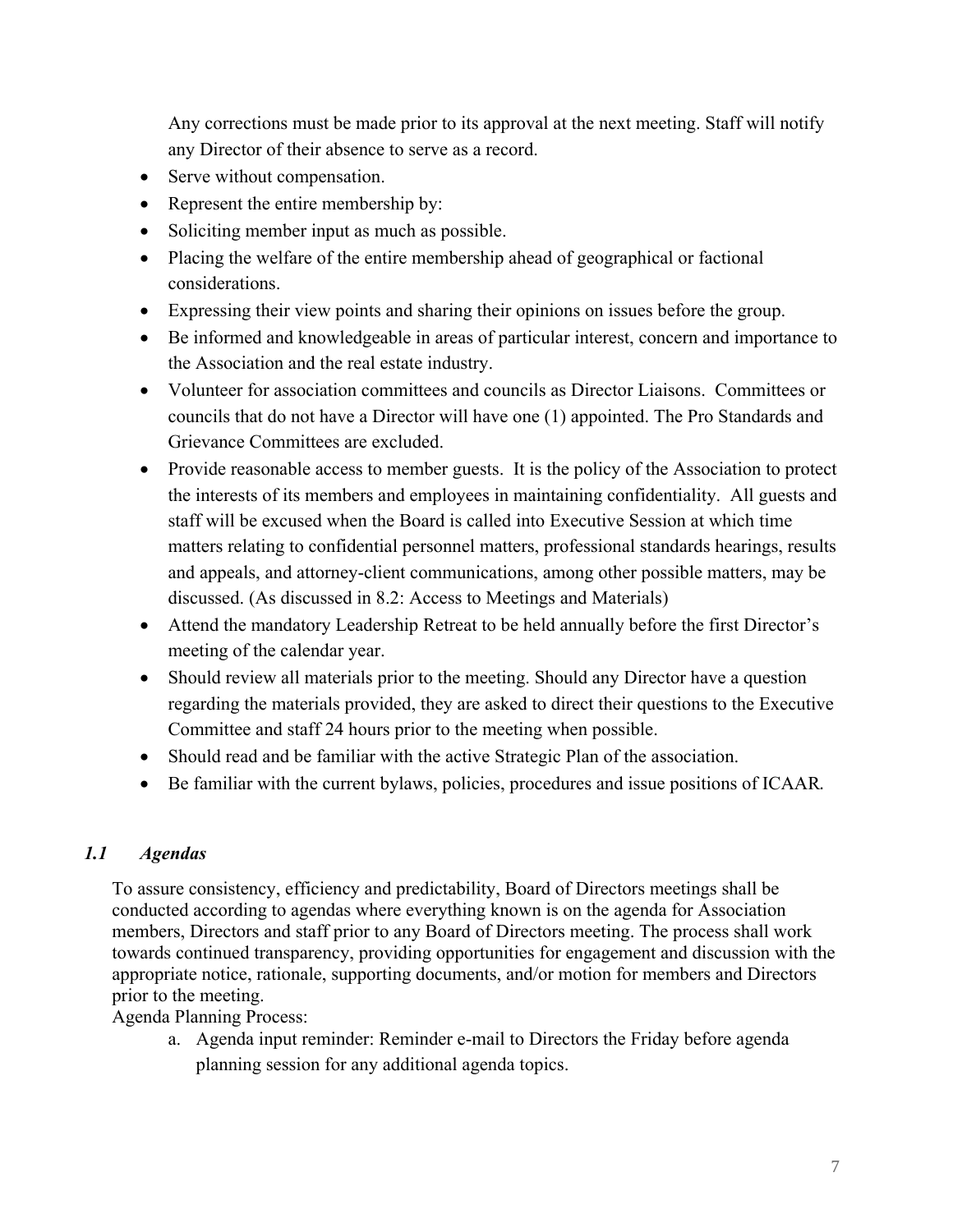- b. Agenda planning session: Wednesday (eight days before meeting), Executive Committee and Staff meet to set the agenda based on Committee/Task Force recommendations, requested issues from Directors, and topics as indicated on the ICAAR Board of Directors plan.
- c. Distribute draft agenda: Draft agenda will be provided to the full Board of Directors on the Thursday after the agenda planning session.
- d. Any Director may request an agenda item by notifying the President and CEO within 24 hours after receiving the draft agenda.
- e. Agenda posting: Monday (four days before meeting), the agenda with back-up (including executive session agenda, if applicable) will be posted electronically for review by the Board of Directors
- f. Adjustments: The timeline outlined above shall be followed unless the Board of Directors is notified in writing (including electronically) of adjustments with a specific rationale for adjusting the routine schedule.
- g. After the agenda has been finalized and posted, circumstances could occur where a Director feels action/consideration must be considered immediately by the BOD.
	- Any Director may request inclusion of outside speakers regarding an existing agenda item.
	- Any Director may add an item to the agenda the day of the meeting at the beginning of the meeting with a majority vote of Directors and must have notified the President and CEO in advance.

## *1.2 Information and Education of Directors*

Both the national and state associations can provide Directors with many resources for obtaining information. In addition, Association staff can offer assistance in most areas.

Directors are a vital link between the membership and the Association. Directors should bring from the membership specific problems or concerns and should take back information concerning the Association's activities and programs.

Minutes, any other meeting materials and notices of Directors meetings shall be posted electronically to members of the Board of Directors no later than 2 business days after the meeting of the Board of Directors.

Directors should also be familiar with:

- Current bylaws, constitution and policies in the National Association of REALTORS® and the Iowa Association of REALTORS®.
- Legislative activity on a state and national level.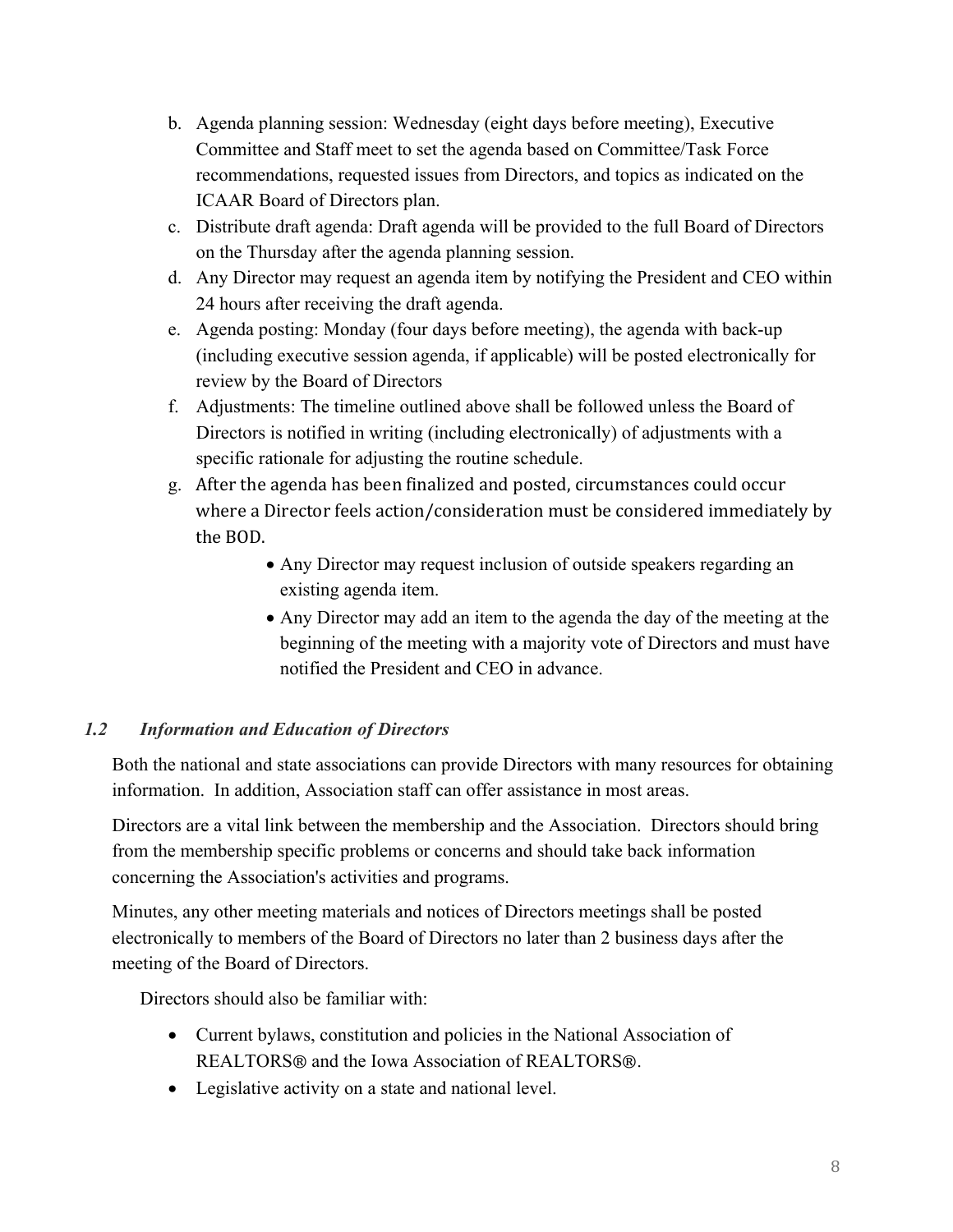• Robert's Rules of Order, latest edition.

## *1.3 Nominating and Certifying of Directors & Officers*

#### **Nominations**

The Nominating Committee may nominate candidates, or any member may nominate him or herself, or another association member (with cooperation) for certification as a candidate. All nominees shall complete the correct leadership application and require certification by the Nominating Committee. No nominations will be accepted after the thirty (30) day deadline. Candidates will be informed of the final slate of candidates at the close of nominations and certification.

#### **Application**

Members seeking to run for the Board of Directors, Treasurer, or Officer must submit an application to the Nominating Committee.

#### **Voting Procedures**

The following guidelines apply to all votes taken for the Board of Directors and/or Officers:

- a. Online voting will commence two weeks prior to the Annual Meeting and will be available until 5:00pm the day prior to the Annual Meeting.
- b. In order to be able to vote, members will provide their name and any other secure identifier.
- c. Records will be secured in such a manner as to ensure only one (1) vote per member.
- d. Ballots will be secured by an authorized staff person and the Chair of the Nominating Committee.
- e. Total results of the e-balloting will be tallied and reported to the President of the Association and announced at the Annual Meeting.

#### **Term / Firm Limits**

No more than three active members of the Board of Directors may be from the same firm. After Board elections, if the maximum number of members per firm is exceeded due to a merger of firms, or to a Director moving from one firm to another, no change in composition of the Board of Directors will be required until the next regularly scheduled election.

## **2.0 OFFICERS**

#### *2.1 Executive Committee: Duties, Responsibilities, and Authority*

The Executive Committee is composed of all Officers elected by the General Membership, or their successors, and the Immediate Past President of the Association. The Chief Executive Officer shall be a non-voting member of the Executive Committee. The Executive Committee shall meet at the call of the President.

The Executive Committee shall have authority to act for the Directors between Directors meetings with the full authority of the entire Board of Directors on any matters on which the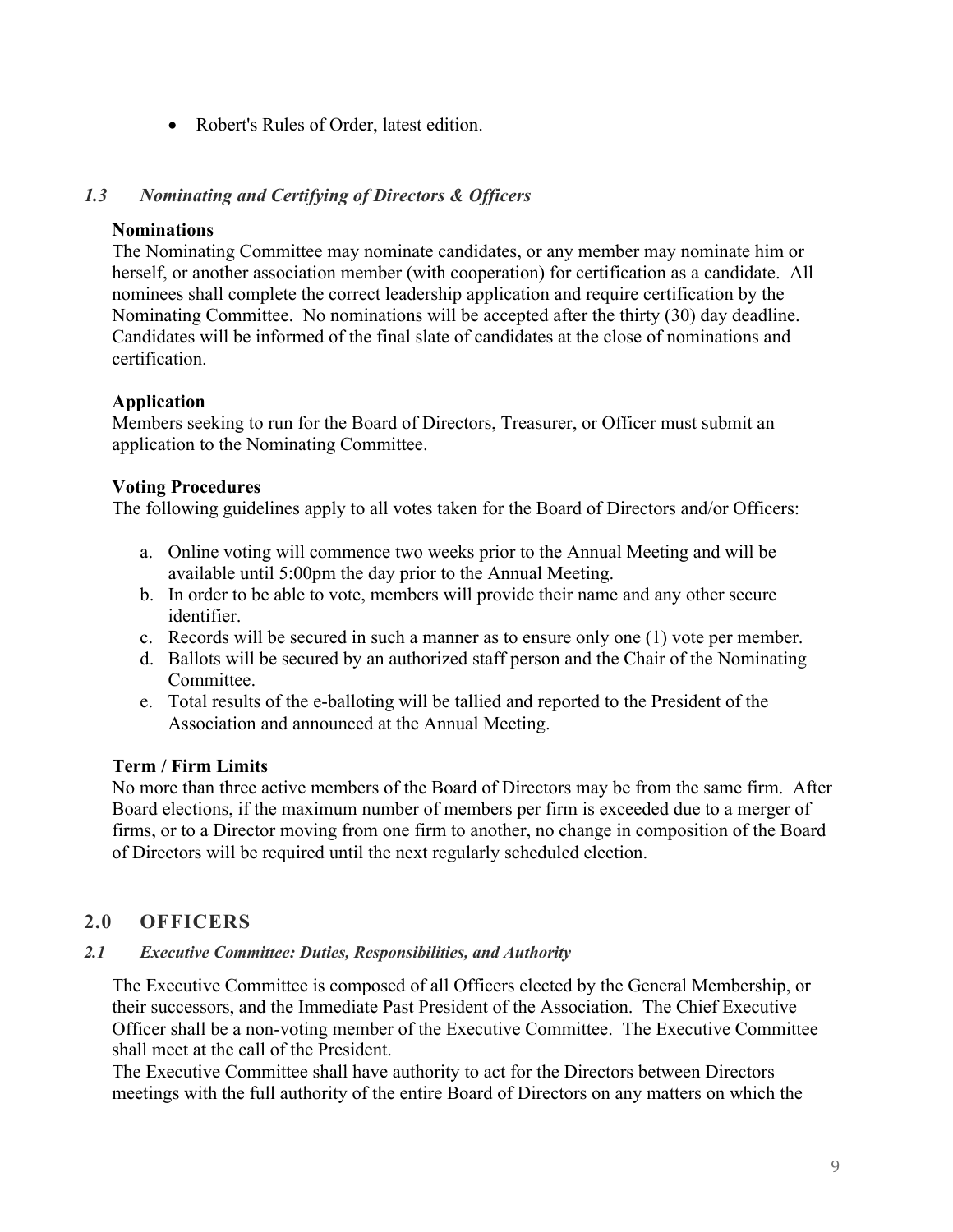Directors could act in a formal meeting, except that the Executive Committee shall not, unless specifically authorized by the vote of the Directors take any of the following actions in lieu of the Board of Directors:

- Act to change the corporate status or amend the Charter or By-Laws of the Association or its subsidiaries and affiliates.
- Determine to institute, or resolve, any lawsuit involving the Association where the potential exposure to the Association exceeds \$10,000.00.
- Approve any item not set forth in the approved budget having a total exposure to the Association exceeding \$10,000.00.
- Fill any vacancies as to officers or directors which would otherwise be filled by the Association.
- May appoint Ignite Success Committee.
- Terminate or employ the Executive Officer.

## *2.2 President: Duties, Responsibilities, and Authority*

The President, as chief elected officer, represents the entire membership and the best interests of the Association; exercises personal leadership in the motivation of other officers, board members, committee members and staff; acts as spokesperson and inspirational leader and takes an important part in monitoring and evaluating organizational performance and effectiveness. The office of President is one of leadership and personal commitment to the members of our Association.

Within the limits of the bylaws and policies, the President's authority is to accomplish the duties set forth below and to perform such other duties as approved by the Board of Directors:

- It is essential that the President be informed and knowledgeable in all areas of Association involvement and in the real estate industry in general.
- Represent the Association and acts in its name, subject to its declared polices.
- Appoint such committees and designates their chairs as deemed advisable, with the approval of the Board of Directors.
- Serve as ex-officio a member of all committees of the Association except the Nominating Committee, Professional Standards Committee and Grievance Committee.
- Guides the business affairs and strategic vision of the Association with the assistance of the Directors, Executive Committee and staff.
- Supports and defends policies and programs adopted by the Board of Directors.
- Presides at and attends all meetings of the Board of Directors, Executive Committee and the membership meetings.
- President, or their designee, serves as the Association spokesperson and represents the interest and objectives of the Association in dealings with the news media, allied organizations and industries, local, state and federal legislators and the general public.
- Ensures that the Board of Directors and Officers are kept fully informed on the conditions and operations of the Association.
- Sees that the organizational structure of the Association is reviewed annually.
- President, or their designee, acts as the voting member of the NAR delegate body.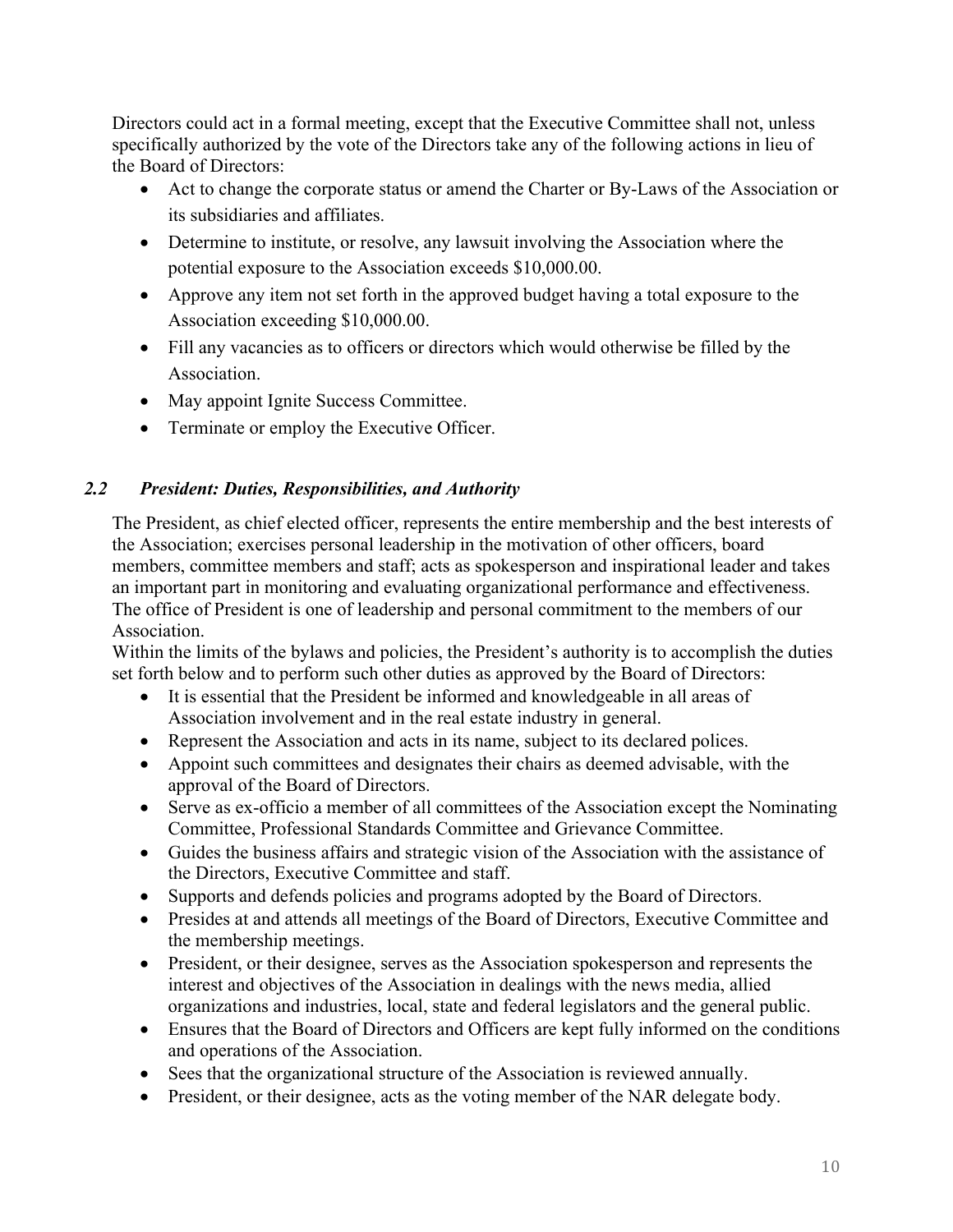- Represents the Association in attendance at the NAR Legislative Meetings, and NAR Convention, in addition to the the IAR Convention and Summer and Winter Meetings.
- Perform such other duties as approved by the Board of Directors.

## *2.3 President-Elect: Duties, Responsibilities, and Authority*

It is the responsibility of the President-Elect to perform the duties of the President in the event of the President's absence or disability. The office of the President-Elect is one of leadership and personal commitment to the members of our Association.

Within the limits of the bylaws and policies, the President-Elect's authority is to accomplish the duties set forth below and to perform such other duties as approved by the Board of Directors:

- It is essential that the President-Elect be informed and knowledgeable in all areas of Association involvement and in the real estate industry in general.
- Attends as a voting member, all meetings of the Board of Directors, Executive Committee and membership meetings, and presides in the absence of the President.
- Serves as ex-officio member of all committees of the Association except Nominating, Professional Standards and Grievance Committees.
- Serves as liaison to the Political Affairs Committee.
- Recommends to the President the Vice Chair of all committees, with consideration from staff.
- Attends the NAR Legislative Meetings, and NAR Convention, in addition to the IAR Convention and Summer and Winter Meetings.

## *2.4 Vice President: Duties, Responsibilities, and Authority*

Within the limits of the bylaws and policies, the Vice President's authority is to accomplish the duties set forth below and to perform such other duties as approved by the Board of Directors:

- It is essential that the Vice President be informed and knowledgeable in all areas of Association involvement and in the real estate industry in general.
- Attends as a voting member, all meetings of the Board of Directors, Executive Committee and membership meetings, and presides in the absence of the President and President – Elect.
- Serves as ex-officio member of all committees of the Association except Nominating, Professional Standards and Grievance Committees.
- Serves as Vice Chair of Finance Committee
- Attends the NAR Legislative Meetings, and NAR Convention, in addition to the IAR Convention and Summer and Winter Meetings.

## *2.5 Secretary/Treasurer: Duties, Responsibilities, & Authority*

Within the limits of the bylaws and policies, the Secretary/Treasurer's authority is to accomplish the duties set forth below and to perform such other duties as approved by the Board of Directors: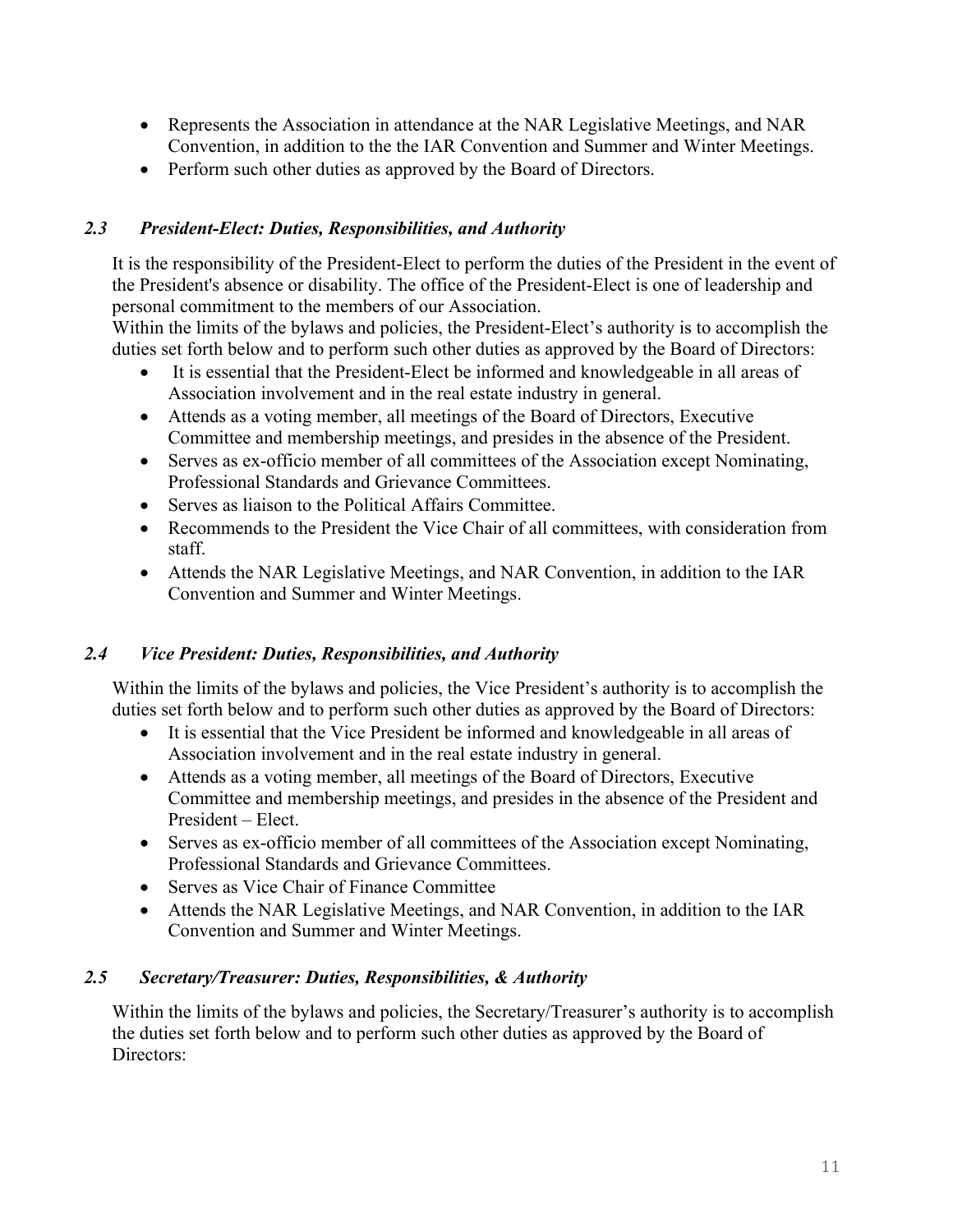- Attend as a voting member, all meetings of the Board of Directors, Executive Committee, and membership meetings, and presides in the absence of the President, President Elect, and Vice President.
- Confirm final draft of minutes, explaining meeting decisions and rationales, with staff for distribution electronically no less than 24 hours after receipt.
- Should an executive session without staff convene, the Secretary/Treasurer will record those confidential minutes.
- Serve as Chair of the Finance Committee.

## *2.6 Immediate Past President: Duties, Responsibilities, and Authority*

- The Immediate Past President shall serve on the Executive and Nominating committees of the Association.
- Serve as Chairperson of the Scholarship Committee.

# **3.0 COMMITTEES, TASK FORCES, AND ADVISORY GROUPS**

## *3.1 Committees of the Association*

Committees serve to assist in the effective implementation of Association objectives and specific programs. There shall be an annual opportunity for members to express their interest in serving on particular committees. Member access to meetings or materials is defined under *8.2 Members' Access to Meetings and Materials*.

Prior to the first meeting, committee chairs shall set and communicate to all members an attendance policy for all members using the recommendation of absences not to exceed 25 percent of the meetings. This policy will be acknowledged by signature by all committee members at the first meeting. Quorum for the transaction of business shall be a majority of the committee.

The President, with the approval of the Executive Committee may appoint such Committees and/or Special Committees and designate their Chairpersons and Vice-Chairpersons as deemed advisable and where not otherwise specified in these policies.

The following are considered standing committees: *Awards*, *Bylaws & Forms, Community Outreach, Commercial Round-Table, Education, Election, Finance, Grievance, Ignite Success, Independent Expenditure, MLS, Nominating, Political Affairs, Professional Standards, Scholarship, Strategic Planning, and Young Professionals Network (YPN).* 

## *3.1.a Awards*

**Duties:** The Awards Committee meets once annually, no later than the last day of September. It is their duty to review all award nominations made by the general membership and select a recipient for the following awards: Gold Star Award (5 recipients), Distinguished Service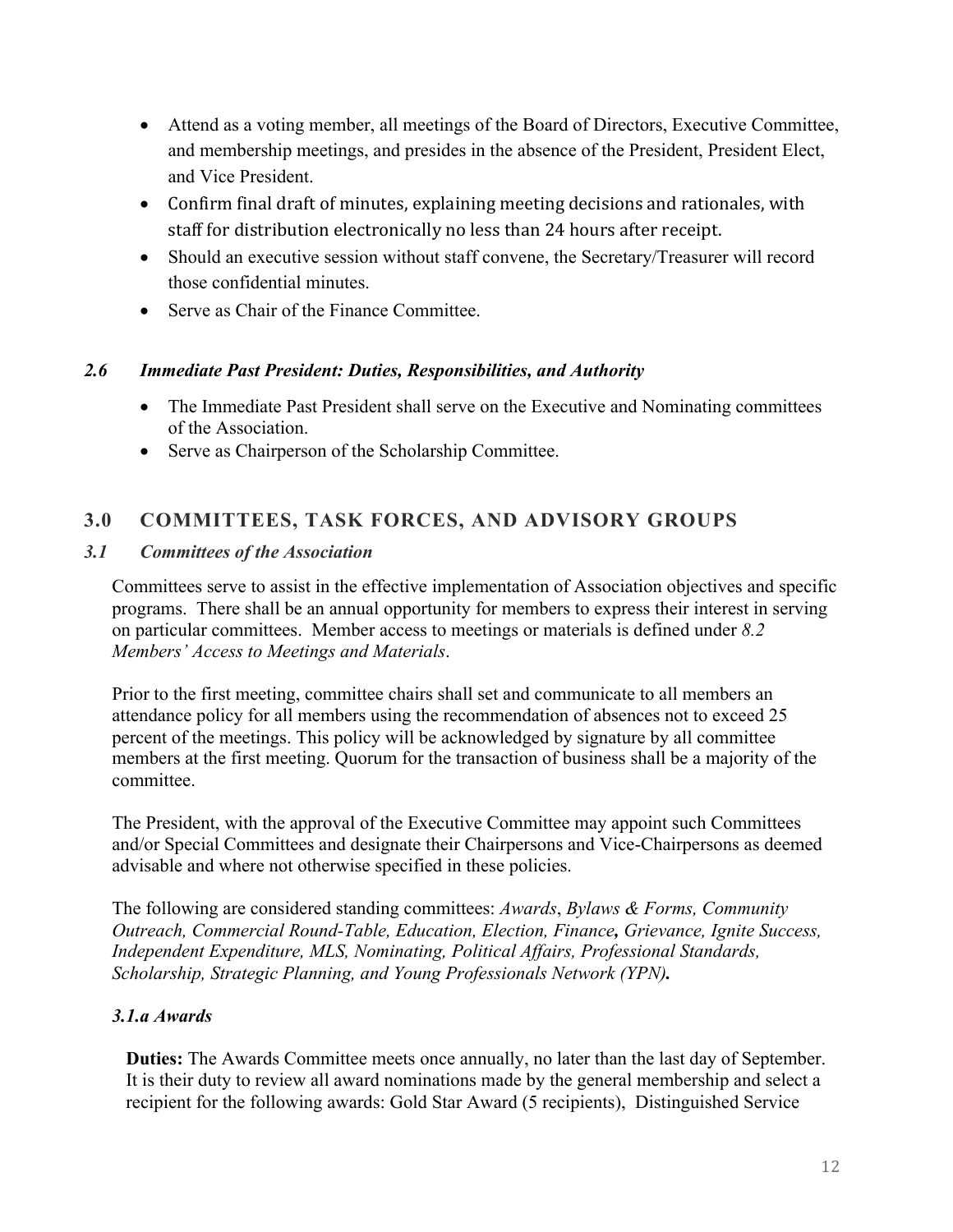Award, Newcomer of the Year Award, Lifetime Achievement Award, and REALTOR® of the Year Award. Award recipients are announced at the Annual Meeting.

**Composition:** The committee shall be comprised of the previous year's awards recipients.

## *3.1.b ByLaws & Forms Committee*

**Duties:** Reviews the ICAAR Bylaws, Forms, and Policies and makes recommendations to the Association Board of Directors.

**Composition:** The committee shall be comprised of the appointed Chair and must include five (5) additional members who shall serve a term of one (1) year. The committee will meet monthly, or at the call of the Chair.

#### *3.1.c Community Outreach Committee*

**Duties:** The Community Outreach Committee promotes the REALTORS® image in the community through community involvement projects and volunteer opportunities. Goals include, but are not limited to: promote a positive REALTOR® image in the communities, inform community of home ownership/ real estate ownership benefits, and seek community outreach and placemaking grants through NAR annually.

**Composition:** The committee shall be comprised of up to fifteen (15) members. No more than two (2) of the members appointed to the committee shall be Affiliate members. Members of the committee shall serve a term of one (1) year.

## *3.1.d Commercial Round-Table*

**Duties:** Meet at the discretion of the Chair. Ensure that four (4) Commercial activities are planned for the year.

**Composition:** The Committee shall be comprised of Association members who practice commercial real estate. Members of the committee shall serve a term of one (1) year.

#### *3.1.e Education Committee*

**Duties:** Works with the staff to recommend and review course offerings and/or suggested matter for professional development and seminars. Course offerings should be focused on five pillars which are: Diversity, Commercial, Residential, Investment, and Designations. Promotes equal opportunity in housing, inclusion, and diversity within the real estate industry. Identifies the concerns and needs of minority members and assists in the development of actions to address those needs and concerns.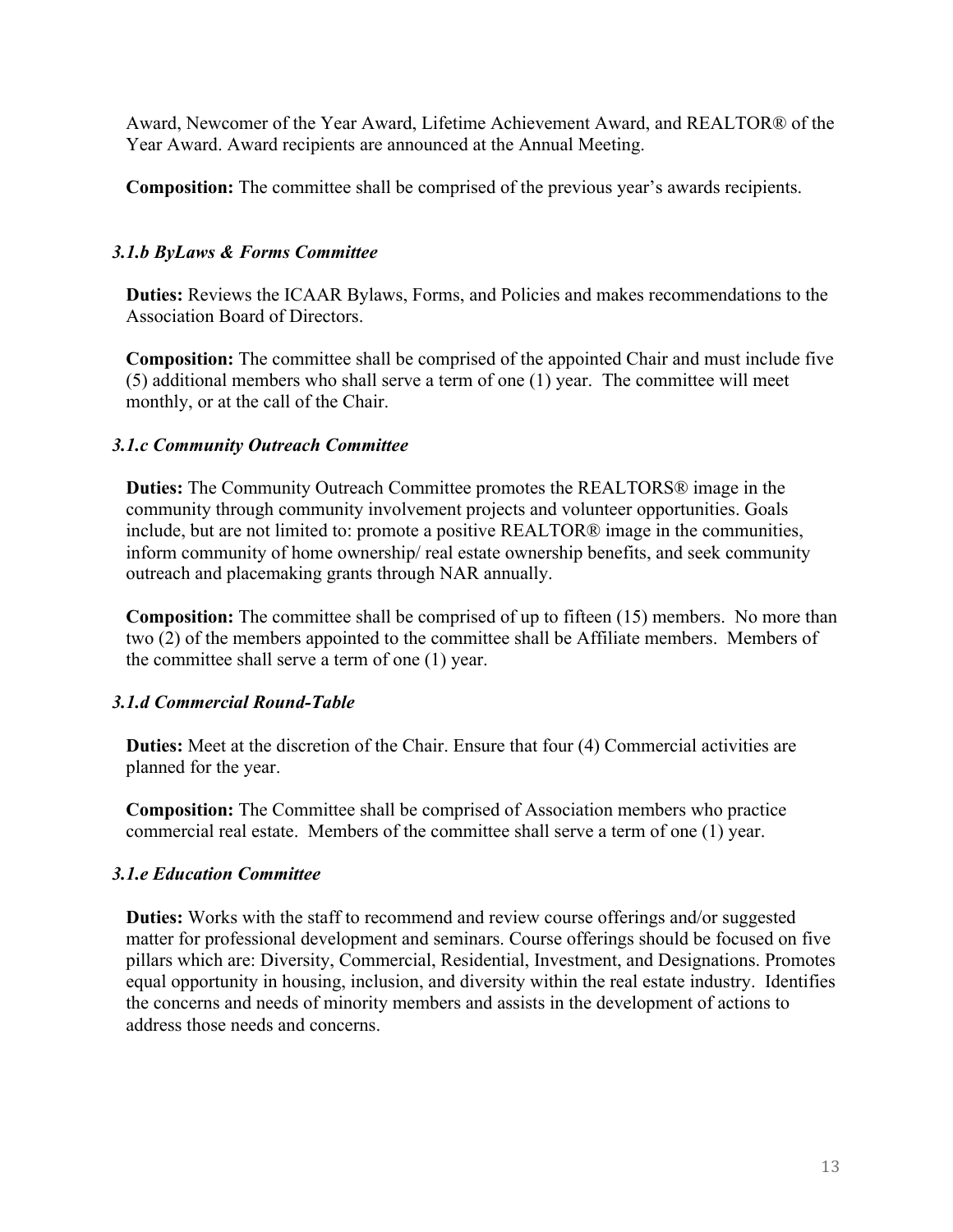**Composition:** The committee shall be comprised of up to fifteen (15) members. No more than two (2) members appointed to the committee shall be Affiliate members. The committee will hold regular meetings. Members of the committee shall serve a term of one (1) year.

## *3.1.f Finance Committee*

**Duties:** Works with the Chief Executive Officer and contracted Bookkeeping Service to assist in developing the annual budget and reviewing the financial performance of the association. The committee is responsible for creating, monitoring and recommending revisions to the Association's investment policies and reserve policies. The committee will make recommendations to the full Board of Directors on the financial position of the association. The committee will evaluate needs, consider bids and make recommendations regarding owned real estate.

**Composition:** The committee shall be comprised of the Secretary-Treasurer who will also serve as the Chair, Vice President, the CPA or a representative from their firm, the CEO and two (2) Presidential Appointees to serve two (2) year staggered terms, with one (1) appointed each year. The President may attend any meetings of the Finance Committee and serve in a non-voting capacity. After the association elections each fall the new incoming Secretary-Treasurer will serve as a non-voting member of the committee through the balance of that year.

## *3.1.g Grievance Committee*

**Duties:** Acts as a reviewing body for complaints turned into the Association to determine whether to dismiss or send forward to the Professional Standards Committee for a hearing.

**Composition:** The committee shall be comprised of no more than twenty (20) REALTOR® members. No member of this committee shall serve simultaneously on either the Professional Standards Committee or on the Association's Board of Directors. Members of the committee shall serve a term of two (2) years.

**Other:** All members of the Grievance committees must attend an approved training session as soon as possible after appointment to the committee and at least every two (2) years thereafter.

## *3.1.h Ignite Success*

**Duties:** The Ignite Success Committee works with Staff to plan the Annual Ignite Success Conference, to be held the first Monday of December, or as close in date as venue allows. This Committee's tasks include, but are not limited to, determining guest speakers, securing sponsors, selling event tickets, and general event organizing, planning, and promotion.

**Composition:** The committee shall be comprised of a REALTOR® Chair and Affiliate Chair (both appointed by the President), the President, and up to five (5) additional members, each appointed by the president. No more than two (2) of those additional members may be Affiliate members.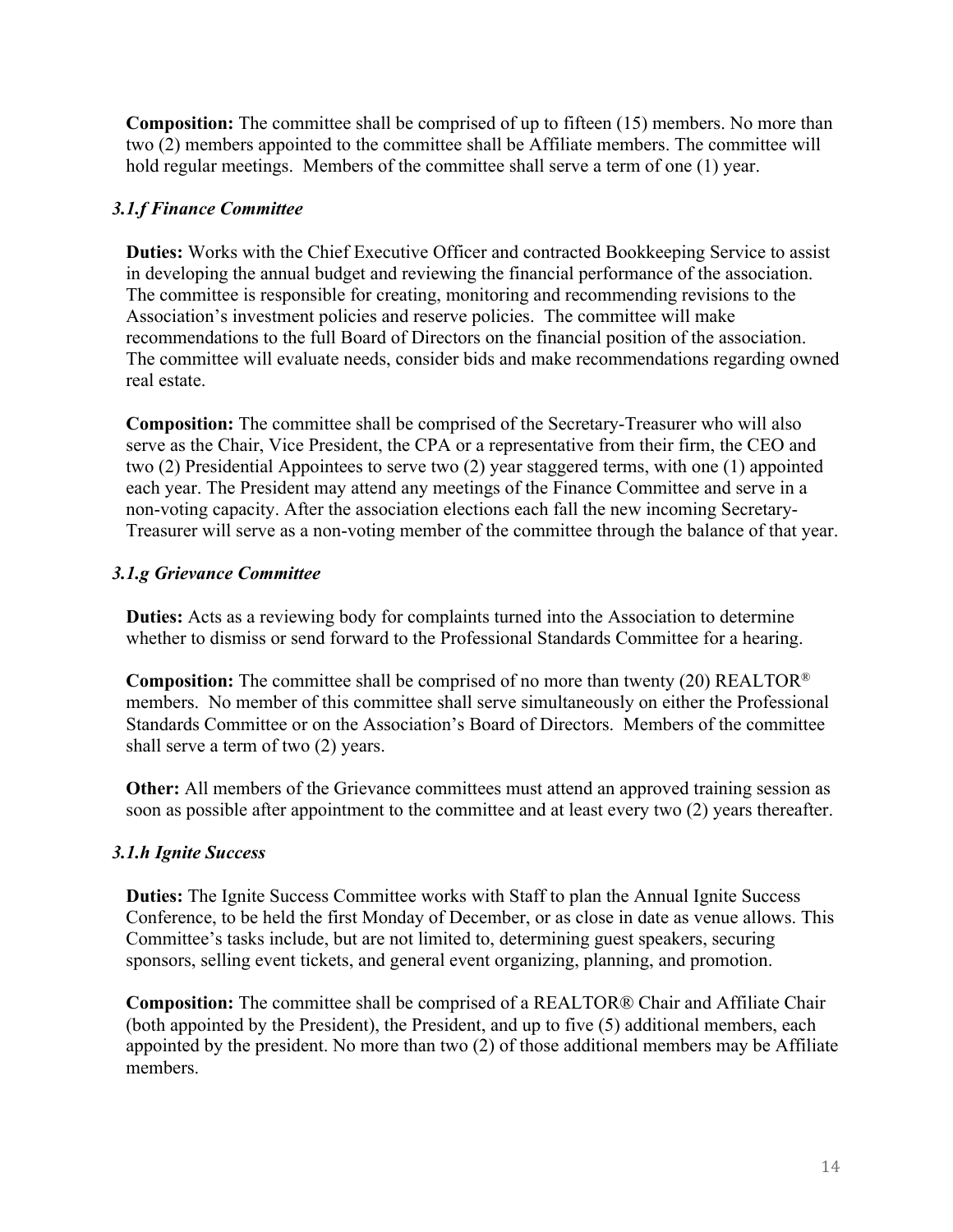#### *3.1.i Independent Expenditure Committee*

**Duties:** Meets at the discretion of the President. Confidentially identifies potential races for independent expenditures and makes recommendations to the appropriate IAR Committee.

**Composition:** The committee shall be comprised of five members. Up to five (5) shall be appointed by the Executive Committee and the Chief Executive Officer in a non-voting role. Members of the Committee shall serve a term of one (1) year.

## *3.1.j Member Services Committee*

**Duties:** The committee also assists the staff in communicating important information directly to members and affiliates, and focuses on recognizing member accomplishments and encouraging member participation in association activities. The committee shall also have a goal of understanding the pulse of the members and communicate back to the board and staff ways to improve or change member services. Committee works to seek ways to inform members of activities and happenings with the association, evaluate member satisfaction with annual survey. Additionally, this committee is to work on the following events: Inaugural, Holiday Party, Golf Outing, Affiliate Forum, and REALTOR® Townhalls.

**Composition:** The committee shall be comprised of up to fifteen (15) members. No more than two (2) members appointed to the committee shall be Affiliate members. The committee will hold regular meetings. Members of the committee shall serve a term of one (1) year.

## *3.1.k Nominating Committee*

**Duties:** Identifies and vets nominations of one (1) or candidate to run for each open position. Those candidates must meet all the qualifications as described in the association's Bylaws Article XI Sections 1 and 3a. The Chairperson of the Nominating and Certifying ratifies the selection of candidates with the Executive Officer.

**Composition:** The Committee shall be comprised of the two (2) most immediate Past Presidents, the President, and two (2) REALTOR® members who have been appointed by the Incoming President. The Past President three (3) years out of office shall serve as Chair. If this person is not available, the responsibility will fall to the next Past President in succession. Members of the Committee shall be ineligible to run for a Director or Officer position. Members of the committee shall serve a term of one (1) year.

## *3.1.l Political Affairs Committee*

**Duties:** This committee may generate, at its discretion, policy recommendations, grants, reports, studies, or internal recommendations regarding governmental issues and forums. Any such action must be in accordance with the Association's Policy Positions document and be approved by the Board of Directors.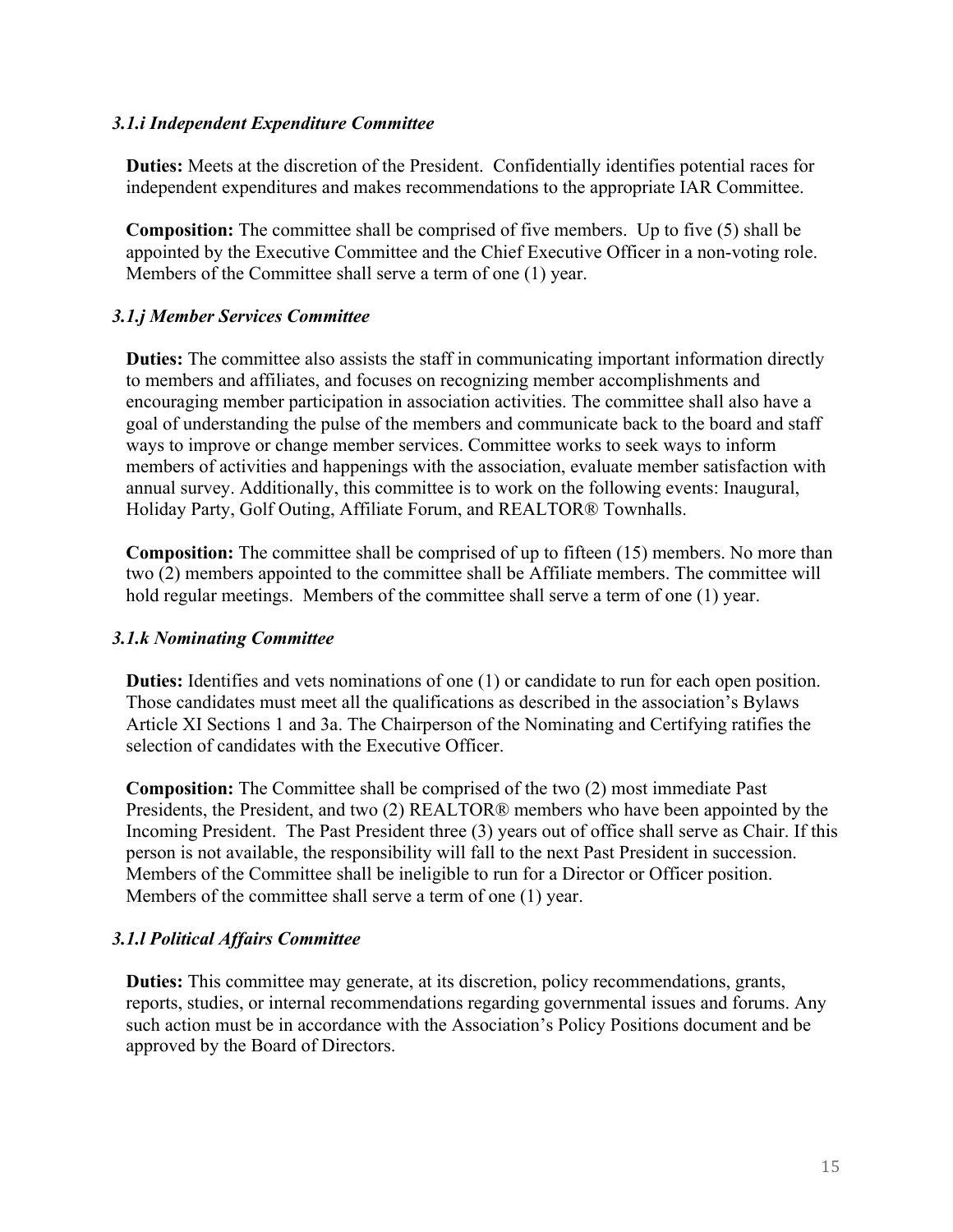Responsible for planning and inviting guest speakers, with the staff liaison, to forums to be held regularly, and open to all members. This committee is to educate members on issues pertinent to the industry. Members of this committee will be familiar with, respond to, and/or promote ICAAR, IAR, and NAR "Calls to Action".

The committee will be responsible for conducting and attending interviews of candidates running for office within the Association's jurisdiction, which includes drafting online and inperson questions for candidates to answer. Following interviews, the committee shall recommend a candidate report to the Board of Directors for approval.

The committee shall actively support RPAC in compliance with Iowa political fundraising guidelines. The committee's focus shall include fundraising dollars and educating members about RPAC.

The Committee is also responsible for event planning, increasing member participation in RPAC through outreach and RPAC Major Investor recruitment.

The Committee shall meet monthly or as needed.

## **This committee will stay informed on reports and information being collected and shared by the Local Political Coordinators.**

## *NOTE: Local Political Coordinators (LPC)*

Members of the LPCs will be assigned to one of the following municipalities: Cities of Iowa City, Coralville, Tiffin, North Liberty, Solon, West Branch, Johnson County and Washington County.

In their role as LPC, members of the committee are expected to:

- Have monthly communication(s) with one or more officials from their assigned municipality. This can include, but is not limited to, in-person meetings with Elected Officials, email correspondence with Elected Officials, attending committee, board or council meetings.
- Clearly and directly communicate the Association's position and reasoning for any Calls for Action to Elected Officials.
- Speak to the needs of REALTORS<sup>®</sup> and the real estate industry in their assigned municipality.
- Attend, along with Association Staff, any necessary meetings with Elected Officials from their municipality.
- Communicate information to the Political Affairs Committee regarding their assigned municipality.

Openings for LPC positions will be by application. These applicants will be reviewed by PA Chair and Vice Chair, with input by staff, and appointed by the Executive Committee.

**Composition:** The Committee shall be comprised of 15 members. No more than three (3) Committee members may be Affiliate members.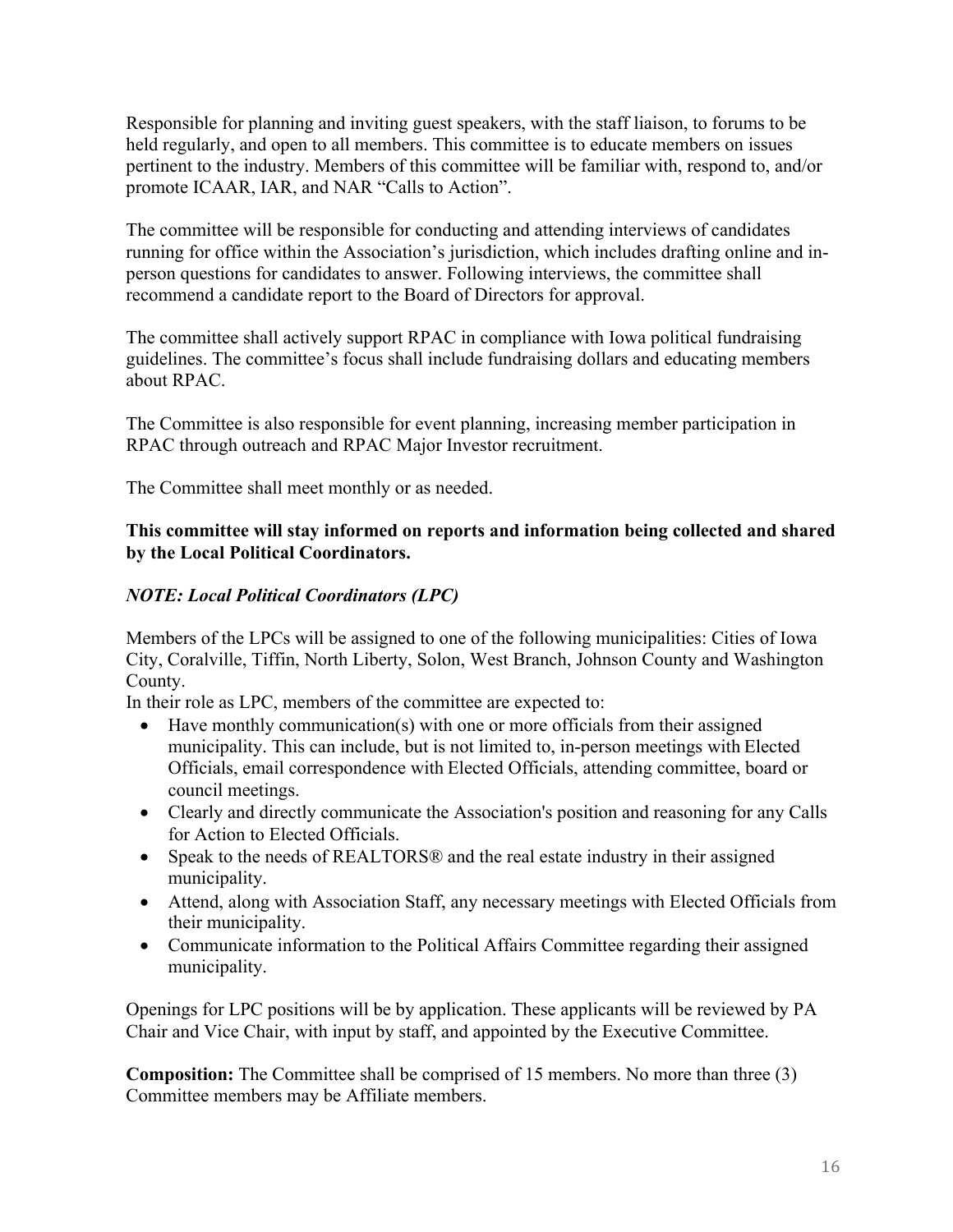#### *3.1.m Professional Standards Committee*

**Duties:** Responsible as the Judicial Body of the Association. Conducts due process hearings in accordance with Bylaws on alleged violations of the Code of Ethics, and Arbitration requests according to the Bylaws.

**Composition:** The committee shall be comprised of no more than fifteen (15) REALTOR® members. No member of this committee shall serve simultaneously on either the Grievance Committee or on the Association's Board of Directors. Members of the committee shall serve a term of one (1) year.

**Other:** All members of the Professional Standards committees must attend an approved training session as soon as possible after appointment to the committee and at least every two (2) years thereafter.

#### *3.1.n Scholarship*

**Duties:** Meet once annually, no later than April 15, to review applications received for the ICAAR Scholarship Foundation. The Committee shall select recipients for the Cheryl Carroll-Nelson Scholarship and the High School Scholarship. The number of recipients and amounts awarded will depend on the Foundation funds set aside for that year.

**Composition:** The committee shall be comprised of the five (5) most immediate Past Presidents.

## *3.1.o Strategic Planning*

**Duties:** No later than March 31<sup>st</sup> of each year, the Strategic Planning Committee shall meet to create a strategic plan or suggest revisions to the current strategic plan. The plan shall be presented to the Board of Directors no later than the April Board of Directors meeting. At the discretion of the Executive Committee, one (1) or more facilitators may be employed to assist the committee.

**Composition:** The committee shall be Chaired by the President-Elect. The committee shall be comprised of no more than eight (8) members, including the Political Affairs Chair, with a minimum of two (2) current ICAAR Directors and the balance being a diverse cross-section of membership and appointed by the President. Members of the committee shall serve a term of one (1) year.

## *3.1.p Young Professionals Network (YPN)*

**Duties:** Maintain professionalism in all communications—whether in person or via e-mail and keep the focus of events on how to help members succeed in business. Use the official YPN Chapter logo to benefit from the brand recognition of national YPN. Promote YPN national and local events through regular communications with YPN members. YPN does not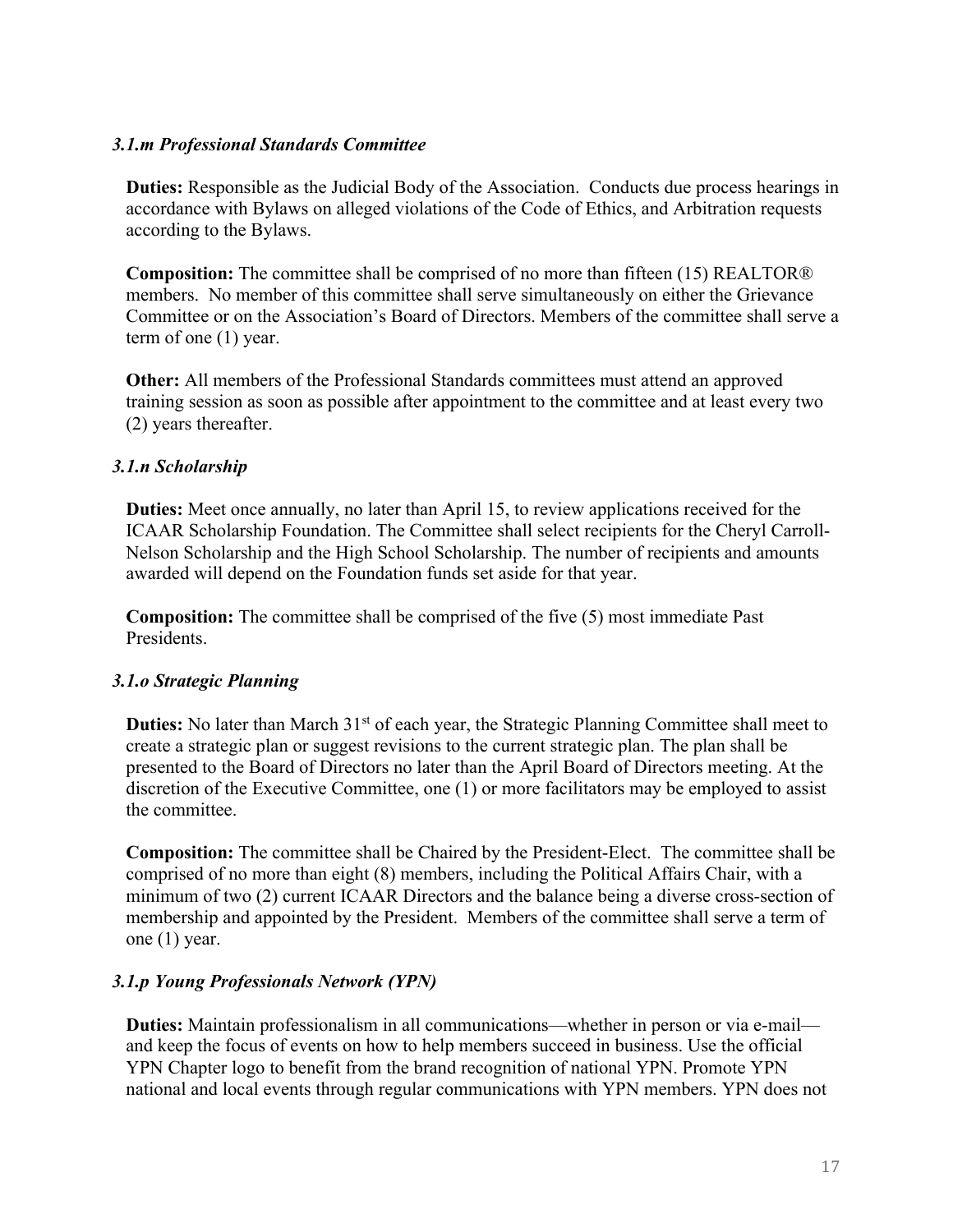sell member contact information to any third party, including event sponsors. Plan at least two events a year (such as networking events, meetings, education sessions, Webinars, etc.) Maintain at least 5 members. Strive to be recognized as the chapter of year. Further the national mission.

**Composition:** The YPN Committee shall be comprised of at least five (5) and no more than twelve (12) members and shall include a chair - responsible for overseeing YPN meetings and serve as main spokesperson for the group; a vice-chair to work in conjunction with the chair. YPN Membership is free and open to any REALTOR® regardless of age.

Members of Iowa City YPN shall be deemed members unless they opt-out of membership. Members of the committee shall serve for staggered two-year (2) terms. There shall be no limit to the number of terms that may be served consecutively by the Chair, Vice Chair, or advisory board members in any of the positions including at-large.

## *3.2 Committee Chairperson's Responsibilities*

Committee Chairpersons are responsible to the Board of Directors. It is the responsibility of the Committee Chairperson to see that recommendations, decisions and actions of the Committee are reported to the Board of Directors. Chairpersons are charged with working closely with their Staff Liaison in organizing committee members and implementing the specific goals and objectives of the committee as established annually by the Board of Directors.

## **Chairperson's Responsibilities**

- Preside at committee meetings.
- Ensures their committees' actions supports objectives of the strategic plan.
- Approve agendas at least one (1) week prior to the committee meeting.
- Prior to the first meeting, will set and communicate to all members an attendance policy for all members using the recommendation of absences not to exceed 25 percent of the meetings. This policy will be acknowledged by signature by all committee members at the first meeting.
- Maintain, with assistance from the Staff Liaison, accurate and precise committee minutes, member attendance records and/or reports to be archived at the association.
- Committee budget request for the following year should be submitted no later than November 15 of each year to be reviewed and approved by the Finance Committee for recommendation to the Board of Directors. Any special financial requests outside of the budget shall be submitted to the Finance Committee for review to the Board of Directors
- Responsible for actively involving each committee member to ensure their retention and developing their leadership potential. It is essential that committee chairpersons be informed and knowledgeable in areas of the Association that affect their committees.
- Should be familiar with and communicate with committee members the importance of the current bylaws, policies, procedures and Robert's Rules of Order latest edition.
- Should be educated on Anti-Trust and Fair Housing laws and communicate or have them communicated at the first meeting of the year.
- Make recommendations for future committee membership to the President.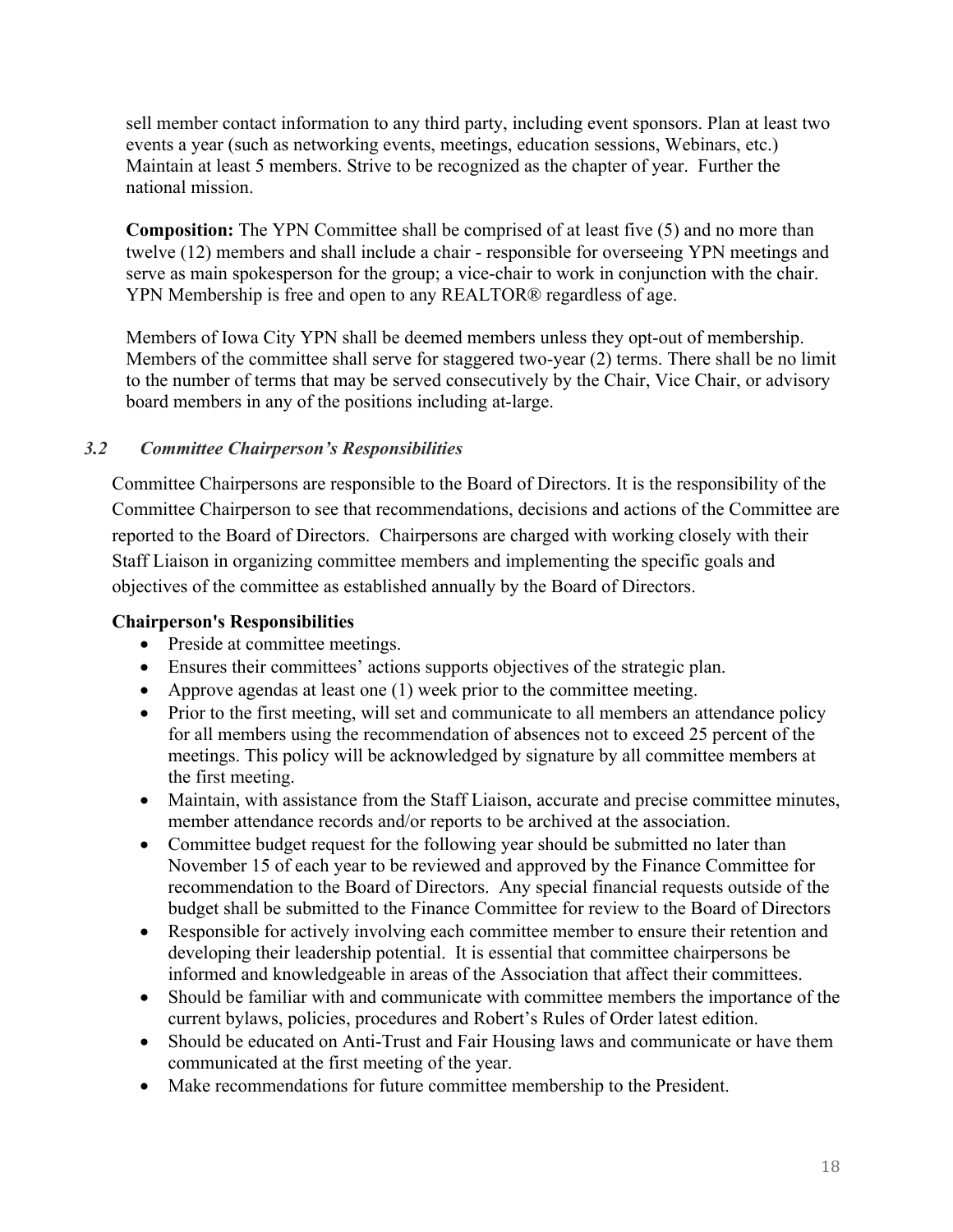#### *3.3 Staff Liaisons to Committee*

Staff liaisons are responsible for assisting committee chairpersons with communications and correspondence, preparing agendas, taking attendance, meeting preparation, keeping detailed records of the revenues and expenses for their respective committees.

## **4.0 LEGAL**

#### *4.1 Errors and Omissions Insurance Coverage*

ICAAR is covered by Professional Liability and Errors and Omissions Insurance as prescribed by the National Association of REALTORS®. Coverage is based on compliance by the Association with the policies and recommendations of the NAR. Failure to comply will result in loss of coverage. It shall be the policy of the Board to take required actions to remain in compliance with NAR policies and recommendations.

#### *4.2 Contracts*

With consent of the Executive Committee, only the President and/or the Chief Executive Officer may sign contracts that are binding upon the Association.

#### *4.3 Legal Counsel & CPA*

The Association shall engage the services of Legal Counsel to counsel the Association relative to matters of interest to the Association which have legal implications. Legal Counsel shall initiate action only after approval of the President or the Chief Executive Officer.

The Association shall engage the services of a CPA to perform annual audit and other matters of financial interest.

The only persons authorized to contact the attorney and/or the CPA, at the expense of the Association, are the elected Officers and the Chief Executive Officer or authorized staff. If an individual member contacts the attorney and/or the CPA, they should be told that the attorney and/or CPA will only spend time on their inquiry if the individual member involved is willing to pay for that time. Furthermore, the attorney and/or CPA may discuss only those matters, which the Board of Directors authorizes them to discuss.

Legal Counsel and the CPA are employed on a fee basis and are to be reviewed annually by the Executive Committee no later than December 31.

## *4.4 Anti-Trust Compliance*

ICAAR does not fix, control, recommend, suggest or maintain commission rates or fees for services to be rendered by members or any percentage of division of commissions or fees between cooperating members or non-members.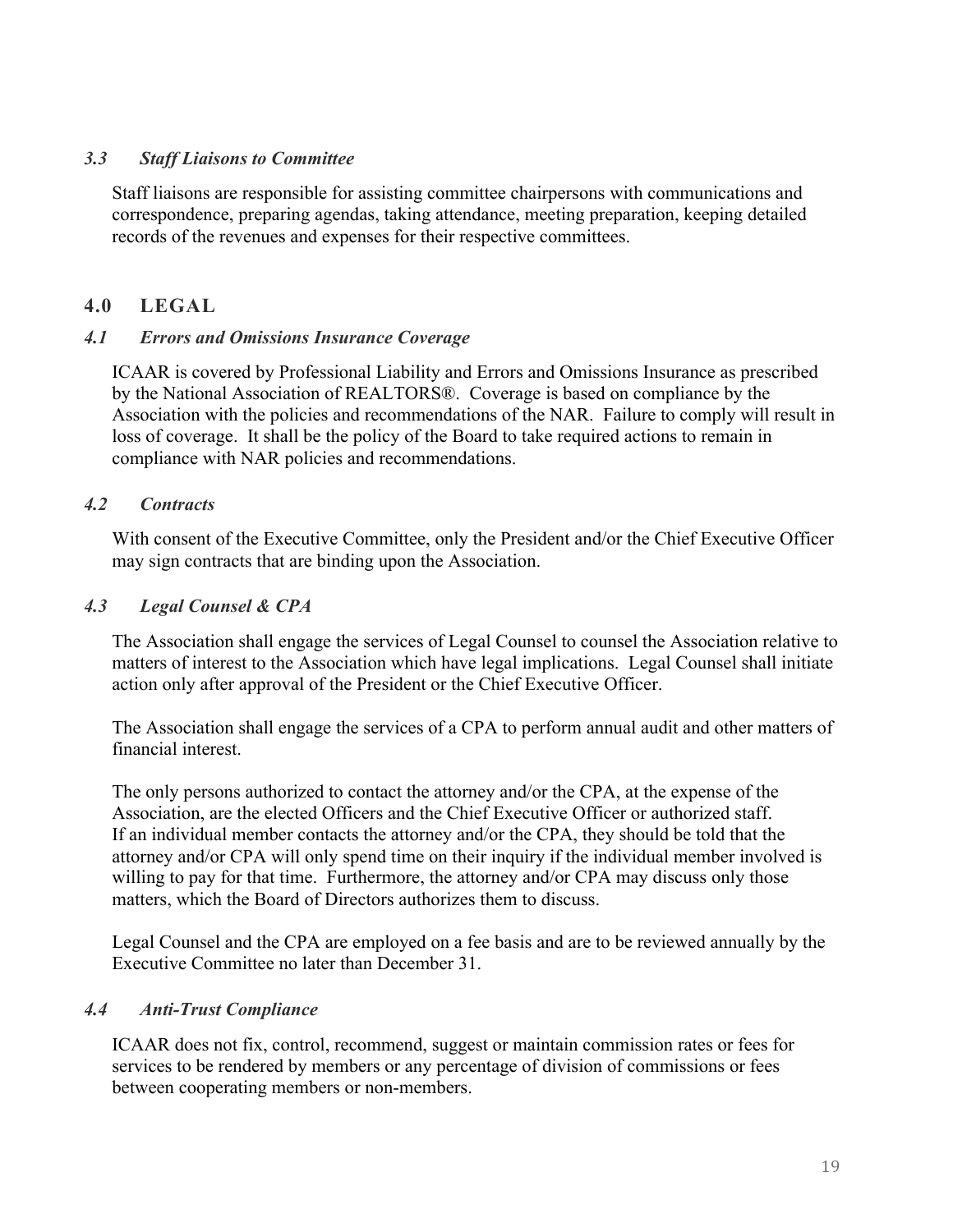Therefore, there shall be no discussion at any time by the Board of Directors, committees or staff of ICAAR concerning these matters as described. It is recommended to Association members that no discussion of these matters take place in any group meetings of Association members even when such a meeting is not connected, in any manner, with the Iowa City Area Association of REALTORS®, Inc.

Antitrust information shall be shared at the first meeting of the Board of Directors, each committee and the councils of ICAAR annually.

## *4.5 Harassment Policy*

ICAAR is committed to maintaining a professional environment that is free from discrimination and in which members and staff at all levels can devote their full attention and best efforts to the activities of the Association. The Association does not authorize and will not tolerate any form of harassment on the following factors:

Race, color, religion, sex, handicap, familial status, national origin, sexual orientation, gender identity or any other characteristic that is protected by law.

Examples of "harassment" that are covered by this policy include offensive language, jokes or other physical, verbal, written or pictorial conduct relating to the individual's race, color, religion, sex, handicap, familial status, national origin, sexual orientation, gender identity or any other characteristic that is protected by law would make a reasonable person experiencing such behavior feel uncomfortable or harassed.

It is impossible to list every type of behavior that can be considered harassment in violation of this policy. In general, any conduct that could create an offensive environment will be considered harassment in violation of this policy. This is the case even if the offending party did not mean to be offensive. It is essential that all members and staff be sensitive to the feelings of others.

## **Reporting Harassment**

ICAAR can only resolve matters of which it has knowledge. Any individual who feels they have been harassed or has witnessed harassment has a duty to immediately report the alleged harassment so that it may be investigated, and appropriate action taken. This is true whether the alleged harasser is an employee, association member, Officer or Director.

To report alleged harassment, contact the current President of the Association. In the case that he or she is the subject of the allegation, contact the next highest-ranking Officer. Once received, a prompt and thorough investigation will be conducted.

The finding of all pertinent facts shall be conducted by the investigatory team, in consultation with legal counsel for the association.

Composition of the investigatory team is as follows:

• President, who shall serve as chair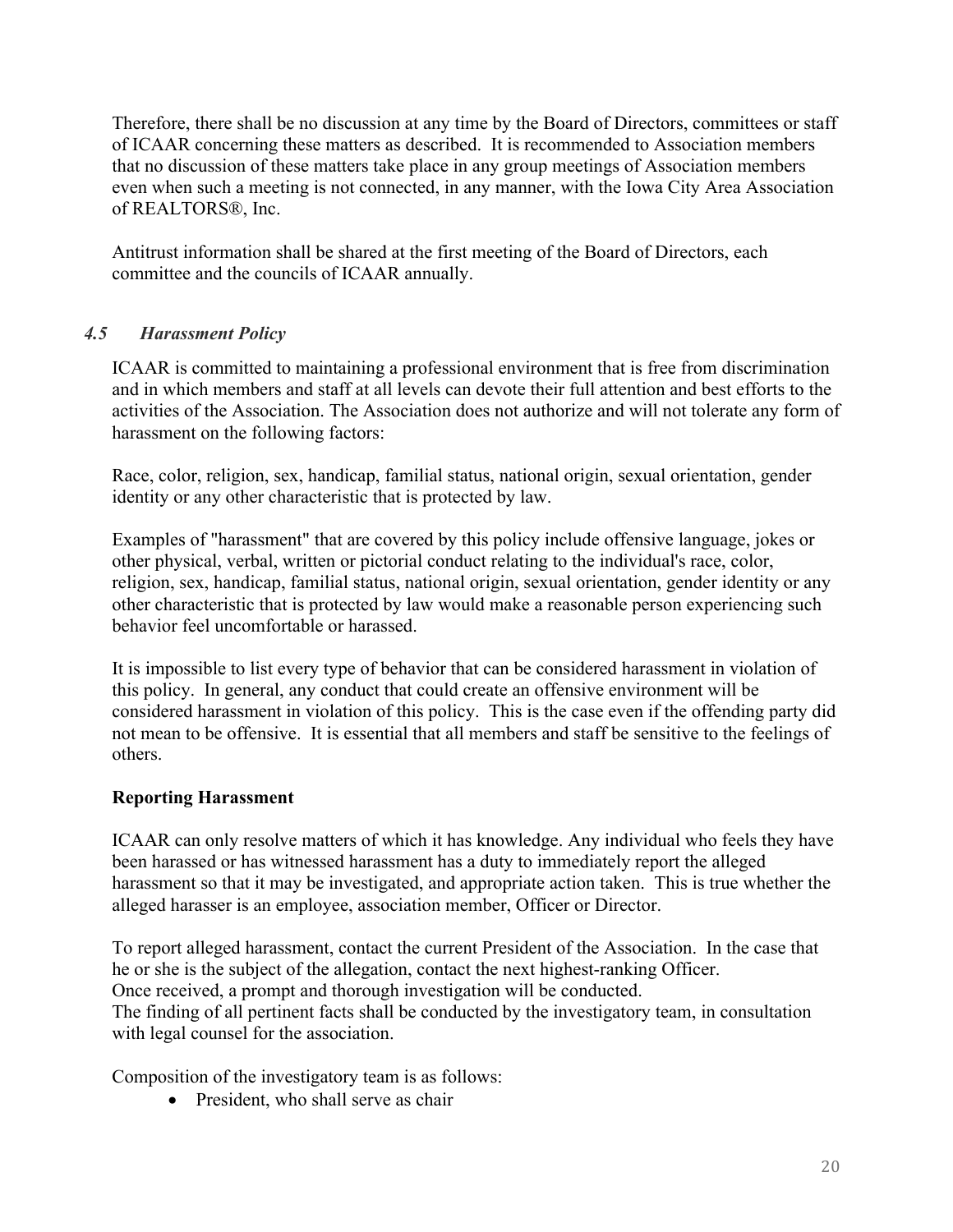- President-elect
- Vice President
- and/or Chief Executive Officer,
- and one (1) member of the Board of Directors selected by the highest-ranking officer not named in the complaint

**NOTE:** If the complaint names the President, President-Elect or Chief Executive Officer, they may not participate in the investigative proceedings and shall be replaced by the Immediate Past President or, alternatively, by another member of the Board of Directors selected by the highestranking officer not named in the complaint.

Should the investigatory team determine that the facts of finding present enough evidence that a complaint should move forward, a hearing panel shall be assembled. The Professional Standards process of the Association, as provided in the Code of Ethics and Arbitration Manual of the National Association of REALTORS®, shall be utilized.

Should any member of the Association be found in violation of this harassment policy, such member may be reprimanded, fined, placed on probation, suspended, or expelled by the Board of Directors after the hearing.

At the conclusion of the investigation the reporting individual will be informed of the action taken, if any. All investigation results will be kept as confidential as possible.

As used in this section, harassment means any verbal or physical conduct including threatening or obscene language, unwelcome sexual advances, stalking, actions including strikes, shoves, kicks, or other similar physical contact, or threats to do the same, or any other conduct with the purpose or effect of unreasonably interfering with an individual's work performance by creating a hostile, intimidating or offensive work environment.

## *4.6 Whistleblower Policy*

## **Whistleblower Policy Purpose**

The purpose of this Whistleblower Policy is to: (1) encourage staff and volunteers to come forward with credible information on illegal practices or serious violations of adopted policies of the Association; (2) specify that the Association will protect the person from retaliation; and (3) identify where such information can be reported.

## **Encouragement of Reporting**

The Association encourages complaints, reports or inquiries about illegal practices or serious violations of the Association's policies, including illegal or improper conduct by the Association itself, by its leadership, or by others on its behalf. Appropriate subjects to raise under this policy include violations of law, financial improprieties, accounting or audit irregularities, harm to public health or safety, ethical violations, or other similar illegal or improper practices or policies. Other subjects on which the Association has existing complaint mechanisms or policies should be addressed through channels described in those mechanisms or policies, such as raising matters of alleged discrimination or harassment, unless those channels are themselves implicated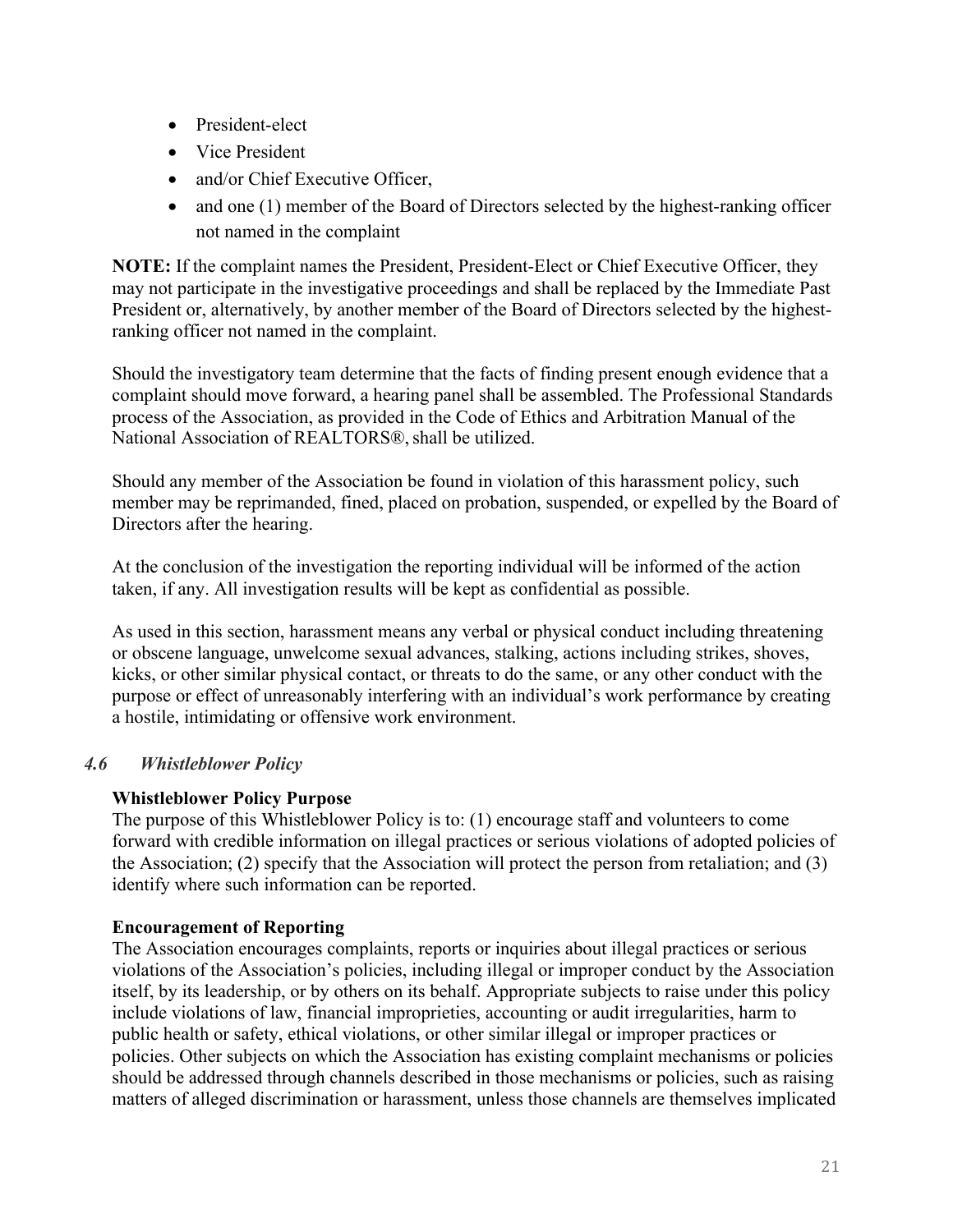in the wrongdoing. This policy is not intended to provide a means of appeal from outcomes in those other mechanisms.

#### **Protection from Retaliation**

The Association prohibits retaliation by or on behalf of the Association against staff or volunteers for making good faith complaints, reports or inquiries under this policy or for participating in a review or investigation under this policy. This protection extends to those whose allegations are made in good faith but prove to be mistaken. The Association prohibits retaliation against staff and volunteers for refusal to participate in an activity that would result in a violation of local, state or federal law. The Association will not retaliate against a staff member or volunteer who discloses or threatens to disclose to a supervisor, director, vice-president, the chief executive officer, or law enforcement agency or other governmental agency, any activity, policy, or practice of the Association that the person reasonably believes is in violation of a local, state or federal law. The Association reserves the right to discipline staff or volunteers who make bad faith, knowingly false, or vexatious complaints, reports or inquiries or who otherwise abuse this policy.

## **Where to Report**

A complaint, report or inquiry may be made under this policy on a confidential or anonymous basis and will be kept confidential to the extent possible, consistent with the need to conduct an adequate investigation. The complaint, report or inquiry should describe in detail the specific facts demonstrating its basis. A complaint, report or inquiry by staff should be directed to a direct supervisor and ultimately the Chief Executive Officer; if this person is implicated in the complaint, report, or inquiry, it should be directed to the President. A complaint, report, or inquiry by a volunteer member should be directed to the Association's President and, if the President is implicated in the complaint, report or inquiry, it should be directed to the Association's President-elect or Chief Executive Officer. In both cases the Board's legal counsel should be made aware of the report.

The Association will conduct a prompt, discreet, and objective review or investigation. Staff or volunteers must recognize that the Association may be unable to fully evaluate a vague or general complaint, report or inquiry that is made anonymously.

| Accident Reports and Claims (settled cases)                        | 10 years    |
|--------------------------------------------------------------------|-------------|
| <b>Audit Reports</b>                                               | Permanently |
| <b>Bank Reconciliations</b>                                        | l year      |
| Capital Stock and Bond Records (ledgers, transfer register, stubs  | Permanently |
| showing, issues, record of interest coupons, options and so forth) |             |
| Cash Receipt Records                                               | 3 years     |
| <b>Charts of Accounts</b>                                          | Permanently |
| Checks (Cancelled; See Exceptions Below)                           | 3 years     |
| Checks (Cancelled for Important Payments)                          | Permanently |

## *4.7 Record Retention Policy*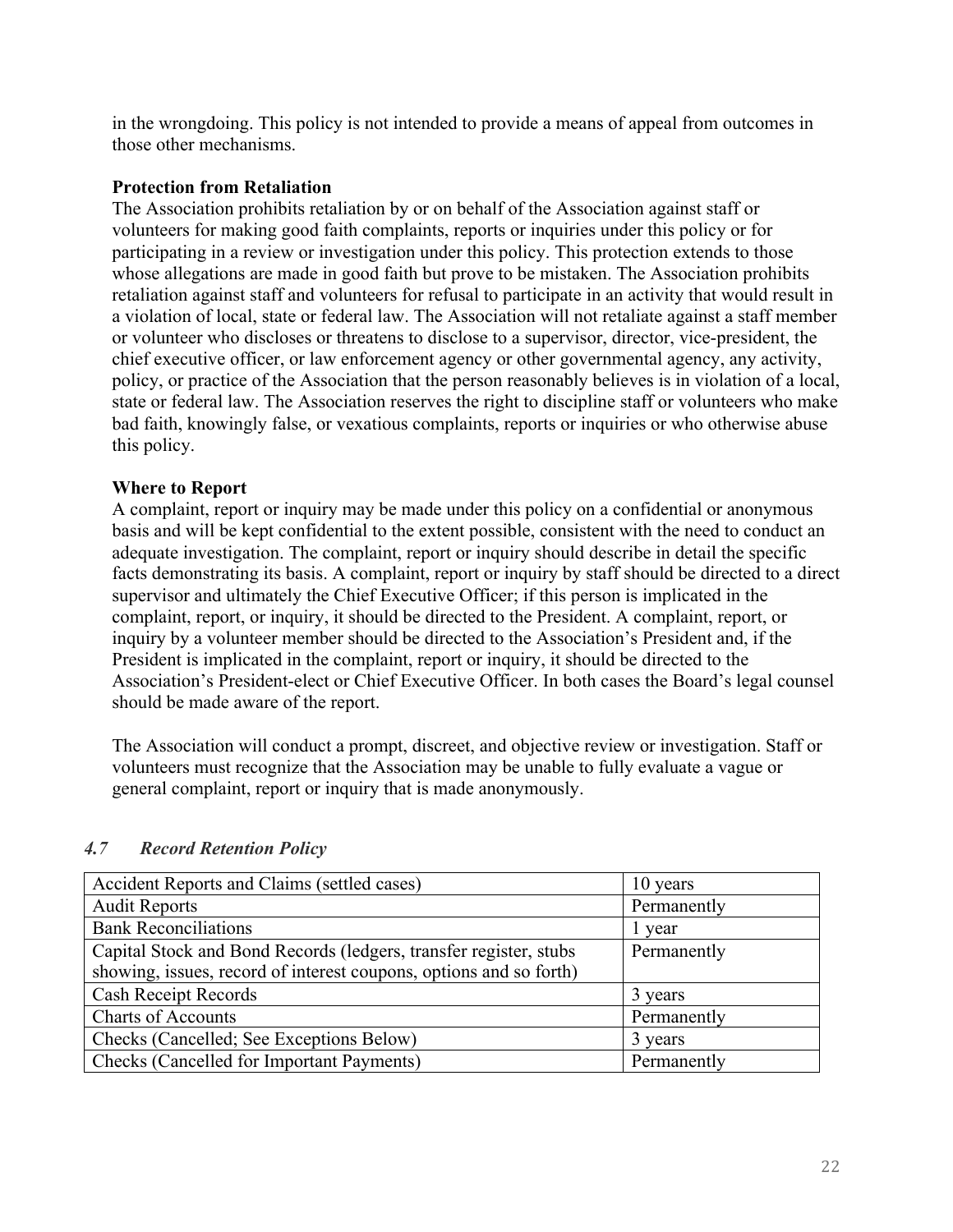| *Such as: taxes, purchases of property, special contracts and so      |                     |
|-----------------------------------------------------------------------|---------------------|
| forth. Checks should be filed with the papers pertaining to the       |                     |
| underlying transaction                                                |                     |
| Compliance Rules/Regs (ICAAR MLS)                                     | 1 year              |
| <b>Continuing Education Documents</b>                                 | 5 years             |
| Contracts and Leases (Expired)                                        | 7 years             |
| Contracts and Leases (Still in Effect)                                | Permanently         |
| Corporate Documents (including Bylaws, Charter and Governing          | Permanently         |
| Documents)                                                            |                     |
| Correspondence (General)                                              | 3 years             |
| Correspondence (Legal and Important Matters)                          | Permanently         |
| Deeds, Mortgages and Bills of Sale                                    | Permanently         |
| Deposit Slips                                                         | 1 year              |
| <b>Depreciation Schedules</b>                                         | Permanently         |
| <b>Employee Personnel Records</b>                                     | 4 years             |
| <b>Employment Applications</b>                                        | 4 years             |
| Financial Statements (End-of-Year)                                    | Permanently         |
| <b>General and Private Ledgers</b>                                    | Permanently         |
| (and end-of-year trial balance)                                       |                     |
| Grevance/Professional Standards Documents                             | 21 days             |
| *At minimum, all professional standards records should be             |                     |
| retained until the appeal or procedural review period has expired.    |                     |
| Ethics proceedings will be retained permanently in the respondent's   |                     |
| membership file                                                       |                     |
| <b>Insurance Policies (Expired)</b>                                   | 3 years             |
| <b>Insurance Policies (Current)</b>                                   | Permanently         |
| (accident reports, claims, policies and so forth)                     |                     |
| Inventories (Products, Materials & Supplies)                          | 3 years             |
| <b>Invoices From Vendors</b>                                          | 3 years             |
|                                                                       |                     |
| Membership Records                                                    | Active Permanently; |
|                                                                       | Inactive 3 years    |
| Minute Book of Board of Directors (Including stockholders, Bylaws     | Permanently         |
| and Charter)                                                          |                     |
| NAR/ IAR Payment Records                                              | 2 years             |
| Occupational Inquiry and Illness Records                              | 5 years             |
| Payroll Records and Summaries (Including payments to pensioners)      | 4 years             |
| Petty Cash Vouchers                                                   | 3 years             |
| Postage Records                                                       | 1 year              |
| Property Records (Including costs, depreciation reserves, end-of-year | Permanently         |
| trial balances, blueprints and plans)                                 |                     |
| <b>Purchase Orders</b>                                                | 3 years             |
| <b>Reorganization Records</b>                                         | Permanently         |
| Rosters                                                               | Permanently         |
| <b>Sales Records</b>                                                  | 3 years             |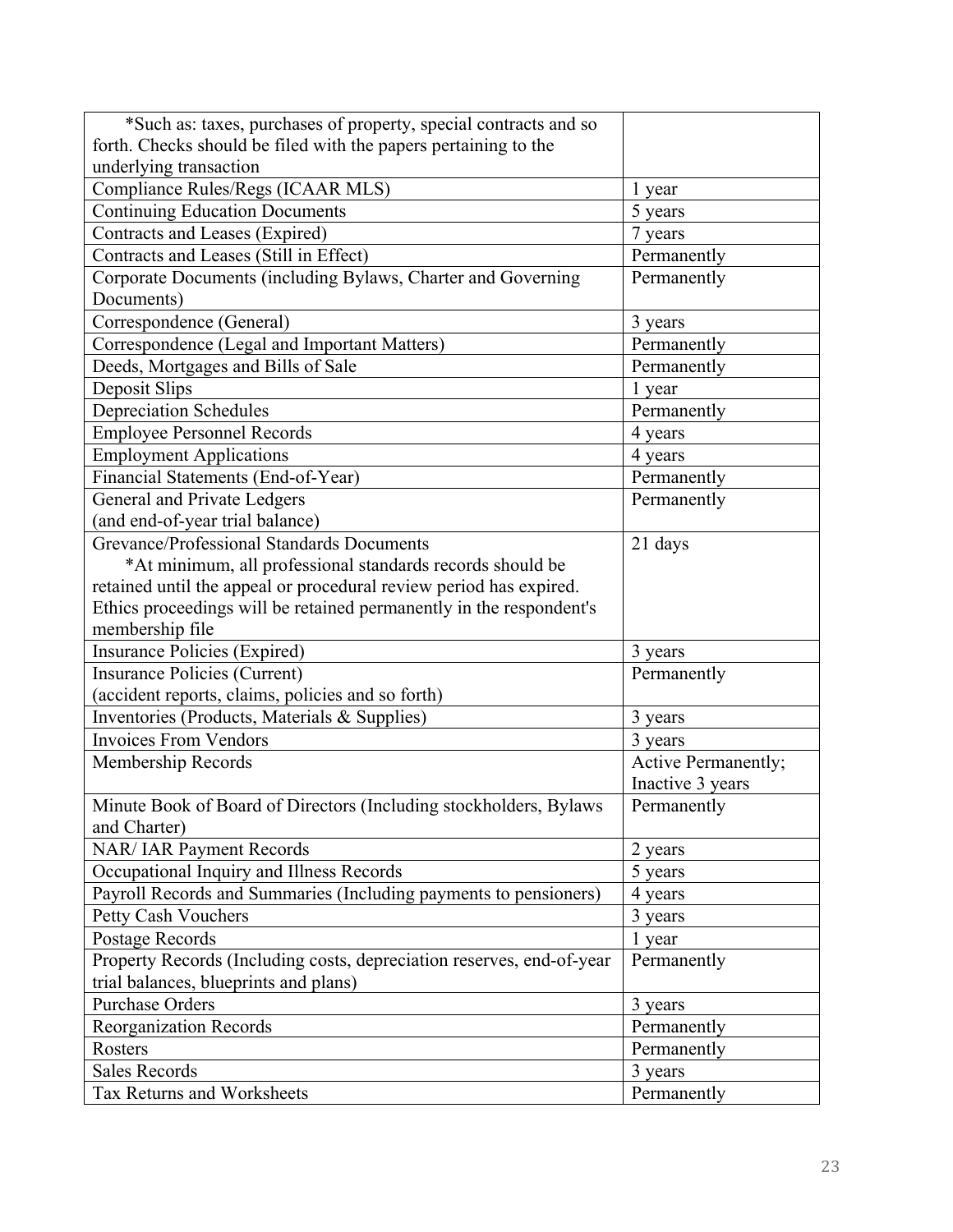| -----<br>$\sim$ 40.<br>. no di c<br>.<br>us.<br>.<br>. |  |
|--------------------------------------------------------|--|
|--------------------------------------------------------|--|

## *4.8 Leadership/Conflict of Interest*

Service as a leader for ICAAR gives rise to certain legal obligations to the Association. One obligation is the fiduciary duty owed to ICAAR by the leader. It requires the exercise of reasonable care in performing duties to ICAAR, exhibiting honesty and good faith and encompasses the responsibilities of both care and loyalty. The duty of loyalty requires ICAAR leaders to avoid conflicts of interest and look out for ICAAR's best interests, not their own.

A conflict of interest may exist when one participates in the decision-making process on an issue for ICAAR while concurrently having other business, professional or personal interests that could tend one toward bias or predisposition on the issue. The fiduciary duty of a leader also requires a leader to avoid the appropriation of programs and activities, particularly business prospects that properly belong to ICAAR. **ICAAR's leaders must also maintain the confidentiality of Association information.**

Even where the ICAAR leader might be appointed or elected regionally or by virtue of the ICAAR leader's professional position within a particular organization or practice area, **the obligations of the ICAAR leader are to ICAAR as an organization, not to the ICAAR leader's constituency.** The following policies apply to all ICAAR leaders, including but not limited to Officers, Directors, and members of all REALTORS® decision-making bodies, such as the Board of Directors or Executive Committee.

## *Conflict of Interest Policy*

According to *Black's Law Dictionary*, a conflict of interest is defined as, "A term used in connection with public officials and fiduciaries and their relationship to matters of private interest or gain to them." Any ICAAR leader will be considered to have a conflict of interest whenever that leader:

- Is a principal, partner, officer, director, member, manager or greater than one percent (1%) owner of a business providing products or services to or competing with ICAAR;
- Is a principal, partner, officer, director, member, manager or greater than one percent (1%) owner of a business being considered as a provider of products or services to or competing with ICAAR; or
- Holds any unique and substantial interest in a business, financial or otherwise, such as a familial, personal, employer-employee, contractor-contracted, shareholder or governance relationship with the business.

Any ICAAR leader with a potential conflict of interest must immediately disclose their interest at the outset of any discussions by a decision-making body pertaining to the potential conflict.

Such ICAAR leaders shall be excused from such discussion unless otherwise requested by the board of directors and shall respond to any questions asked of them. Furthermore, no ICAAR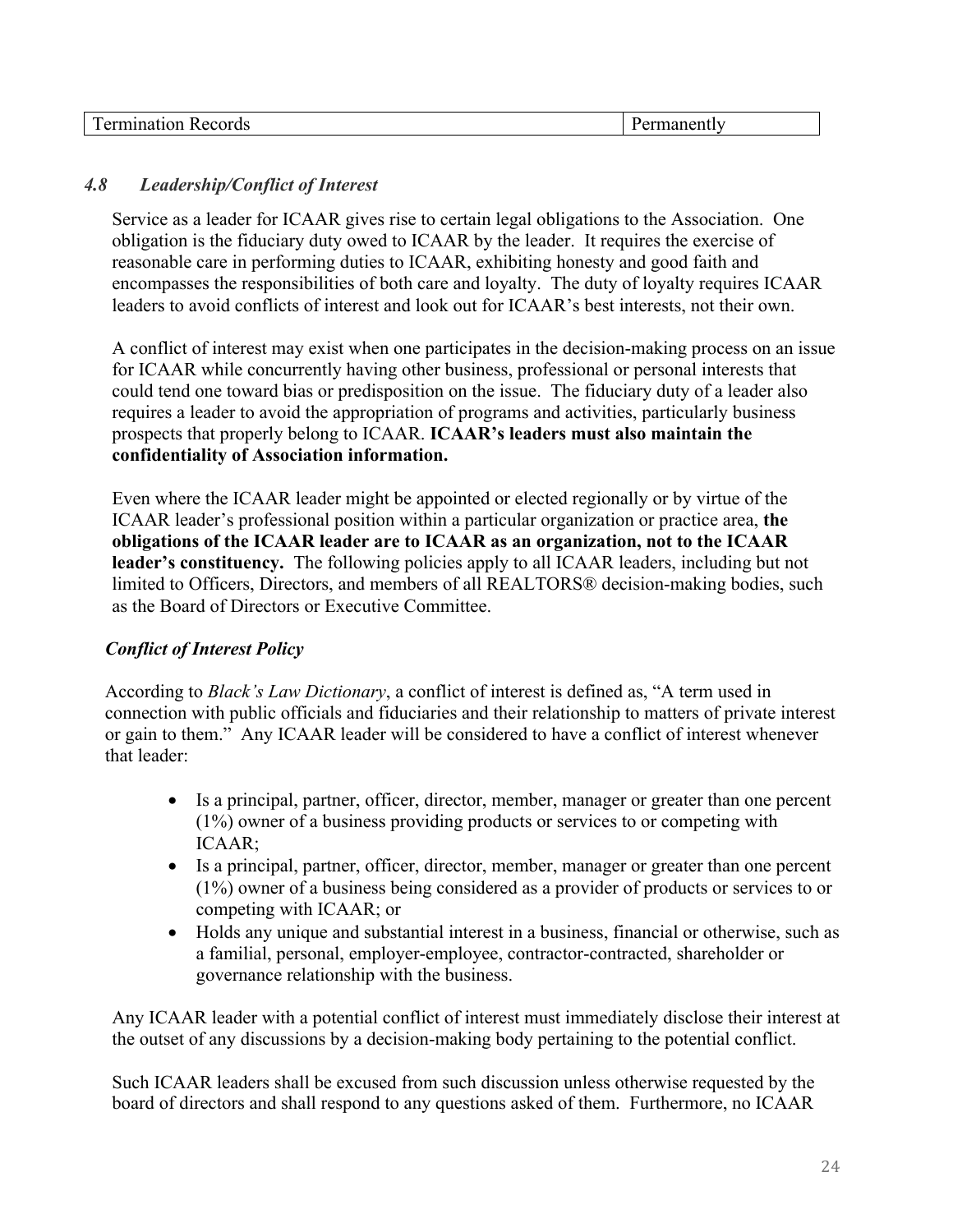leader with a conflict of interest may vote on any matter in which the ICAAR leader has a conflict of interest, including votes to block or alter the actions of the decision-making body in order to benefit the business in which they have an interest. Minutes of appropriate meetings shall reflect that such disclosure was made, and that the leader excused himself or herself from the discussion of the pros and cons and vote on the matter.

## *4.9 Financial/Ownership Disclosure Policy*

If the ICAAR leader has personal knowledge that ICAAR is considering doing business with an entity in which the ICAAR leader has any financial or ownership interest, then such leader must disclose the existence of his or her financial or ownership interest.

If the ICAAR leader has a financial or ownership interest in an entity that the ICAAR leader knows is offering competing products and services as those offered by ICAAR then such ICAAR leader must disclose the existence of his or her financial or ownership interest.

ICAAR leaders with a financial or ownership interest must disclose their interest at the outset of any discussions by a decision-making body pertaining to the Business or any of its products or services. The ICAAR leader shall be excused from such discussion unless otherwise requested by the board of directors and shall respond to any questions asked of him or her. Furthermore, no ICAAR leader with a financial or ownership interest, including votes to block or alter the actions of the decision-making body in order to benefit the Business in which he or she has an interest. Minutes of appropriate meetings shall reflect that such disclosure was made, and that the leader excused himself or herself from the discussion of the pros and cons and vote on the matter.

## *4.10 Corporate Opportunities Policy*

Any ICAAR leader who learns of a business opening, investment, project, or program through his or her service to ICAAR may not pursue that opportunity outside of ICAAR without first offering it to ICAAR. Only if ICAAR decides not to proceed (i.e., abandons the corporate opportunity) may he or she proceed independently of ICAAR.

*NOTE: No ICAAR leader is prohibited from engaging in conduct in the same general line of commerce as ICAAR, but he or she must conduct his or her own activities in good faith and without injury to ICAAR. For example, assume that part of your service on a committee entails development of an educational course to be delivered to ICAAR members. It would be a violation of this policy to take the work of the committee and use it to create an educational course for your personal financial gain.*

## *4.11 Confidential Information Policy*

Any ICAAR leader must (a) maintain in confidence and not disclose or cause to be disclosed to anyone, other than ICAAR, any information designated as confidential at ICAAR's sole discretion; prior to or during deliberation by ICAAR; (b) keep any materials containing confidential information in a safe and secure place to protect against inadvertent disclosure; and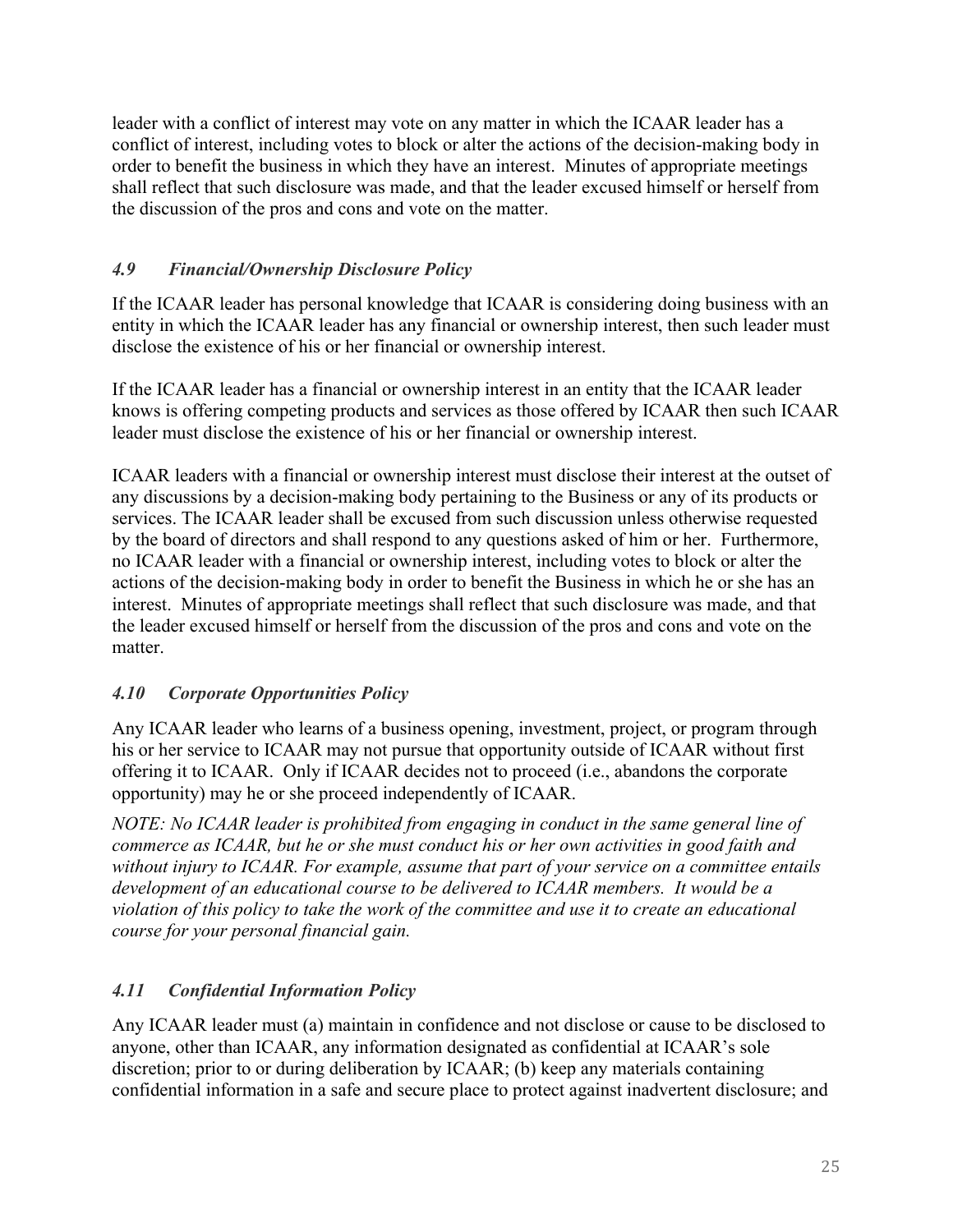(c) preserve confidential information indefinitely, even after expiration of the leader's service. Upon expiration of the leader's service, the leader must promptly return to ICAAR staff, upon request, any materials containing confidential information sent to or acquired by the leader relating to the leader's work for ICAAR. For example, assume that the executive committee, during its search for a CEO, designates the deliberations as "confidential" to preserve the integrity of the search. It would be a violation of this policy for members of the committee to disclose such deliberations to anyone outside the committee except as may be required to conduct the committee's business or as required by law.

## *4.12 Service Statement*

Any person serving ICAAR in an elected or appointed position must sign a service statement in a form designated by ICAAR prior to serving.

## **5.0 FINANCE**

## *5.1 Authorized Signatures*

The Secretary/Treasurer, President, Chief Executive Officer and an additional staff member shall have authorization to sign checks, initiate electronic payment, and financial documents for the Association.

Signature authorization cards will be updated annually to add the Secretary/Treasurer to the Associations operating account and a resolution will be filed annually by staff with all banks and savings institutions in which the Association maintains accounts.

## *5.2 Financial Information Disclosure to Members*

Member access to financial information of the Association is defined under *8.2 Members' Access to Meetings and Materials*.

## *5.3 Annual Operating Budget*

The Secretary/Treasurer shall prepare the Annual Operating Budget of the Association with the assistance of the Chief Executive Officer and Finance Committee. The Annual Operating Budget shall be a break even-based budget. The Secretary/Treasurer shall present the annual budget to the Board of Directors in the December meeting. Approval of said budget shall occur no later than the December Board of Directors meeting as required in the bylaws.

No expenditure in excess of \$10,000 annually which would exceed the approved budget can be made without a review by the Secretary/Treasurer and approval of the Executive Committee. When planning the annual budget, the Secretary/Treasurer shall evaluate and take into consideration any economic factors which may affect the income from membership dues. The budget should align with the current strategic plan, specific goals or programs projected for implementation during the coming year and evaluation of existing programs and services of the Association.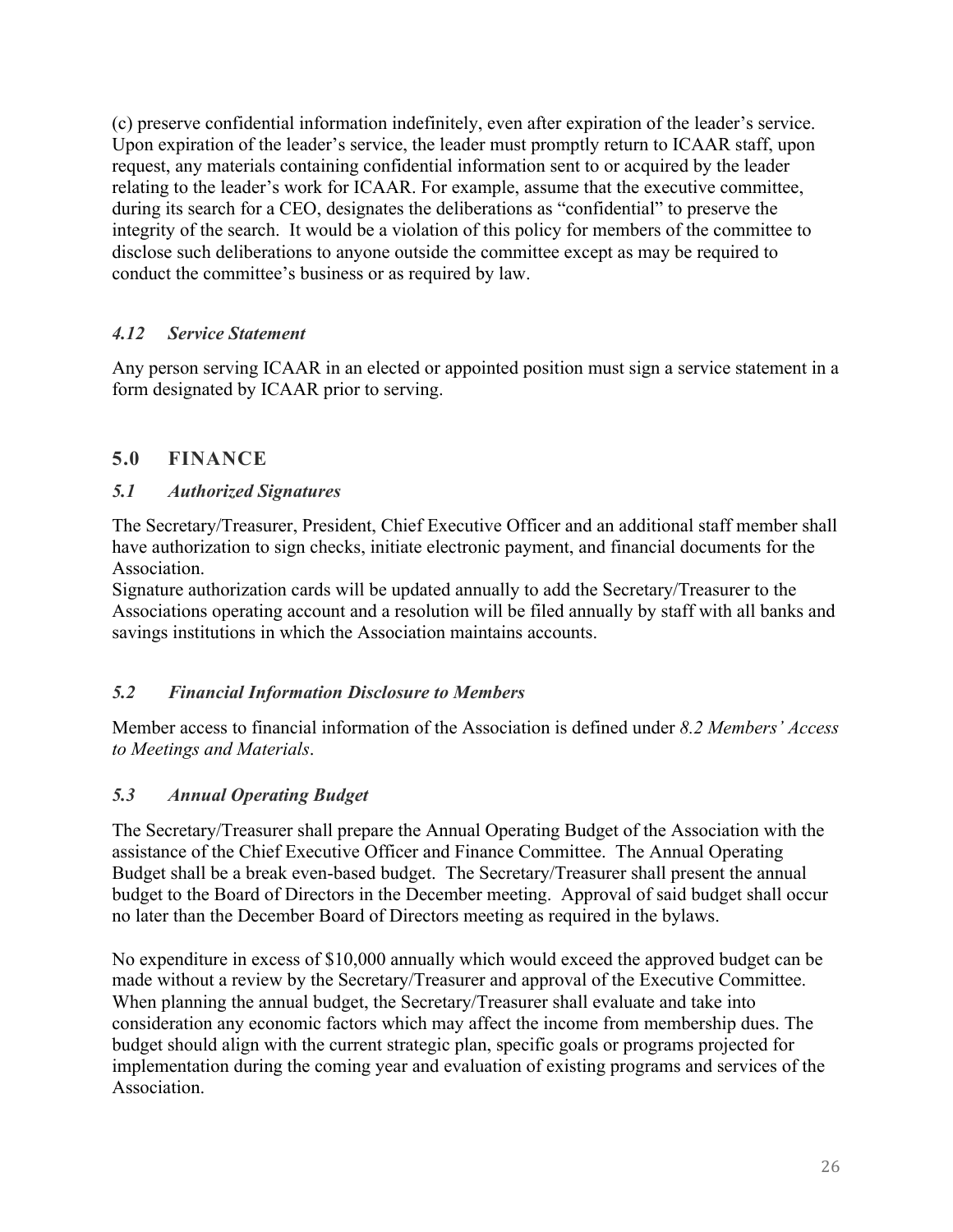## *5.4 Petty Cash*

The Association shall maintain a petty cash fund in an amount necessary for minor miscellaneous expenses of the Association. The Chief Executive Officer or Department Manager shall authorize disbursements from petty cash.

## *5.5 Dues Refunds*

ICAAR will only issue refunds in the case of overpayment.

Upon request by a member, or on behalf of a member, who experiences extreme hardships, which can be documented, may request a waiver of the local portion of their dues to be considered by the Executive Committee.

## *5.6 Additional Fees, Late Fees, Insufficient Funds, and Penalties*

The Association reserves the right to charge a late fee in the amount of \$50 for dues not paid by the 15<sup>th</sup> day of each new quarter. If payment is not received by the  $30<sup>th</sup>$  day of each new quarter, an additional late fee of \$50 shall be imposed and aceess to the MLS will be suspended until payment is made in full. No refunds or credits shall be issued aginst the invoiced amount.

A \$10 convenience fee will be required for any member who chooses to pay their dues with a check instead of utilizing the online payment portal. For members whose payments are returned by their bank for insufficient funds, a penalty of \$25 will be charged to the member.

Members who have registerd for a class hosted by ICAAR have up until 24 hours before the start of class to cancel their registration, or a \$15 no-show penalty fee will be automatically invoiced to their online account.

## *5.7 Annual Audit*

An annual audit of the Association's bookkeeping, accounts and financial records shall be conducted by a Certified Public Accountant after the close of the fiscal year, or upon approval of the Board of Directors at such other times as may be required. The results of the Audit shall be presented to the Board of Directors.

## *5.8 Travel Policy: Policies, Procedures, and Guidelines*

This document outlines the expense policies and procedures for Members and Staff traveling and entertaining on behalf of ICAAR and is designed to:

- Insure that persons traveling on behalf of ICAAR are authorized to do so and reimbursed on a fair and equitable basis.
- Insure compliance with minimum Internal Revenue Service (IRS) requirements.
- Avoid undue record keeping and reimbursement delays.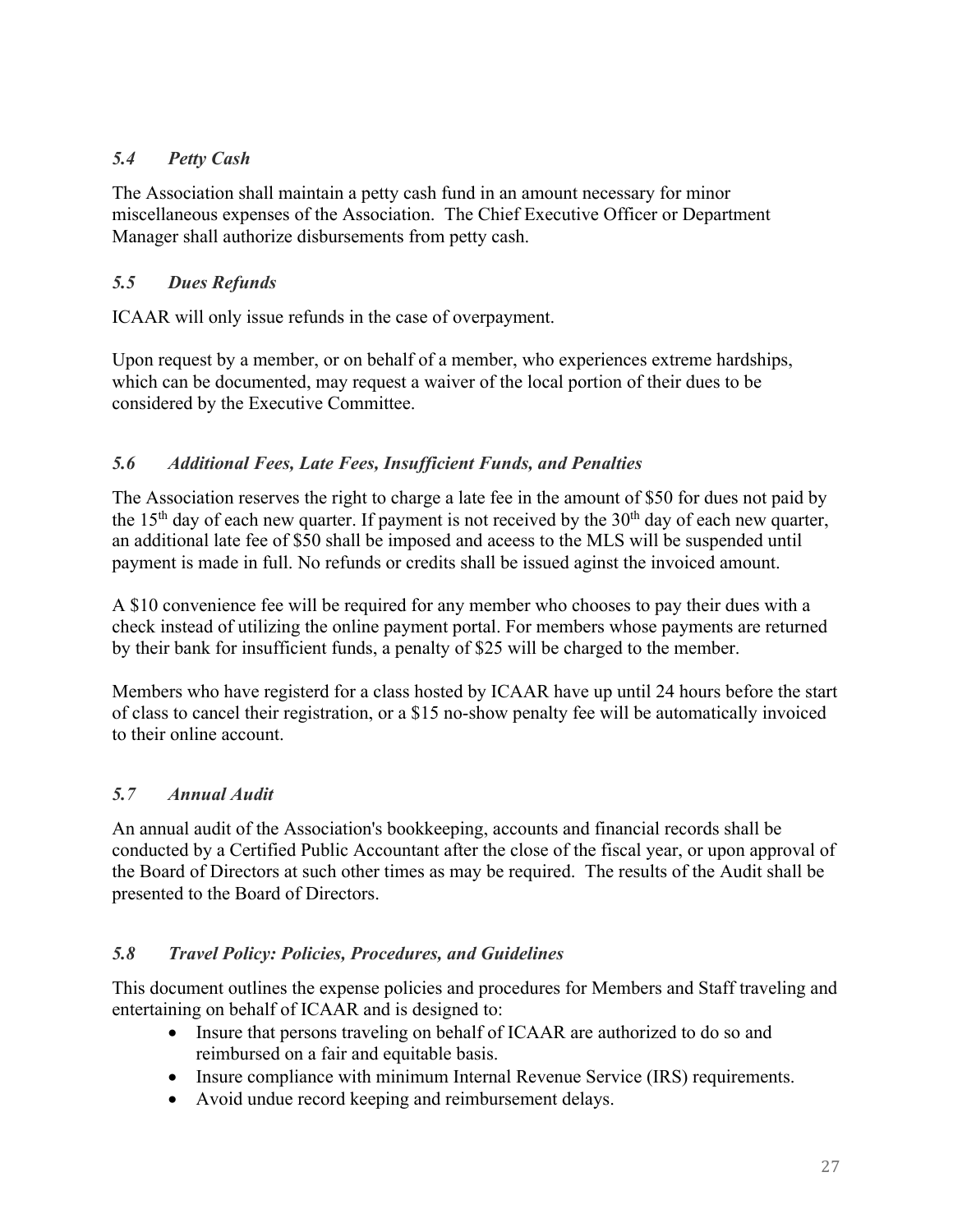## **Policy**

All business travel and entertainment expenses are to be within established guidelines and reimbursed with proper documentation. Members and Staff traveling on behalf of ICAAR are the stewards of the Association's assets and resources and are expected to spend Association money as carefully and judiciously as they would their own.

ICAAR recognizes that individuals who travel to represent Association business must forego their living accommodations and may forfeit personal time. Accordingly, ICAAR will make efforts to provide comfortable and secure accommodations for lodging, meals, and travel. However, these items are not intended to be prerequisites, and ICAAR reserves the right to deny reimbursement of any expenses that are considered inappropriate.

Additionally, reimbursements are provided in the spirit that Members and Staff are making a complete effort to fulfill their duties as representative of ICAAR, participate in meetings, follow the direction of leadership, represent their profession and locality, and bring back new ideas to the Association.

As based on the approved budget, before each conference/convention, the President and CEO will determine and communicate to all attendees eligible for reimbursement the specific attendance requirements (i.e., committee meetings, Board meetings,) on which the reimbursement is contingent.

Each person attending meetings or traveling on behalf of ICAAR should be "expense control minded."

This policy is intended as a guide for the recording of and accounting for legitimate expenses reimbursed by ICAAR. As with all policies, situations may occur that are not covered in this policy. The individual is expected to use prudent judgment when these situations occur and to seek approval either before the expenditure or as soon as possible, in order to avoid a situation where a reimbursement might be denied.

## **Expense Reimbursement Guidelines**

Reimbursement amounts are determined by the Travel Budget, which is developed annually as part of the budgeting process.

**Airfare:** ICAAR's goal is to get the individual to his/her destination in an expedient manner and for individuals to make airline reservations based on the following criteria:

- Cost: Individuals will be reimbursed for up to coach class unless extenuating circumstances apply. Upgrades will be considered a personal expense.
- Attendee traveling by personal auto shall be reimbursed for actual mileage to the meeting, not to exceed the cost of the lowest available commercial coach round-trip airfare, whichever is less.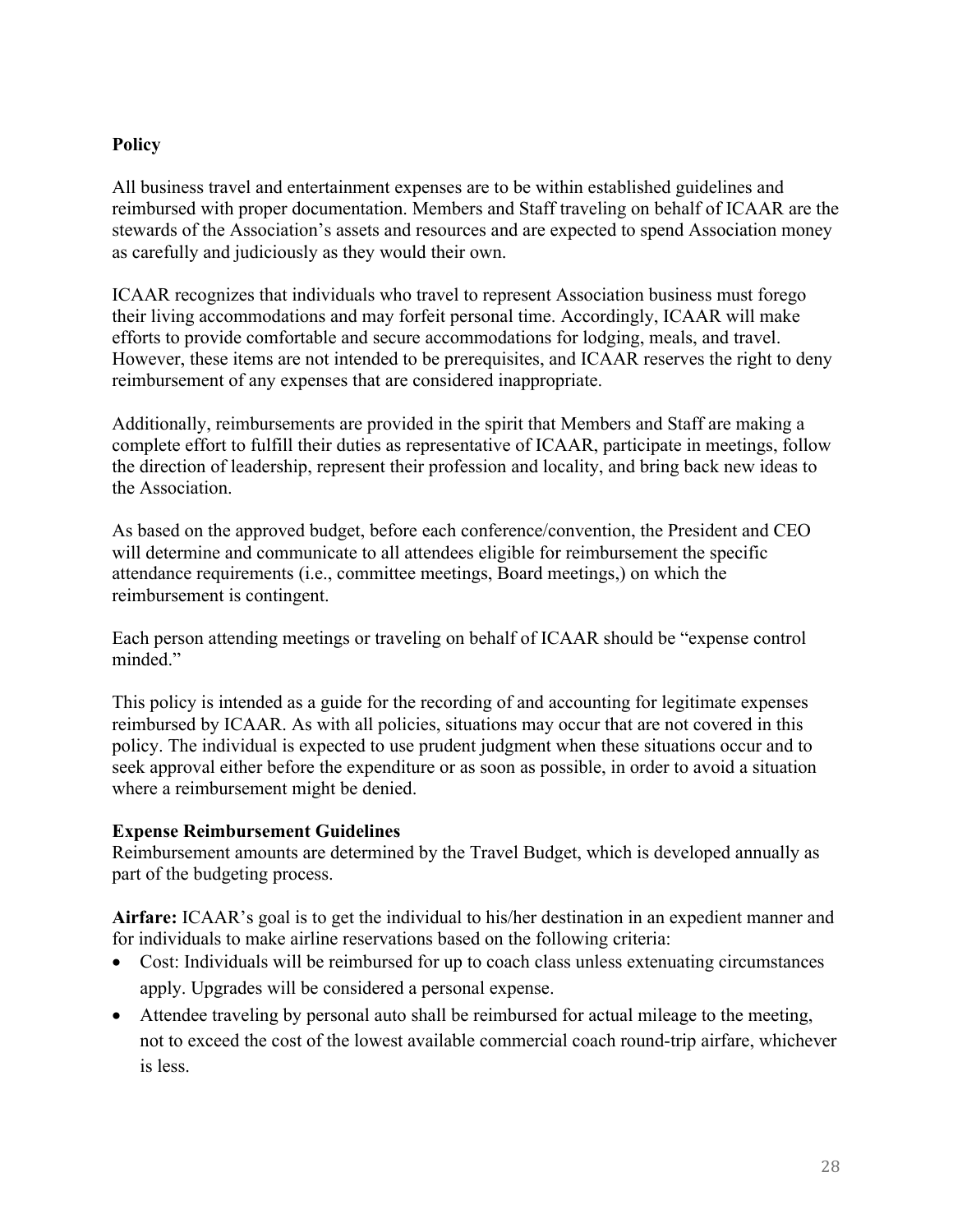• Any payments made by the Association for airline reservations, penalty fees, meeting registrations, and room shall be refunded to the Association by the attendee unless a valid excuse is presented for not attending. Valid excuse shall be death or serious illness of attendee or immediate family member. If a refundable ticket is issued and canceled, attendee shall be responsible for cancellation fee without same valid excuse.

**Arrangements:** Unless otherwise directed, all meeting registrations, hotel and travel will be arranged by the individual. At times, the CEO may offer to make some aspects of the reservations to ensure all those scheduled to travel to a given meeting are accommodated in the same hotel. Except in extreme circumstances, ICAARis not responsible and will not reimburse for charges incurred by the individual to alter the original travel plans, including but not limited to persons who cancel part or all of the travel.

**Entertainment:** Individuals may not "entertain" others without prior approval of the CEO. However, if several individuals traveling on behalf of Iowa City Area Association of REALTORS® are having dinner together, it is acceptable for one person to pay for the entire group. Obviously, all of the individuals are qualified for reimbursement expenses in this situation. The individual paying the total bill should detail (under the comments section of the Expense Report) the total amount and list those individuals participating in the meal on the reverse side of the expense report.

**Gratuities/Tips:** Tips up to 20% are reimbursable expenses given to individuals for service related to business travel. Reasonable discretion should be used when tipping. Tips of more than 20% must be explained on the expense report.

**Lodging:** Individuals will make lodging arrangements based on the following criteria:

- Value, convenience, and safety.
- Single occupancy.
- Whenever possible, individuals should make lodging arrangements at the hotel specified by the meeting planner for the specific out-of-town meeting.
- The hotel should be a moderately priced, full or limited service hotel.
- Individuals will be reimbursed for lodging based on the following criteria:
	- $\circ$  On the expense reimbursement request, the individual should show only room charges and taxes in the Lodging column. All other charges on the hotel bill should be broken down by category as reflected on the expense report.
	- o Personal expenses (i.e., toiletries, magazines, hairdresser, barbershop, health club expenses, in-room movies, mini-bar) charged to the hotel bill must be indicated as personal on the hotel bill and deducted from the overall reimbursable expenses.
	- o Individuals, who are accompanied by an individual(s) not reimbursed by ICAARand require separate or upgraded accommodations, will be responsible for payment of any lodging in excess of the cost of such accommodations.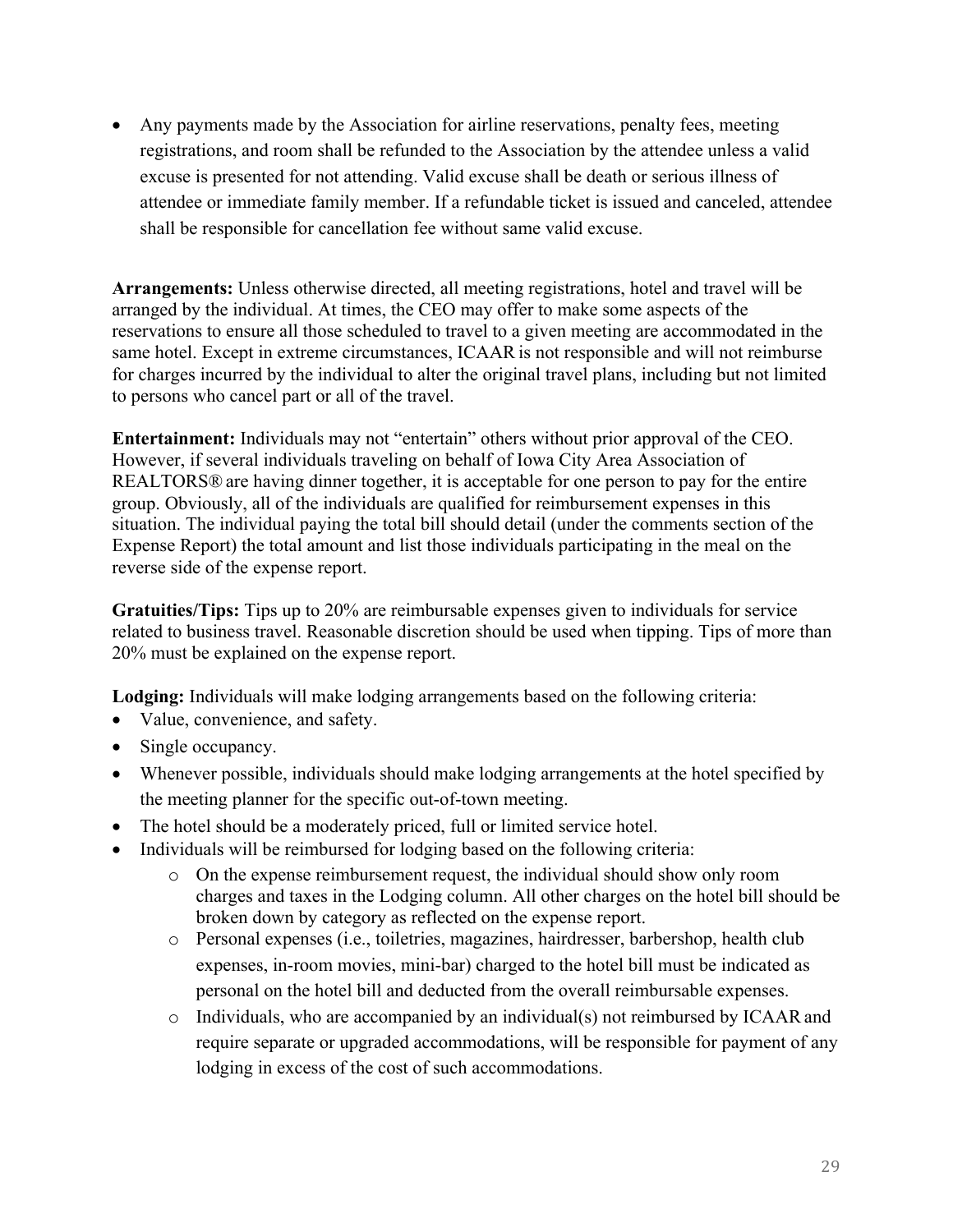**Meals:** Food and beverage costs are reimbursable expenses when related to an overnight travel itinerary. ICAAR also considers meal expenses acceptable for one-day turnaround trips (i.e., leaving early in the morning and returning the same night).

Individuals generally will be responsible for obtaining their own meals while traveling. If an individual is accompanied by a guest, who is not travelling on behalf of ICAAR, the guest will be responsible for payment of the cost of his/her meal.

The actual cost should be reflected on the expense report and include an itemized receipt (when available). Meal cost will vary depending on the city and the hotel, as reflected in the Travel Reimbursement Schedule. However, individuals should aim to maintain an average total meal cost of no more than one hundred and seventy-five dollars (\$175) per day.

Often, continental breakfast or other meals are included as part of conference registration. Thus, individuals should be mindful of that option and avoid additional expenses for meals that already are provided.

**Miscellaneous Expenses:** Miscellaneous expenses may be reimbursable and must be detailed in the comment section of the expense report. Miscellaneous expenses include emergency office supplies, hotel valet, etc. Normally the traveler is responsible for all cleaning/laundry, except when the trip is longer than seven (7) days or in the case of unusual circumstances.

**Non-Reimbursable Expenses:** Some expenses are not considered valid business expenses by ICAARyet may be incurred for the convenience of the traveling individual. These expenses are considered personal in nature and, therefore, are not reimbursable. While not all-inclusive, the following can be used as a guide as to items which are not reimbursable by ICAAR.

- Airline Club Membership Dues
- Barbers and Hairdressers
- Shoe shine or dry-cleaning (except for travel extended beyond seven (7) days)
- Personal car washes
- Clothing
- Theft or loss of personal property
- Doctor bills, prescriptions, or other medical services
- Babysitter or pet care fees
- Credit card fees, other than one card utilized for Association business
- Credit card finance charges
- Health club membership
- Commuting costs
- Fitness cener fees
- Gum, candy, snacks, cocktails (unless for business purposes), or tobacco products
- Movies, including in-room hotel movies
- Magazines, books, newspapers, subscriptions (unless business related)
- "No show" charges for hotel/car service (unless pre-approved)
- Parking or traffic tickets
- Personal entertainment, telegrams, postage costs
- Souvenirs or personal gifts
- Repairs due to accidents
- Routine car maintenance
- Saunas or massages
- Expenses related to vacation or personal days while on a business trip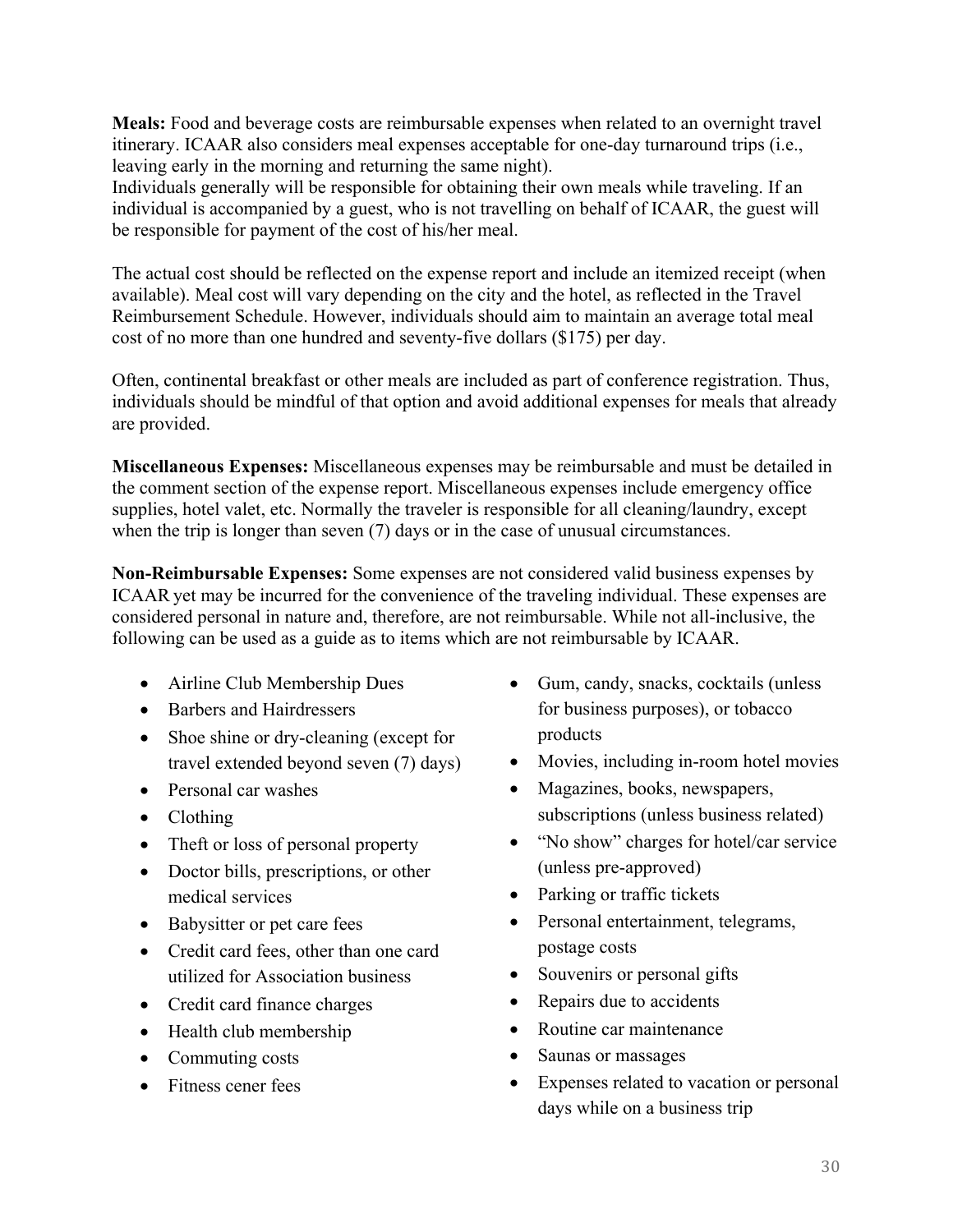- 
- Mini-bar Domestic airline or hotel upgrades

**Receipts:** All credit card expenditures must have an original itemized receipt and a copy of the signed credit card charge ticket for all. All cash purchases should have an original receipt, with the exception of tips.

**Reimbursement from more than one entity:** Any member traveling on behalf of ICAAR and another entity (i.e., state or national association) shall not be reimbursed by ICAAR for any expenses reimbursed by the other entity.

**Spouse/Family Member/Guest:** Travel expenses for a spouse, family member or guest will not be paid by ICAAR, unless approved in advance by the CEO.

## **Transportation**

**Cab Expenses:** For the purposes of this policy "cab" also includes app rides (i.e., Uber and Lyft). ICAAR will reimburse cab expenses associated with Association business. ICAAR travelers going to and from the airport are required to use the least expensive form of transportation, except in unusual circumstances. For example, two or three travelers may find it less expensive to take a cab together from the airport than to take a bus. Travelers with large numbers of bags/boxes, etc. may find it less expensive or more convenient to use the cab than an airport shuttle.

**Car Rentals, Parking & Tolls:** Car rental associated with ICAAR's business is a reimbursable expense based on the following criteria:

- The rental, gas and parking cost is less than the cost of travel by cab or other less expensive forms of transportation.
- Advance arrangements are made by the individual prior to arriving at the destination.
- Vehicle selection should be based upon the most cost-effective class that satisfies the requirements for the related business travel.
- ICAAR will not reimburse for the car if it is for personal use. When car rental is combined with ICAARand personal use, the pro-rated cost for personal use must be indicated on the expense report form and deducted from the total reimbursable expenses on the report form.
- Supplemental auto insurance coverage offered by car rental agencies is to be declined if the individual's personal insurance will cover rental cars. Otherwise, the acceptance of this coverage would be reimbursable to the Individual.

Parking and tolls are reimbursable expenses. Iowa City Area Association of REALTORS® encourages individuals to select the least expensive method of travel to and from the airport. For example, even though cab fares may be high, the high cost of parking plus mileage reimbursement while on long trips may more than offset the cost of cab fares.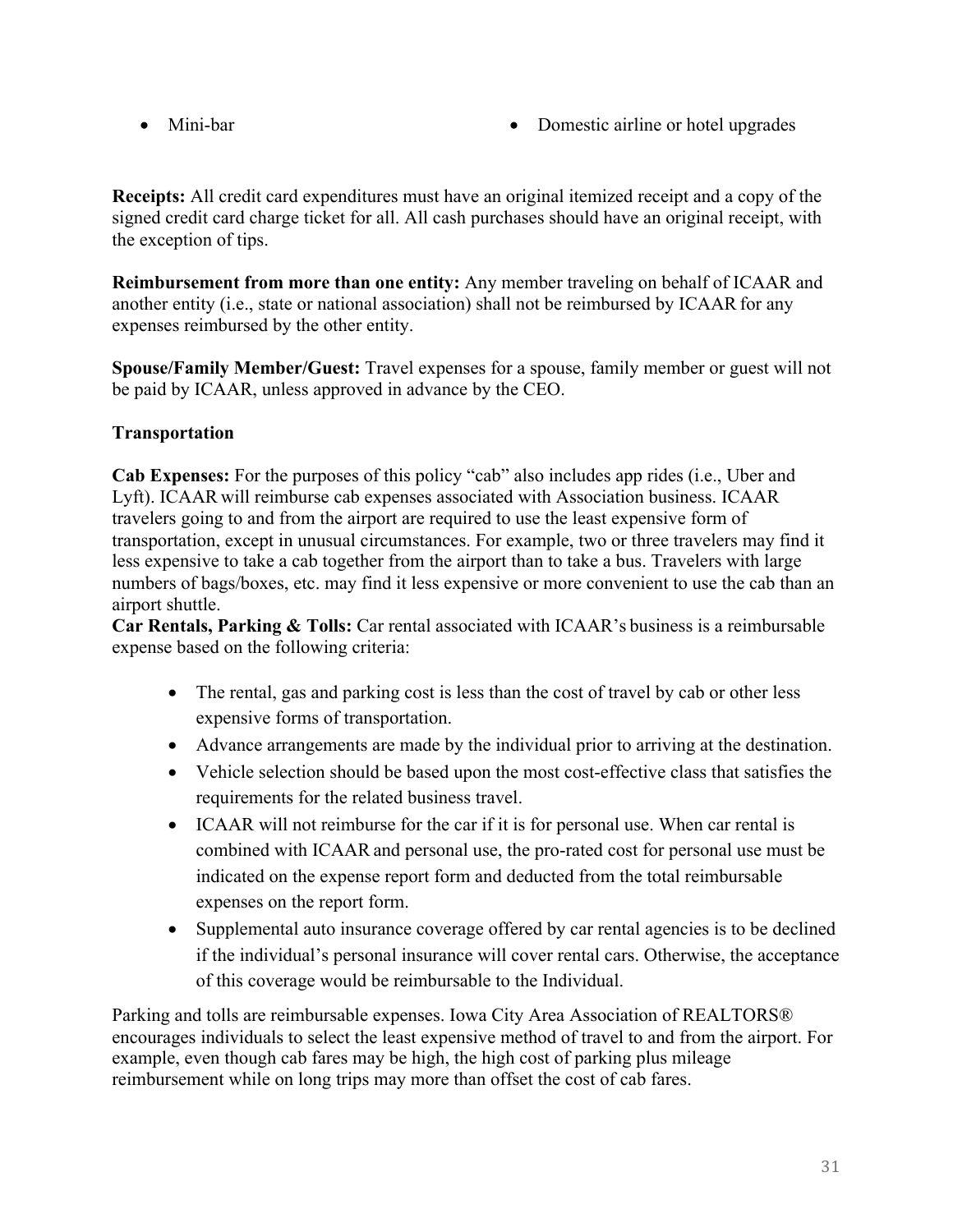**Mileage & Personal Car Allowance:** Mileage will be paid at the current rate allowed by the IRS and may include mileage related to out-of-town trips and travel to and from the airport. Mileage reimbursement is determined by "from" and "to" destination, the number of miles multiplied by the current allowable rate as determined by the IRS. For the current allowable rate, go to www.irs.gov/tax-professionals/standard-mileage-rates. ICAAR assumes no responsibility for personal automobiles used for business. Further, any parking or speeding violation is the sole responsibility of the individual.

**Violations:** A clear, well-documented and organized expense reporting policy is of vital importance to ICAAR. Every Member and Staff should be familiar with all aspects of the current expense policies. Any questions can be directed to the CEO. Staff members who violate or abuse these policies and standards will be disciplined, which can ultimately lead to termination of employment.

#### **Reimbursement process**

Expenditures are reimbursed and accounted for via the Expense Report form, which is available on icrealtors.org. Reimbursement requests should be submitted within one (1) week of the return from a business trip or incurrence of the expense(s).

Expense reports must be completed and totaled in all respects, using the appropriate headings and entering line items on a daily basis. Receipts for items charged must be attached to the expense report. Any questions regarding completion of the report should be directed to the CEO (or his/her designee).

All meals must be substantiated by an itemized establishment receipt (when available) and attached to the Expense Report. Meal cost budgets will vary depending upon the city and the hotel as reflected in the ICAAR Travel Reimbursement Schedule.

Upon completion, the Expense Report, along with all attachments, should be submitted to the CEO (or his/her designee) for approval, processing, and reimbursement. To expedite reimbursement, the individual should ensure that the report is completed properly, the required documentation is attached, and any unusual items are properly explained and documented. After a properly completed report is submitted, reimbursement will normally be made within ten (10) days. Reimbursements are mailed via USPS; however, individuals may request at the time of submission for the reimbursement to be paid via direct deposit.

## **Reimbursement Schedule**

LIMITATIONS ON REIMBURSEMENT: Individuals are limited to reimbursement per the predetermined amount detailed in the annual travel budget. Said limitation will be defined as either one hundred percent (100%) of business-related expenses OR a set amount per trip. When the annual budget provides for 100% reimbursement for business-related travel, said budget will define which Members and Staff are approved for travel.

When a per person limitation is determined with the annual budget, said limitations are two-fold in nature. First, a limitation amount is placed on the fixed costs of the trip (i.e. mileage expense, airfare, airport taxi costs and registration fees). Second, a limitation amount is placed on the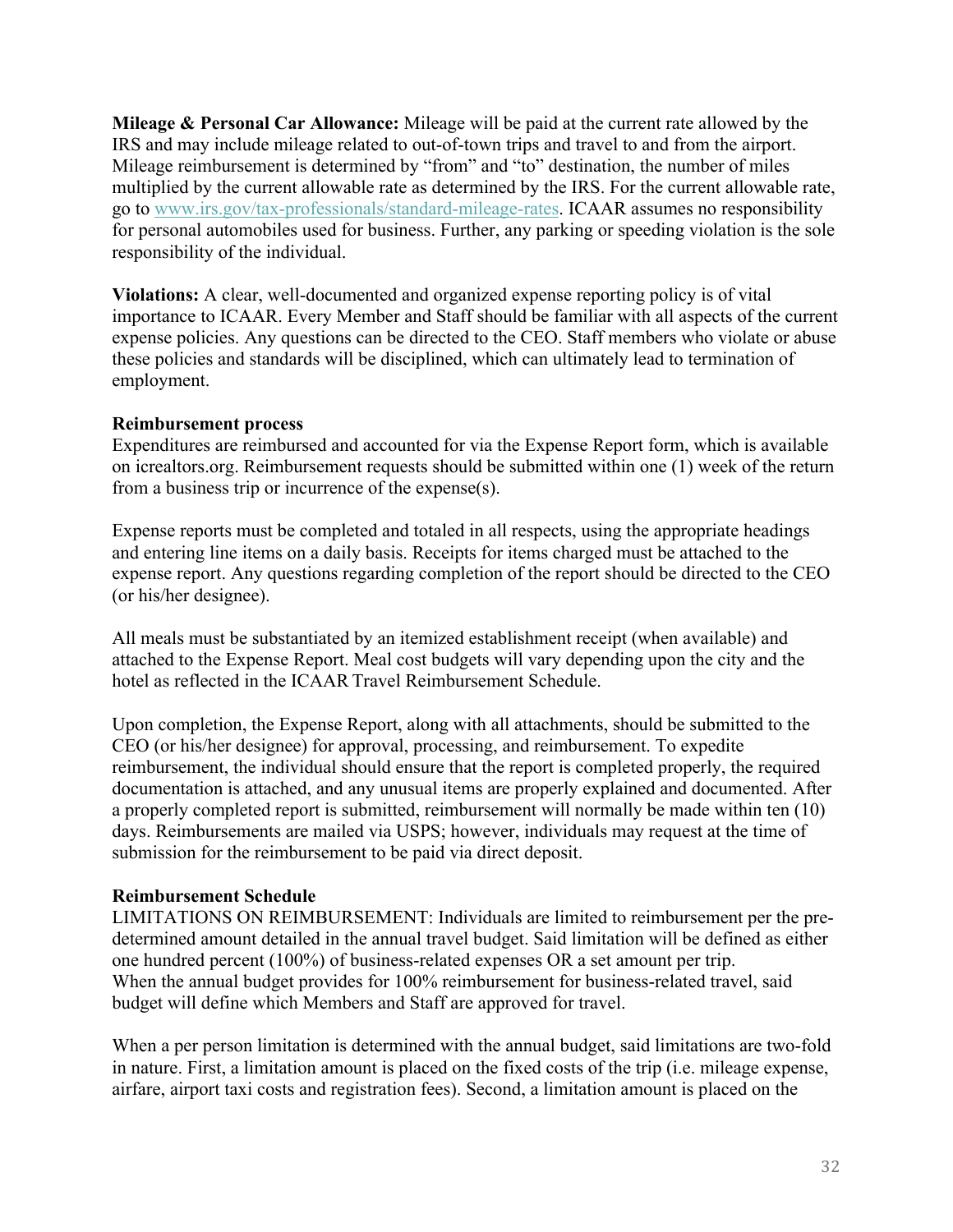variable expenses per day (i.e., lodging, meals, daily taxi, and other travel expenses). These two limitations on reimbursements are totaled to create the total maximum reimbursement for the trip. (OR if it is determined that a trip is reimbursed at 100%, this allows the budgeting process to anticipate the needs for that line in a given year based on number of persons traveling, location of meeting, etc.)

FOR EXAMPLE, the budget for a trip may be set as follows:

- Airfare -\$10 fixed
- Mileage & Airport Taxi -\$5 fixed
- Lodging -\$15 per day
- Meals -\$5 per day
- Taxi & Other -\$1 per day

In this example, the fixed limitation would be set at \$15 including airfare mileage & airport taxi and registration. The variable limitation would be set at \$21 per day. If an individual stayed three (3) nights, the maximum reimbursement would be  $$78$  (\$15 + \$21 x 3 nights). An additional day of meals, taxi & other expenses may be added to the maximum limitation if the individual's arrival time was early in the day or departure time was late in the day.

The calculation of the maximum reimbursement will be adjusted as necessary by the CEO on an individual basis. Individuals will be encouraged to complete their expense report in full as certain expenses not covered by ICAAR may be deductible as personal business expenses.

## **State Committee Meetings**

ICAAR encourages members to be involved at the state level and will reimburse for mileage at the current IRS mileage rate.

# **6.0 VIOLATIONS OF POLICIES**

Any violation of these policies by a Member may result in discipline by the Board of Directors after a hearing, as described in the Code of Ethics and Arbitration Manual of the National Association of REALTORS®, provided that the discipline imposed is consistent with the discipline authorized by the Professional Standards Committee of the National Association of REALTORS® as set forth in the Code of Ethics and Arbitration Manual of the National Association of REALTORS®.

Any violation of these policies by association staff may result in appropriate discipline as determined by the Chief Executive Officer or otherwise pursuant to the association's employee handbook or any other policy, procedure, or agreement applicable to any member of the Association's staff.

# **7.0 COMMUNICATIONS**

*7.1 Staff Communications with the Public*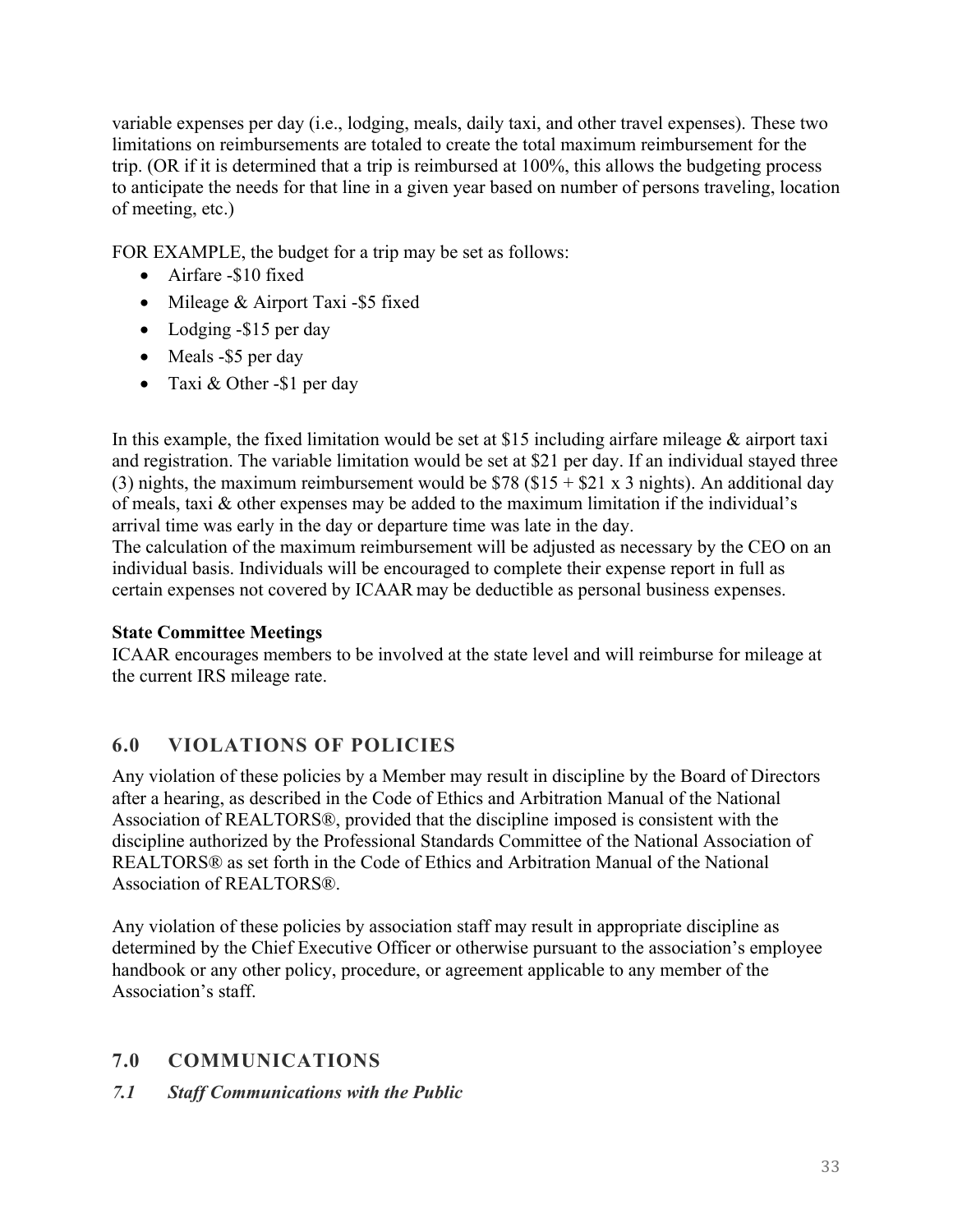#### **Phone Calls Regarding Commission Rates Or Brokerage Recommendations**

When a phone call is received at the Association office requesting information on the commission rates in the area, staff members shall advise the caller that there is no fixed commission rate and the compensation for services rendered in respect to any listing is solely a matter of negotiation between the broker and the clients, and is not fixed, controlled, recommended or maintained by anyone who is not a party to the listing agreement.

## **Phone Calls Relative To Agent Profile Information**

Should the Association office receive a phone call pertaining to an agent's profile or contact information, that information will not be conveyed to the caller. The caller will be directed to the Association website where they may look up individual REALTOR® Members. Under no circumstances are staff allowed to distribute in any format or quantity the confidential contact information of any Association member.

#### **Request For Company Recommendations**

When a call is received asking for a recommendation for a company, Association staff will follow these procedures:

- A. Advise the caller that the Association is not able to recommend one Member over another.
- B. If the caller has a company in mind, Association staff may advise whether or not the company is a REALTOR® Member and/or a participant of MLS.
- C. The Association will not give statistics on who sells the most property or who is the largest firm.
- D. The Association staff will refer the caller to an Internet search if they are interested in companies who specialize in certain facets of the industry.

## *7.2 Association Social Pages and Groups*

Social media pages and groups administrated by the Association are places for Association staff to interact with Members, consumers, the media, and other key constituencies, and share information about real estate and the Association.

The information provided on these pages is for educational and informational purposes only. The information should not be construed as a recommendation by the Association for any course of action regarding financial, legal or accounting matters. It is not meant as a substitute for professional advice from a qualified legal, accounting or financial professional.

The Association does not represent, warrant or endorse the accuracy or reliability of any information displayed, uploaded, downloaded or distributed through this page by any user, or any other person or entity. The Association disclaims liability for any damages or losses, direct or indirect, that may result from use of or reliance on information contained on the page.

Social Media pages and groups utilized by the Association are for Member and consumer communications explicitly and will not be used for other purposes under any circumstances unless otherwise expressly written. Staff reserves the right to remove any content, which does not adhere to this policy.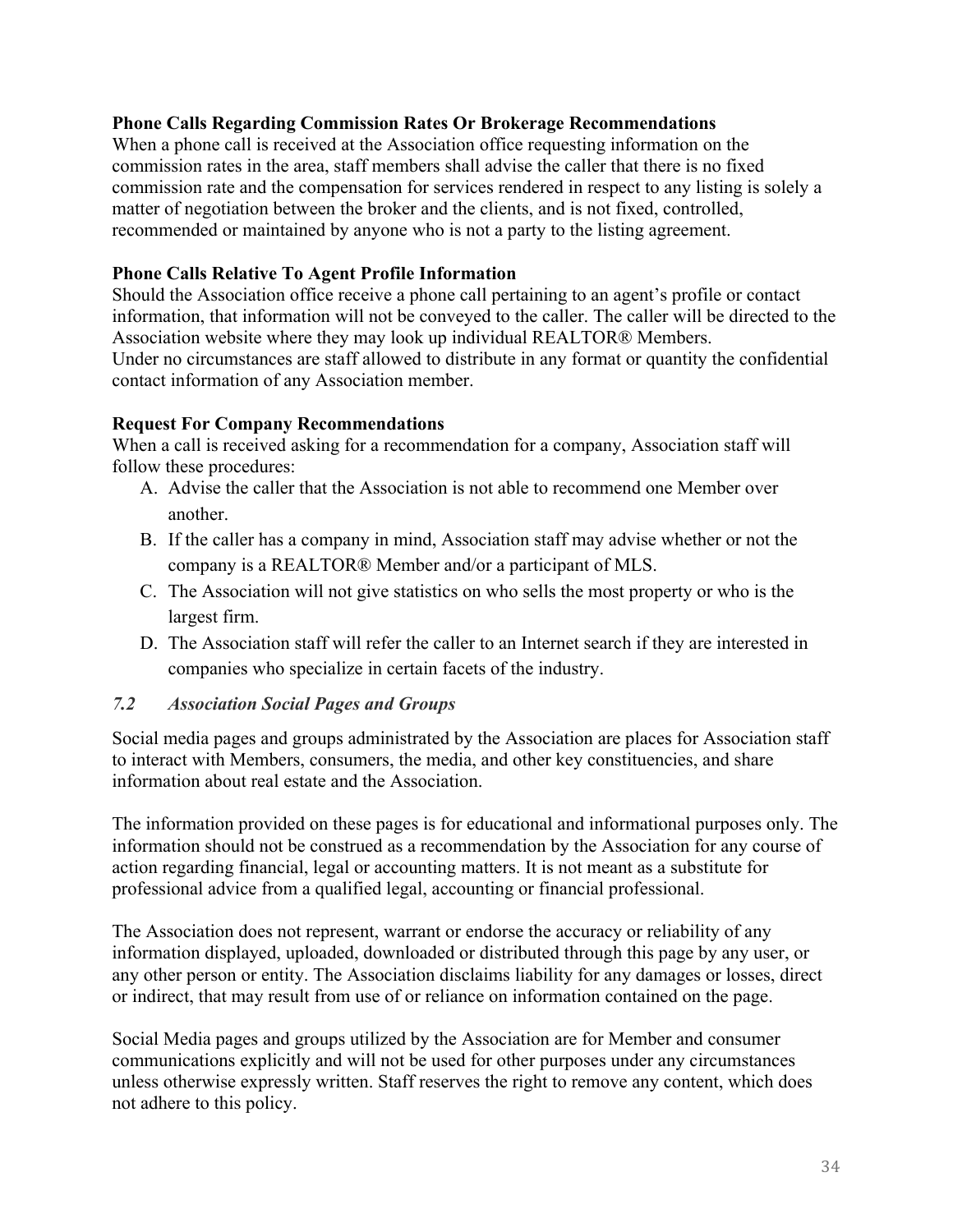## *7.3 Responsible Use of Social Media*

The Association respects the rights of individuals using social media to voice their views and opinions. However, within Association social media channels, staff reserves the right to remove comments that are considered inappropriate, off-topic, abusive, or are being used to promote listings or solicit for third-party sites, initiatives or products.

Apart from personal use of social media in accordance with this policy, the Association encourages its staff and Members to participate responsibly in these media as a means of generating interest in the Association's services and creating business opportunities, so long as all of the Association's rules and guidelines regarding social media usage, particularly in a business context, are adhered to.

Social media should never be used in a way that violates any other Association policies or employee obligations. If social media activity would violate any of the Association's policies in another forum, it will also violate them in an online forum.

Circulating or posting commercial, personal, religious or political solicitations, chain letters, spam, or promotion of outside organizations unrelated to Association business are also prohibited during working time unless otherwise protected or required by law.

## *7.4 Disclosures and Conflicts*

Association staff should also never provide references or recommendations for stakeholders on social or professional networking sites, as such references or recommendations can be attributed to the Association and create legal liability for employees and the Association (such as interference with prospective business contracts and allegations of wrongful termination).

Association staff should always disclose that they are employees of the Association when promoting our products/services on social media platforms.

## *7.5 No Expectation of Privacy; Association Ownership of Data*

All contents of the Association's IT resources and communications systems are the property of the Association. Therefore, users of the Association's IT resources and communications systems should have no expectation of privacy whatsoever in any message, files, data, document, facsimile, telephone conversation, social media post, conversation or message, or any other kind of information or communications transmitted to, received or printed from, or stored or recorded on the Association's electronic information and communications systems.

Users of the Association's IT resources and communications systems are expressly advised that in order to prevent misuse, and maintain production and discipline, the Association reserves the right to monitor, intercept, and review, without further notice, all activities using the Association's IT resources and communications systems, including but not limited to social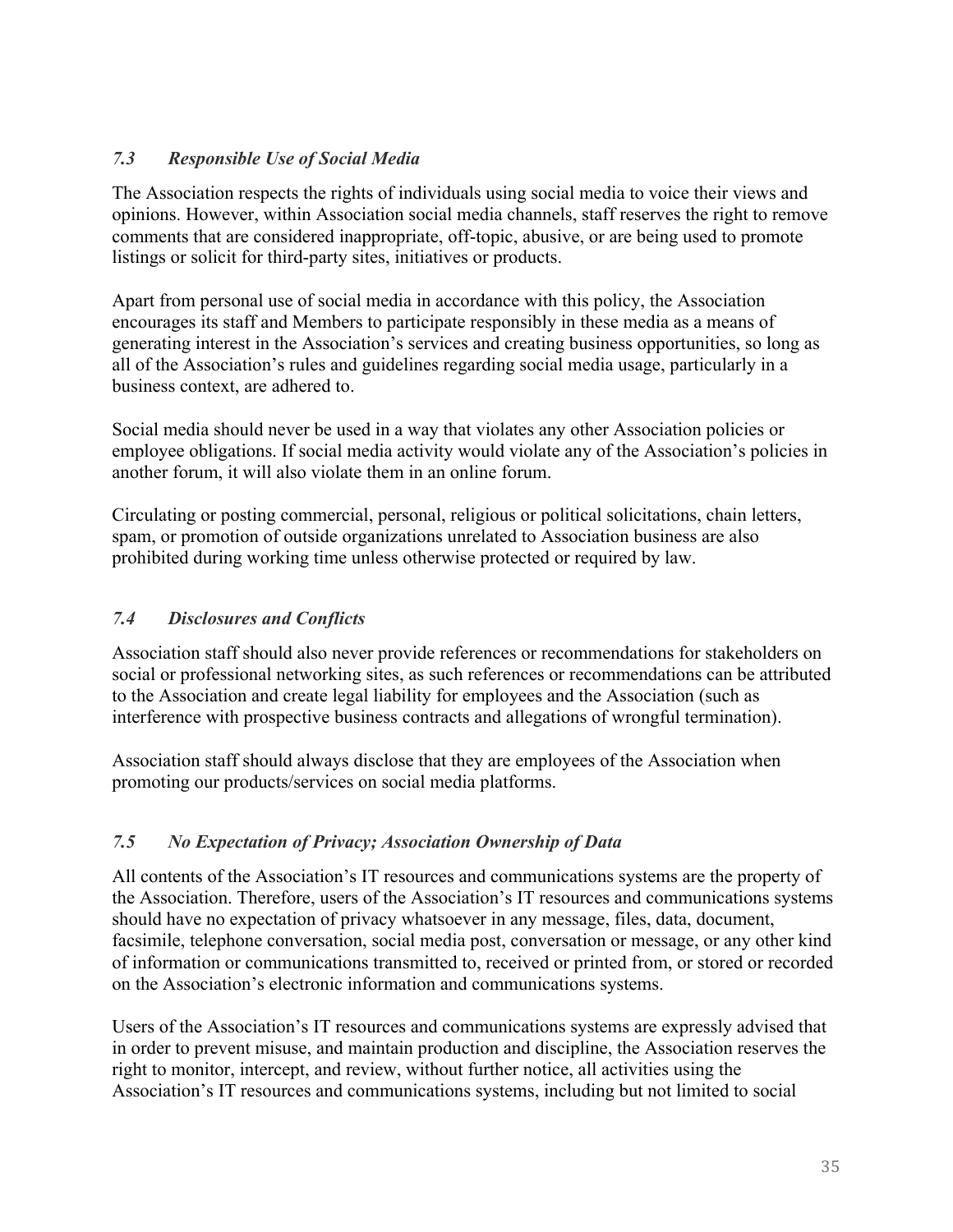media postings and activities, and each such user consents to such monitoring by using of such resources and systems. This might include, without limitation, the monitoring, interception, accessing, recording, disclosing, inspecting, reviewing, retrieving, and printing of transactions, messages, communications, postings, logins, recordings, and other uses of the systems as well as keystroke capturing and other network monitoring technologies.

The Association also may store copies of such data or communications for a period of time after they are created and may delete such copies from time to time without notice. Do not use the Association's IT resources and communications systems for any matter that you desire to be kept private or confidential from the Association. Note that the Association owns all social media accounts used on behalf of the Association or otherwise for business purposes, including any and all log-in information, passwords, and content associated with each account, such as followers and contacts.

## *7.6 Website and Email Policy*

The Association will maintain an up to date and professional website for the purpose of educating the public on the value of using a REALTOR®, facilitating connection of members of the public to a REALTOR® for their use, and displaying regularly updated and relevant blog posts on homeownership and market statistics for the use of website visitors.

The Association will maintain an up to date list of current staff and contacts, as well as access to all appropriate Association governance documents.

Email will be used by staff as the primary method for member communications. Members should give all reasonable effort to ensure that contact information found in their profiles is accurate and up to date. Emails will be sent to all members updating them on events happening at the Association, relevant and timely news items, and updates on important items as deemed necessary.

The Association abides by all federal and state laws when it comes to communications via electronic mail. If a member wishes to no longer receive these communications, the staff will immediately remove them as requested. If a member desires to be added back to the email communications list, it is the sole responsibility of the member to request this.

Access to email lists and website communications is strictly given to Association staff. The staff reserve the right to not distribute any content that they feel violates the trust placed in them by Association members. Therefore, communications about events and other activities is limited to Association sponsored and promoted events only. Any additions to this must be approved first by the CEO and/or the President, if deemed necessary by the CEO, before their inclusion in any membership wide communications.

## **8.0 MEMBERSHIP**

## *8.1 Dues, Assessments, Fees*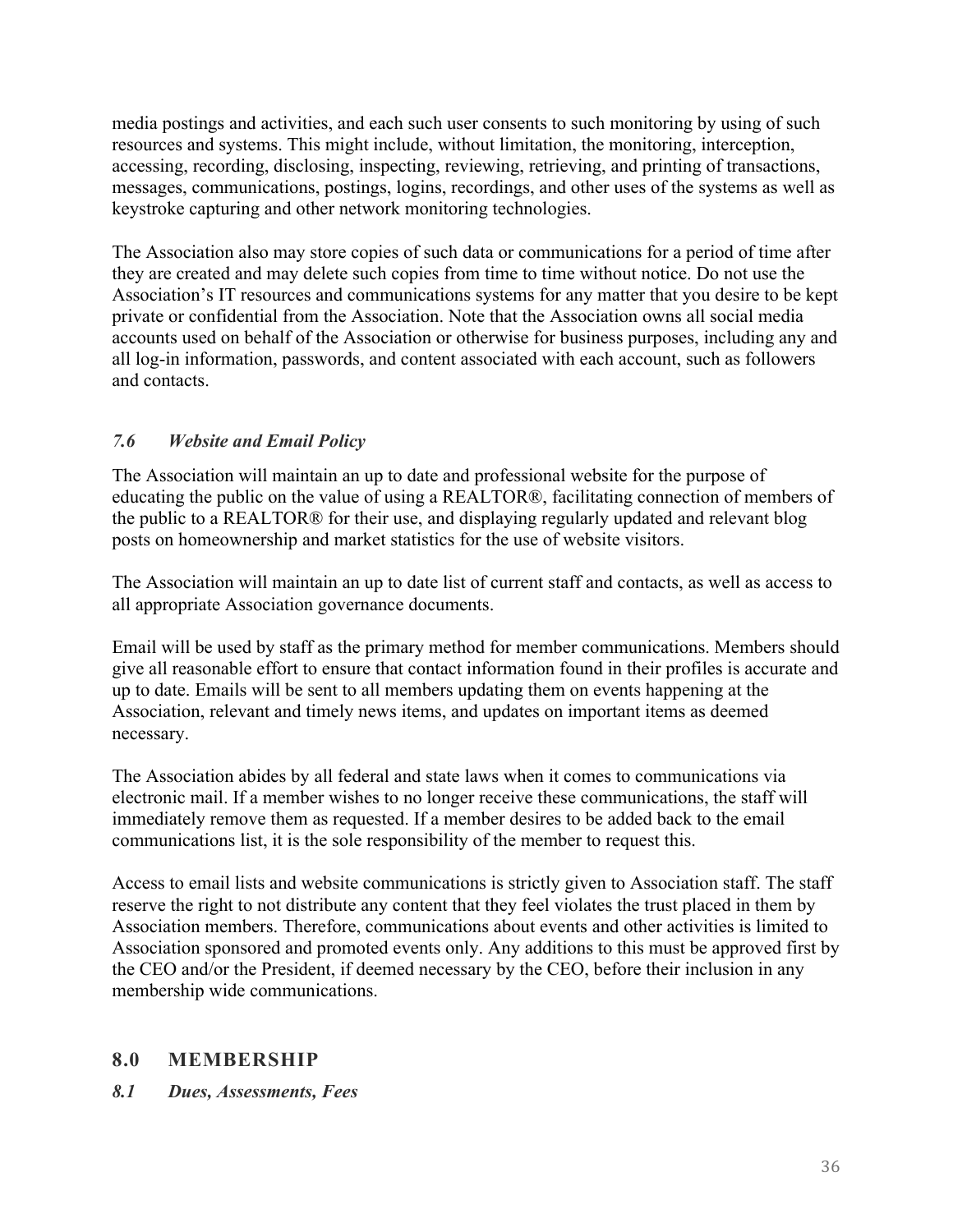The Association reserves the right to charge a late fee in the amount of \$50 for dues not paid by the 15<sup>th</sup> day of each new quarter. If payment is not received by the  $30<sup>th</sup>$  day of each new quarter, an additional late fee of \$50 shall be imposed and aceess to the MLS will be suspended until payment is made in full. No refunds or credits shall be issued aginst the invoiced amount.

## *8.2 Members' Access to Meetings & Materials*

It is the policy of ICAAR to welcome the attendance of members to the Association's Board of Director's meetings. Members may find the procedures and rules of decorum on ICAAR's website or by contacting the CEO. The Association reserves the right, to protect the interests of its members and employees in maintaining confidentiality. All guests will be excused when the Board is called into executive session.

Provide reasonable access to member guests. It is the policy of the Association to protect the interests of its members and employees in maintaining confidentiality. All guests and staff will be excused when the Board is called into Executive Session at which time matters relating to confidential personnel matters, professional standards hearings, results and appeals, and attorney-client communications, among other possible matters, may be discussed.

Minutes of the Board of Directors Meetings shall be available to Members of the Association for review at the Association Office upon prior request. Minutes of the Board of Directors are available to all members except those actions pertaining to Association staff. For that exception, review shall be authorized with the permission and at a time scheduled by the Secretary/Treasurer or the President at the Association headquarters.

Refer to the committee list in Section 4.1 regarding open and closed committee meetings.

At the request of a member the Association will make available for inspection all books and records of the corporation's accounts and all minutes of the proceedings of its members, Board of Directors and committees. Such requests shall be fielded by the CEO and coordinated with the President. This statement of policy shall not constitute a waiver of the Board's right, at its discretion, to maintain as privileged, any other documents in its files which it is not required by law to disclose. For any member examining the Board's books and records, the Chief Executive Officer may request that the member submit any questions they have in writing to the Board.

## *8.3 REALTOR® Emeritus*

REALTOR® Emeritus status is granted by the National Association of REALTORS® to members who have had forty (40) years of continuous membership and their national dues are waived. To apply, and for more information, members should consult the NAR website.

## **Eligibility**

The REALTOR® Emeritus status eligibility requirements are:

- Forty (40) years of REALTOR® membership.
- Proof of one (1) year of service\* at the National Association level.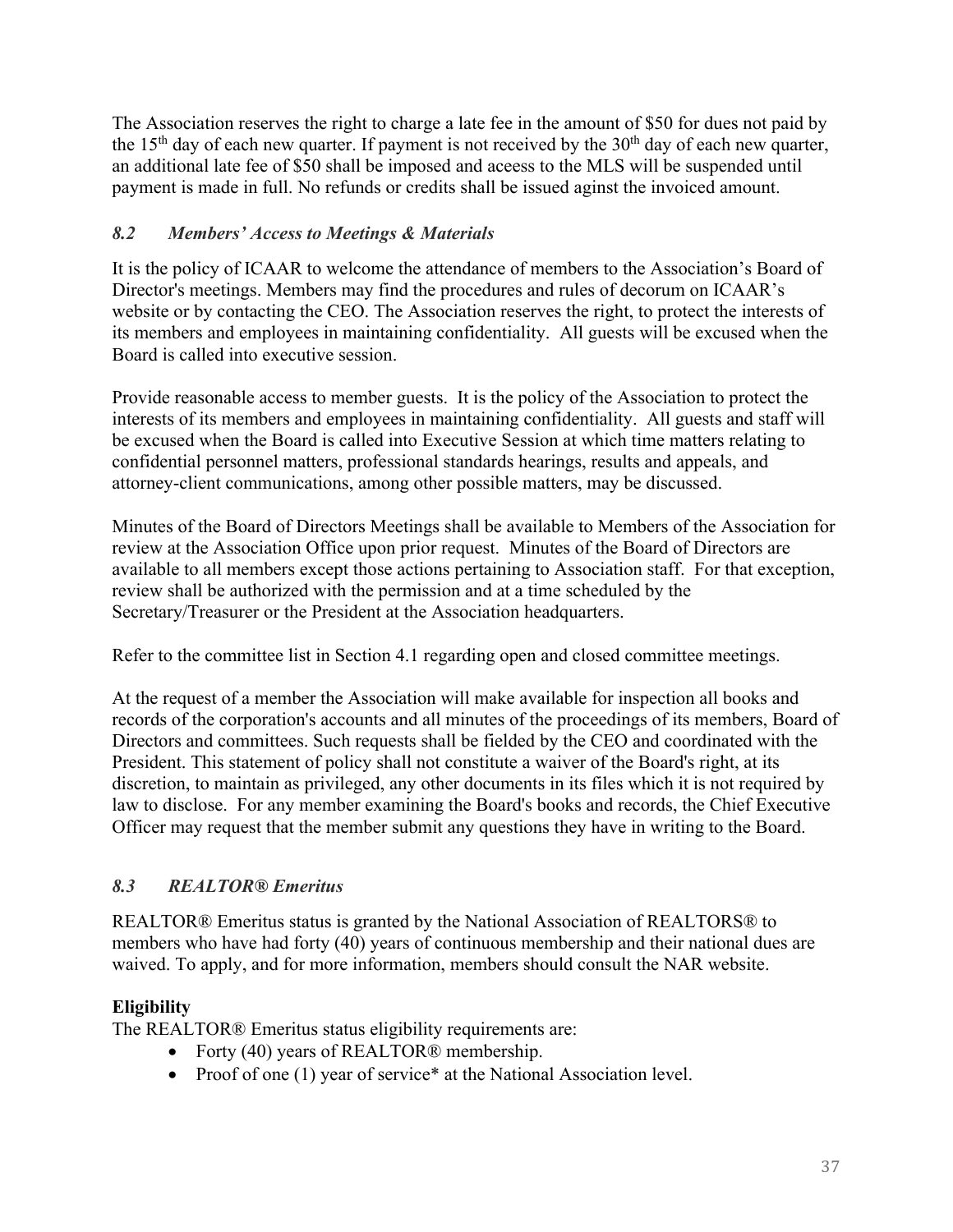o "Service" is defined as serving as a NAR officer, director, committee member, Federal Political Coordinator, Global Ambassador, or Global Coordinator to a country with which NAR holds a reciprocal agreement.

When members receive this designation from the National Association of REALTORS® and apply with ICAAR - their dues will also be waived at ICAAR if the following requirements have been met.

- Proof of one (1) year of service<sup>\*</sup> at the local association level.
	- o "Service" is defined as serving as an ICAAR officer, director, committee member.

Dues shall be waived for individuals who have been designated by NAR as REALTOR® Emeritus Members, beginning with the dues cycle of the next fiscal year, immediately following such designation.

# *8.4 Reapplication for Membership*

Any person wishing to reapply for membership shall be subject to the NAR Dues Formula as addressed in the bylaws.

Any person reapplying for membership also must take the New Member Orientation Course if it has been more than two (2) years since last taken. If New Member Orientation has been taken at a different Iowa Association it shall be recognized if taken within the last two (2) years.

# **9.0 GOVERNMENT AFFAIRS**

# *9.1 Candidate Interview Policy*

The ICAAR Political Affairs Committee are expected to participate in candidate interviews.

- a. Any member who participates in the interview process must sign a disclosure statement to acknowledge any personal political involvement, opinions, or agendas.
- b. A session leader will be appointed for each interviewing session.
- c. A prepared statement will be read by the session leader prior to any candidate entering the room. The statement shall reflect that ICAAR has zero tolerance for interviewers who pose personal questions or statements to candidates that are NOT pertinent to the real estate industry issues as defined by the Political Affairs Committee.
- d. A Political Affairs regular attendee is defined as any ICAAR member who is in good standing with the Political Affairs Committee prior to the start of candidate interviews for the election cycle.

# *9.2 Candidate Funding Policy*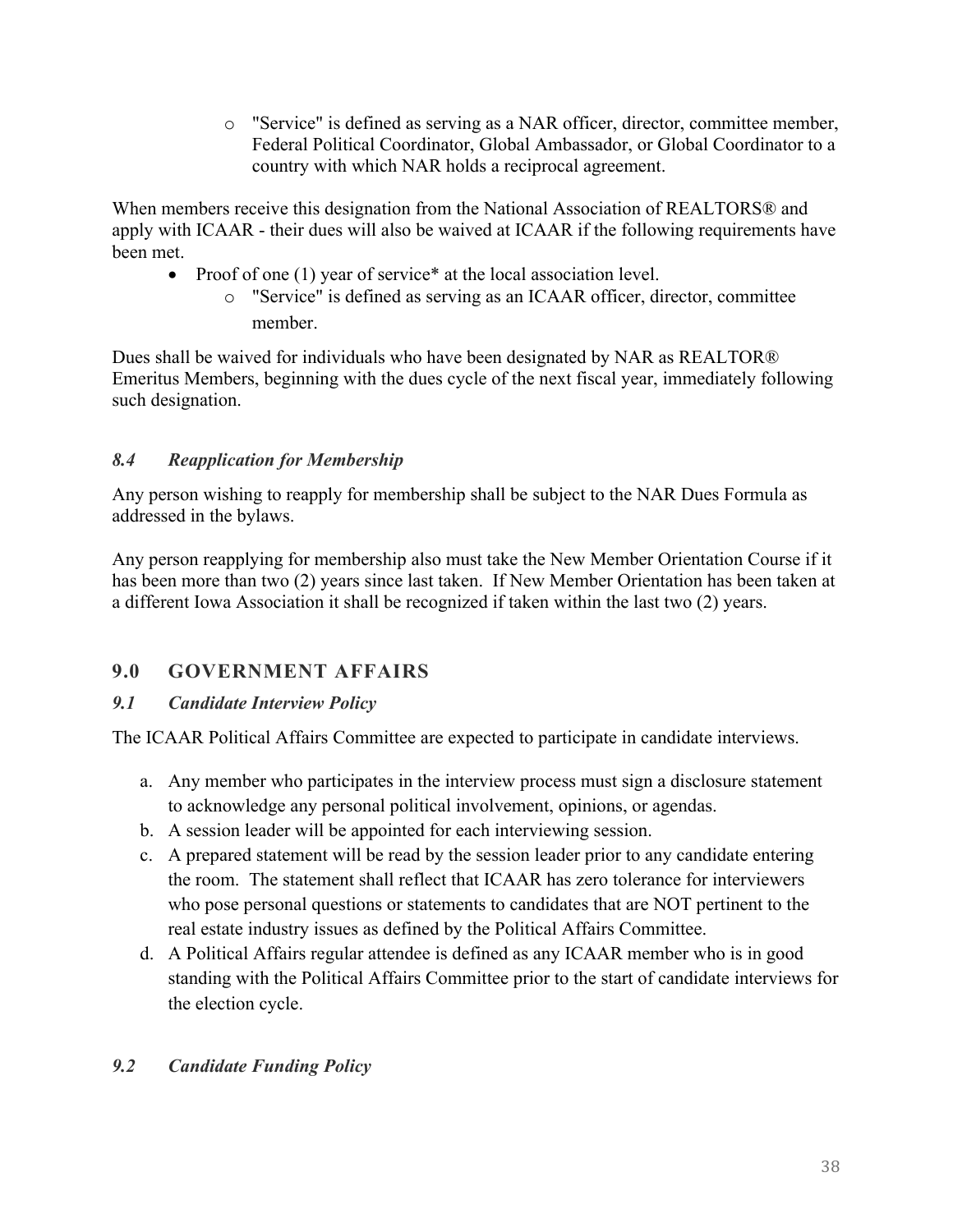In each individual race, REALTORS® PAC does not contribute to more than one candidate in a single election cycle, except that in a situation where the REALTORS® PAC supported candidate loses his or her bid for that seat, a contribution may be made to another candidate in that race. In races where more than one seat is open for the positions available, REALTORS® PAC donations may be made for more than one candidate in the race up to the number of open positions. For example, if there are three seats open in the race for city council and five people are running, up to three may be funded in this race.

# **10.0 BUILDING & RENTAL OPERATIONS**

The ICAAR Education Center is available for rental by members and the general public. Members may receive a discount from the published fees provided the intended use is in compliance with the facilities contract. A current copy of the facilities contract and fee structure will be maintained by the Association.

ICAAR do not permit seminars, presentations, programs, etc., that are of "recruitment" nature (programs that attempt to recruit agents, managers and/or franchisees). ICAAR insists upon maintaining neutrality in such programs. Member companies and agents are invited to utilize facilities provided they adhere to the non-recruitment policy for Association Events described in *12 Association Events*. Members or companies violating this policy may lose rental privileges at the discretion of the Executive Committee.

Any use of the facility may be subject to Executive Committee review in order to maintain the integrity of ICAAR policies.

Any member or firm's use of the facility for programs or services in competition with the Association are not permitted.

# **11.0 NAR & IAR**

## *11.1 NAR Directors & IAR Directors*

#### **National Association of REALTORS® Director**

The Association is entitled to one (1) NAR Director for every two thousand (2,000) REALTOR® members. These NAR Directors will serve three (3) year staggered terms, with no term limits.

These Directors must meet any NAR requirements for this office and must actively seek to serve on NAR Committees or be involved in leadership roles at NAR or any of its Institutes, Societies or Councils.

NAR Directors are required to attend the REALTORS® Legislative Meetings and Trade Expo in May as well as the NAR Convention in November.

## **Iowa Association of REALTORS® Director**

The Association is entitled to one (1) IAR Director and additional IAR Directors based on the IAR structure. The President serves as the ICAAR representative.

Travel for NAR Directors and IAR Directors will be reimbursed per the *5.11 Travel Reimbursement* policy.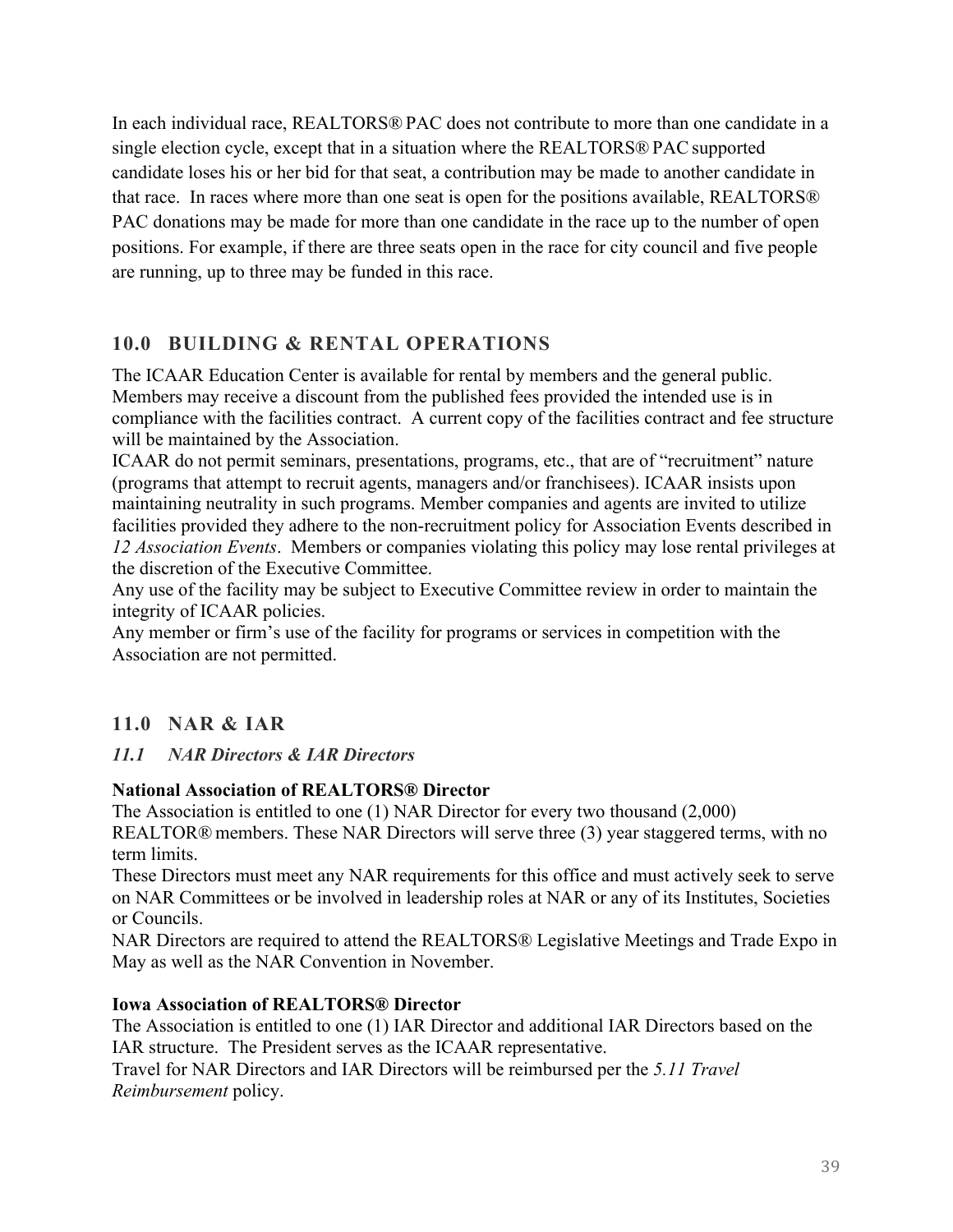## *11.2 NAR or IAR Office Candidate Endorsement Policy*

If a candidate for NAR or IAR office or committee seeks an audience with the ICAAR Board of Directors, then any other candidate(s) in that same race shall be invited as well.

Only the President and President-Elect are authorized to speak with candidates on behalf of the Association with regards to the Board's positions.

Any candidate endorsement(s) approved by the ICAAR Board of Directors will be communicated to the Board membership.

ICAAR members running for NAR or IAR offices may be given an opportunity to speak to the Board of Directors for consideration of candidacy promotion.

## **12.0 ASSOCIATION EVENTS**

This policy shall apply to all Association events sponsored by ICAAR, whether at the

Association offices or off-site.

ICAAR does not permit firm recruiting at Association Events. ICAAR insists upon maintaining neutrality. Members are encouraged to participate in any Association events as long as they adhere to this policy regarding recruiting. Members violating this policy may lose attendance privileges at the discretion of the Executive Committee.

# **13.0 CEO SUCCESSION PLAN POLICY**

This establishes a plan should the Chief Executive Officer (CEO) position of ICAAR become vacant or the Board of Directors has been notified of a pending vacancy in the position. There are three scenarios covered under this policy:

- Temporary Absence
- Unplanned Departure
- Planned Departure

This succession plan will guide the organization through the transition and gives the proper authority to the individuals mentioned here within to carry out this policy.

## *1.1 Temporary Absence: Temporary CEO Succession Plan*

In the event of a temporary CEO absence either through temporary incapacitation or a leave of absence that is long enough that the Board of Directors deems the need to enact the Temporary CEO Succession Plan.

In the event of a Temporary Absence, the MLS Director will assume the role of the Interim Chief Executive Officer (Interim CEO) effective immediately.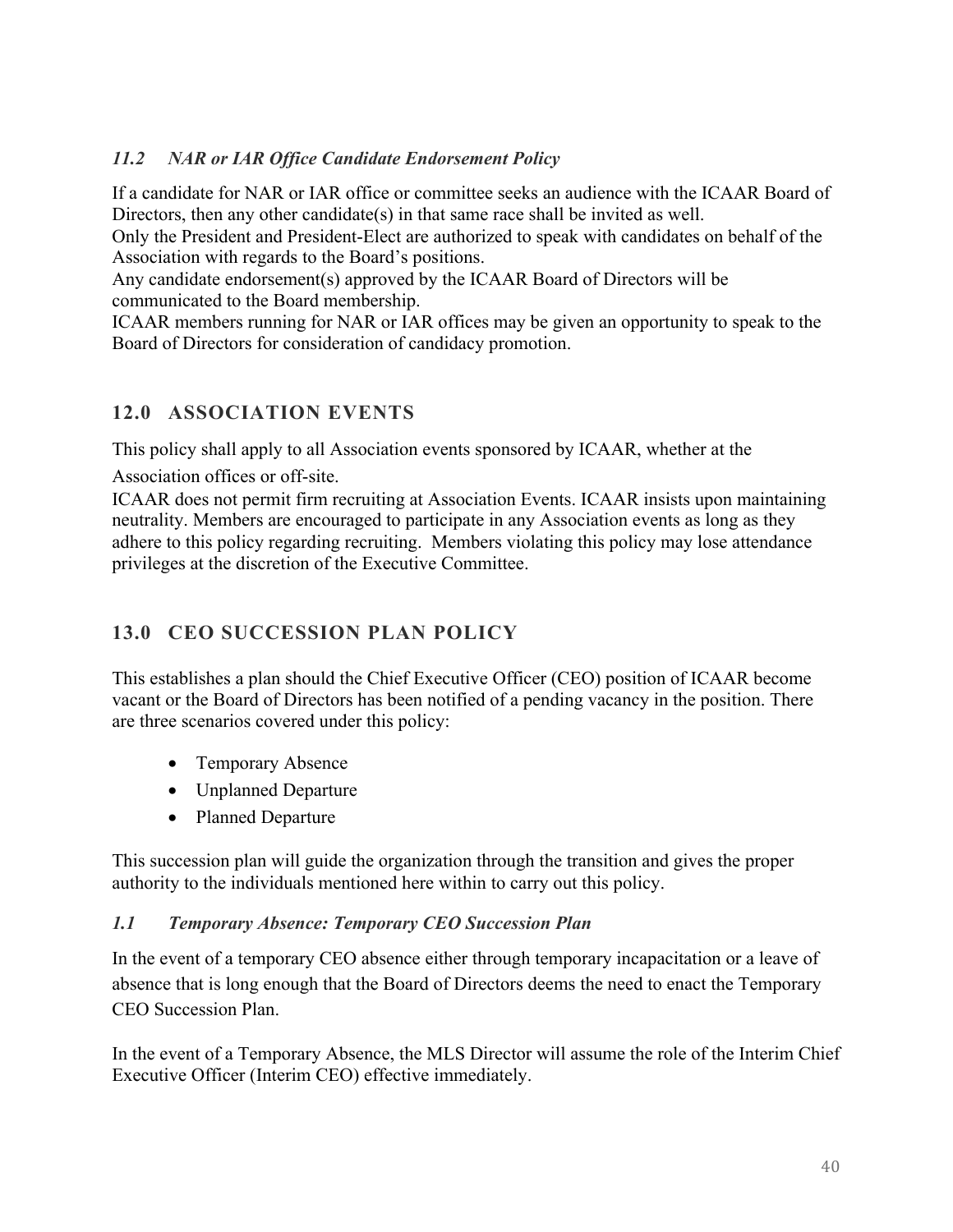If the MLS Director is unable, unwilling, or the position is vacant, the Communications Director will be named Interim CEO. If the Communications Director is unable to serve in this capacity, then the Executive Committee shall meet or convene a conference call immediately and either name a staff member as the Interim CEO or hire a temporary consultant with executive experience to fulfill the role. The Executive Committee or any officer or director is not eligible to fill the role as Interim CEO.

Upon any action of the Executive Committee, the entire Board of Directors shall be immediately notified.

The Interim CEO shall ensure that the Association and MLS continues to operate with minimal disruption and that all organizational commitments previously made are adequately executed. The Interim CEO should have the full power the bylaws and policies of CCIAOR and its subsidiaries provide.

*(See Appendix A-1: Temporary CEO Succession Plan Guidance)*

## *1.2 Unplanned Departure: Emergency CEO Succession Plan*

Circumstances that trigger implementation of the Emergency Succession Plan:

- Death of CEO;
- CEO becomes permanently incapacitated;
- CEO's employment ends and its effective date is not enough time to implement the Planned Departure Succession Plan.

In the event of an Unplanned Departure, the MLS Director will assume the role of Interim Chief Executive Officer (Interim CEO) effective immediately..

If the MLS Director is unable, unwilling, or the position is vacant, the Communications Director will be named Interim CEO. If the Communications Director is unable to serve in this capacity, then the Executive Committee shall meet or convene a conference call immediately and either name a staff member as the Interim CEO or hire a temporary consultant with executive experience to fulfill the role. The Executive Committee or any officer or director is not eligible to fill the role as Interim CEO.

The Interim CEO shall ensure that the Association and MLS continue to operate with minimal disruption and that all organizational commitments previously made are adequately executed. The Interim CEO should have the full power the bylaws and policies of ICAAR.

*(See Appendix A-2: Emergency CEO Succession Plan Guidance)*

## *1.3 Planned Departure: Planned Departure CEO Succession Plan*

Circumstances that trigger the implementation of this Planned Departure Succession Plan: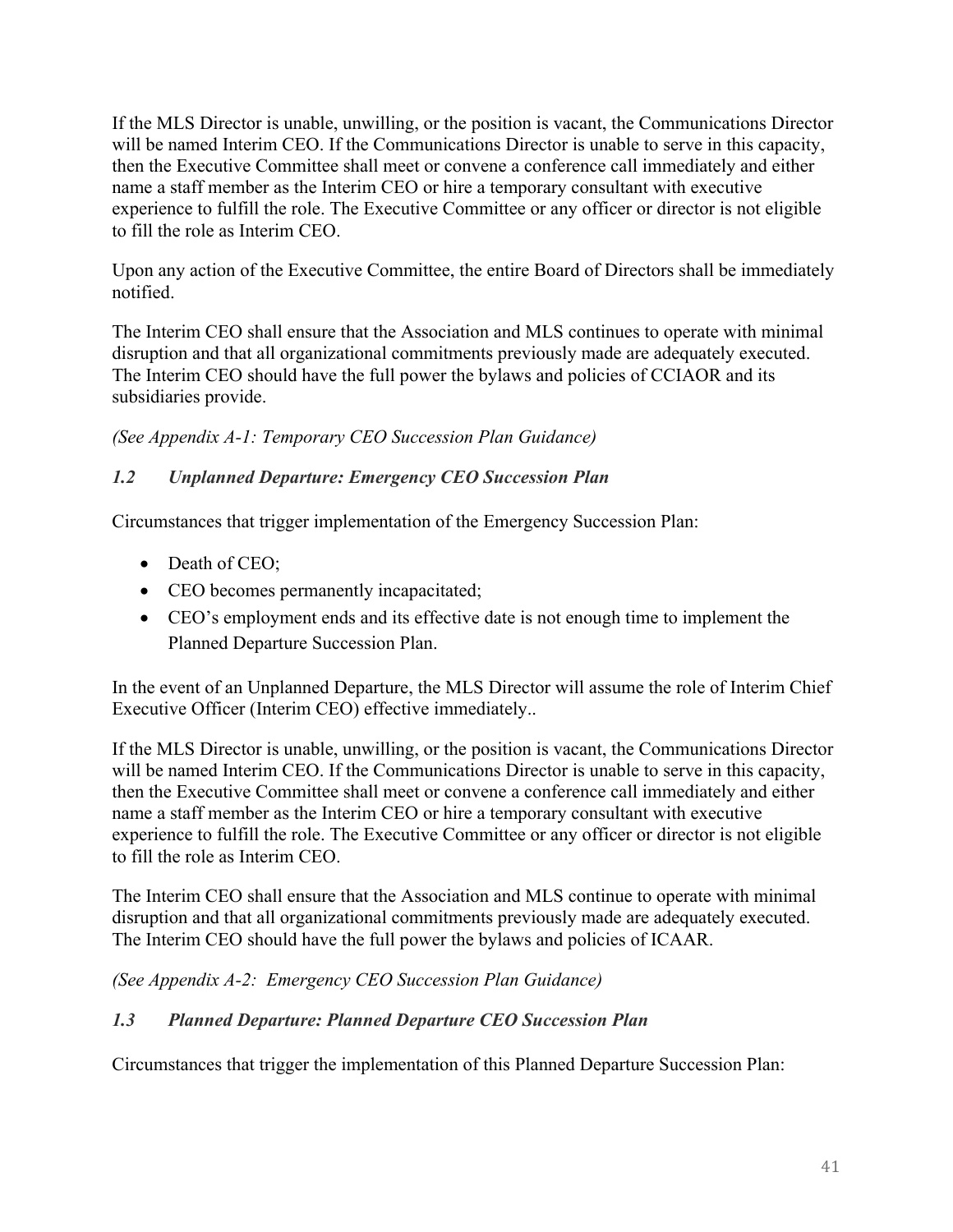- CEO announces retirement or departure at a date the Planned Departure Succession Plan can be implemented;
- CEO's employment ends and its effective date is enough time to implement the Planned Departure Succession Plan.

In the event one of the circumstances occur that triggers the Planned Departure Succession Plan, the Executive Committee should immediately convene.

If timeline provides a gap between when the CEO leaves and a new one is in place, the Executive Committee will confirm the MLS Director as Interim CEO effective a particular date or name another individual as Interim CEO. The Executive Committee cannot leave the position vacant or name the Executive Committee as the Interim CEO.

Upon any action of the Executive Committee, the entire Board of Directors shall be immediately notified.

*(See Appendix A-3: Planned Departure CEO Succession Plan Guidance)*

## *1.4 CEO Search Committee*

Upon either an Emergency Departure or a Planned Departure as defined in the CEO Succession Plan, a CEO Search Committee should immediately be formed. This committee shall have the authority to compile and recommend a process and budget to the ICAAR Board of Directors for approval to fill the vacant position. This should be done prior to the next scheduled ICAAR Board of Directors meeting or at a special called one to address the matter.

The meetings of the CEO Search Committee shall be confidential and closed to only the members of the committee.

## **Committee Composition**

The CEO Search Committee shall be made up of the ICAAR Executive Committee (President, President-Elect, Immediate Past President, and Secretary/Treasurer) and three (3) appointments of ICAAR members by the ICAAR President. These appointments shall have experience in both the governance of the Association and/or MLS and experience in hiring employees.

If any member of the Executive Committee should not wish to or are able to serve, then the President would appoint a replacement member. The President shall appoint a chair of the Search Committee, from within the committee, and the chair shall not be the President.

If the CEO Search Committee is assembled after officers have been elected for the following year, the CEO Search Committee should be made up of those officers for the following year instead of the current year; however, the role of the President in this policy shall be the current year's President.

# **APPENDIX A: CEO SUCCESSION PLAN GUIDANCE**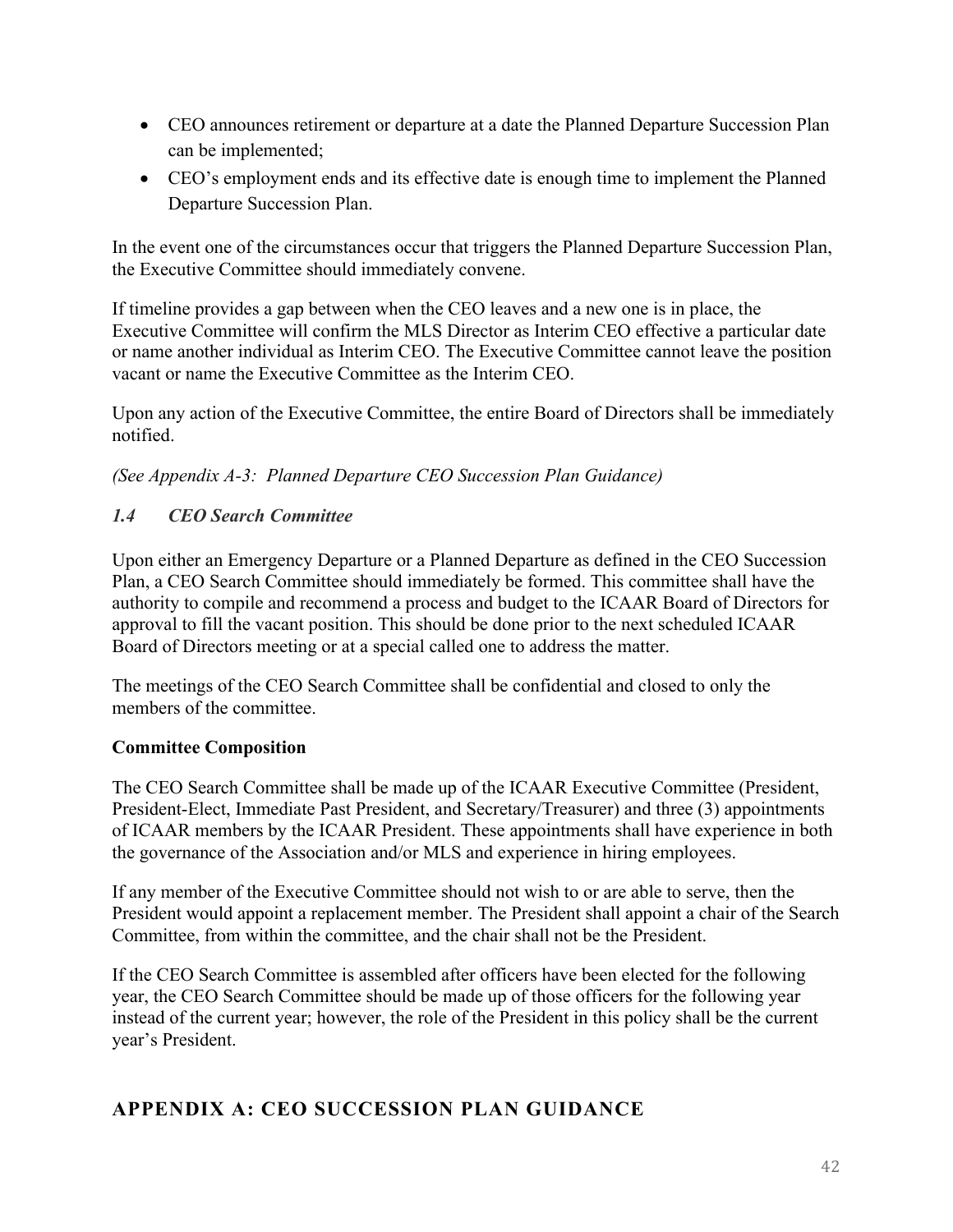## *A.1 Temporary CEO Absence Succession Guidance*

In addition to executing the Temporary Absence CEO Succession Plan, the following guidance is provided to give the President, the Executive Committee, and the Board of Directors a path to follow to ensure all steps are met.

## **To do immediately (within 24 hours):**

- 1. Immediately, the President shall determine who is the Interim CEO according to the policy and meet with the identified person and go over this guidance with them;
- 2. President should consult with Human Resources or outside expertise to advise on personnel issues regarding disability insurance, etc.;
- 3. Written memo to staff from the President explaining events and anticipated actions. Memo to include:
	- Announcement of Temporary Absence
	- Circumstances of departure if appropriate to share
	- Appointment of Interim CEO or person temporarily responsible until CEO is returned
	- Person to whom employees should refer questions
	- Person designated to provide information to members, media, or other stakeholders on the topic

## **To do within the first 2 weeks:**

1. The President should convene a meeting of the Executive Committee to make any recommendations to the Board of Directors for temporary or bonus pay for the Interim CEO.

## *A.1 Emergency CEO Succession Plan Guidance*

In addition to executing the Emergency CEO Succession Plan, the following guidance is provided to give the President, the Executive Committee, and the Board of Directors a path to follow to ensure all steps are met.

## **To do immediately (within 24 hours):**

- 1. Immediately, the President shall determine who is the Interim CEO according to the policy and meet with the identified person and go over this guidance with them;
- 2. The President shall schedule a conference call or an in-person meeting with the Executive Committee. The Association's Legal Counsel and Interim CEO, if one exists, shall be invited to the meeting. At that meeting, the President shall:
	- Go over the Emergency CEO Succession Plan Policy;
	- Review the meeting the President had with who is now the Interim CEO, or if needed, the Executive Committee should name an Interim CEO;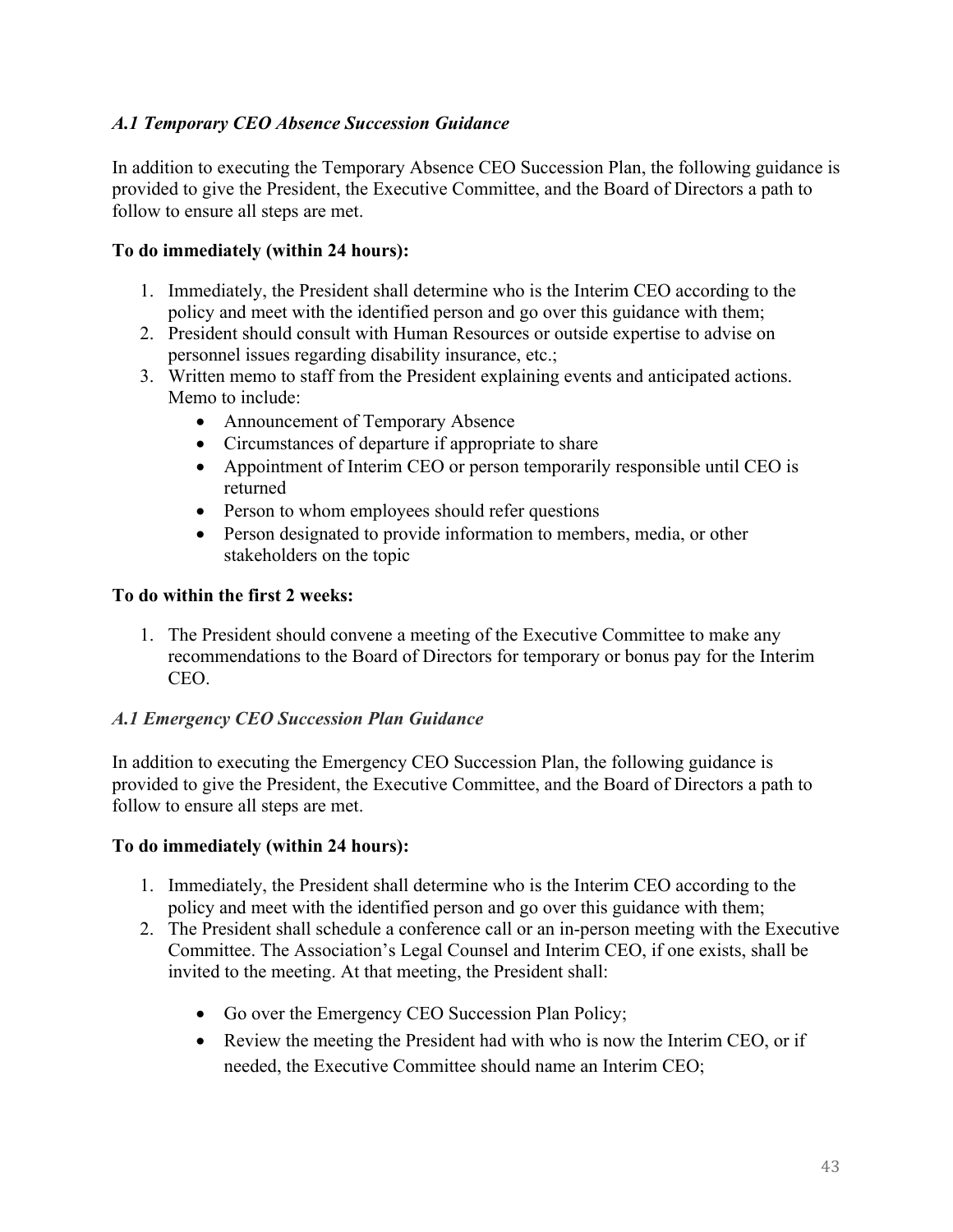• Review Emergency CEO Communication Plan Policy and set in motion plans to execute;

3. President should consult with Human Resources or outside expertise to advise on personnel issues regarding disability insurance, etc.;

4. Written memo to staff from the Board President explaining events and anticipated actions. Memo to include:

- Announcement of CEO departure;
- Circumstances of departure if appropriate to share;
- Appointment of Interim CEO or person temporarily responsible until an Interim CEO is named;
- Person to whom employees should refer questions;
- Person designated to provide information to members, media, or other stakeholders on the topic;
- Process for hiring new CEO;
- When and how additional information will be provided;
- Availability of counseling or support services, if necessary.

## **IF CEO was terminated, the following steps should be taken immediately:**

- Secure cash and checks
- Secure employee files
- Secure contracts
- Change security codes, passwords and combinations
- Change locks
- Safeguard personal property of departing CEO
- Cancel or change credit cards and authorization cards
- Change signature cards at banking institutions

## *A.1 Planned Departure CEO Succession Plan Guidance*

In addition to executing the Planned CEO Succession Plan, the following guidance is provided to give the President, the Executive Committee, and the Board of Directors a path to follow to ensure all steps are met.

## **To do immediately (within 24 hours):**

- 1. President and CEO should meet and go over the Planned Departure CEO Succession Policy and Guidance and determine if there will be any gaps between the planned departure date and when it is conceivable to have a new CEO in place.
- 2. If there is an anticipated gap, they should consult the policy for who would be the Interim CEO in the gap and immediately begin that conversation.
- 3. Written memo to staff from the Board President explaining events and anticipated actions. Memo to include: